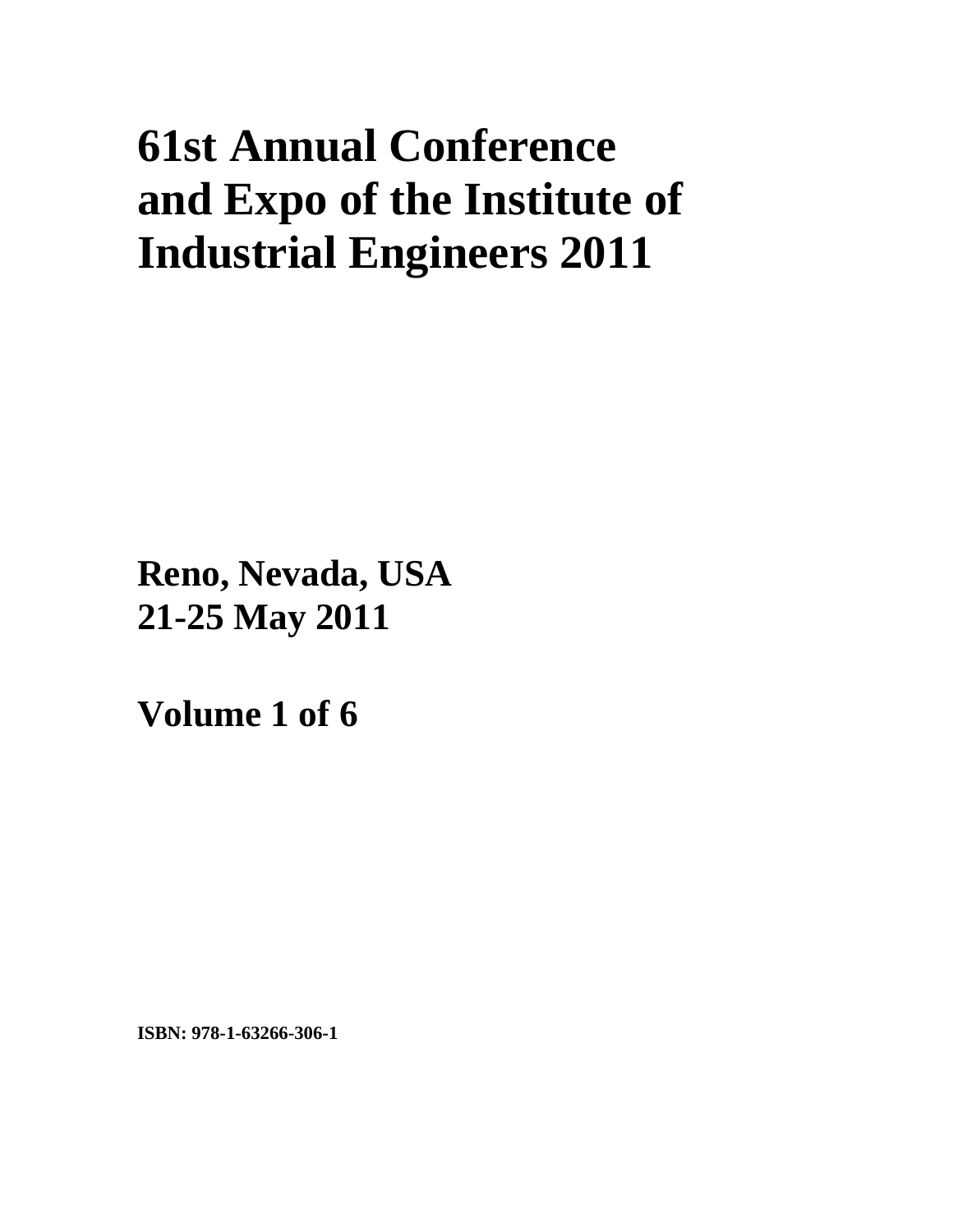**Printed from e-media with permission by:** 

Curran Associates, Inc. 57 Morehouse Lane Red Hook, NY 12571



**Some format issues inherent in the e-media version may also appear in this print version.** 

Copyright© (2011) by the Institute of Industrial Engineers All rights reserved.

Printed by Curran Associates, Inc. (2014)

For permission requests, please contact the Institute of Industrial Engineers at the address below.

Institute of Industrial Engineers 3577 Parkway Lane, Suite 200 Norcross, GA 30092

Phone: (770) 449-0460 Fax: (770) 441-3295

www.iienet2.org

## **Additional copies of this publication are available from:**

Curran Associates, Inc. 57 Morehouse Lane Red Hook, NY 12571 USA Phone: 845-758-0400 Fax: 845-758-2634 Email: curran@proceedings.com Web: www.proceedings.com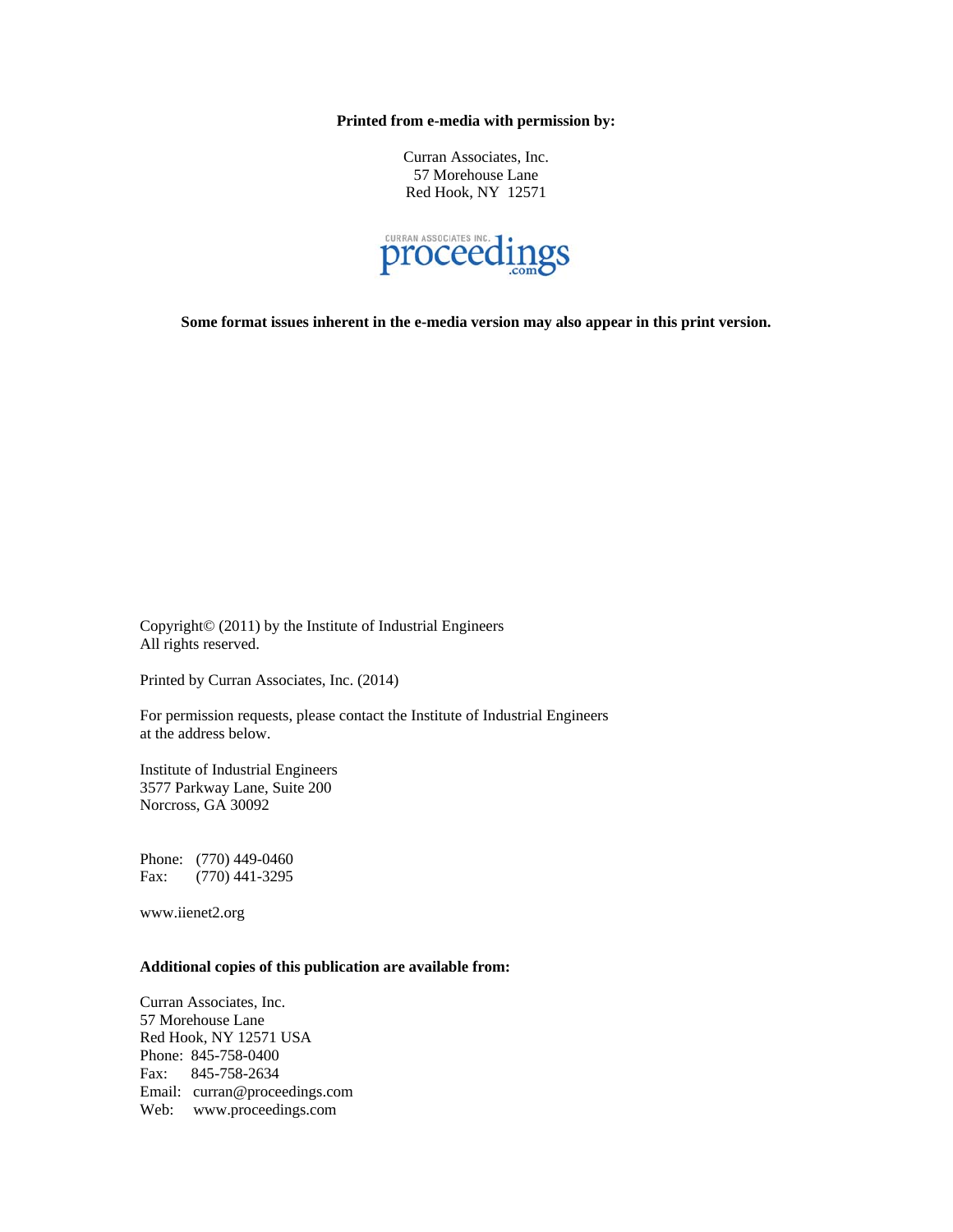# **TABLE OF CONTENTS**

| Jason Laberge, Hari Thiruvengada, Anand Tharanathan                                                                  |  |
|----------------------------------------------------------------------------------------------------------------------|--|
| Anand Tharanathan, Liana Kiff<br>Hari Thiruvengada, Anand Tharanathan                                                |  |
| Computer Modeling and Experiments of Glycosylation Modulation Dynamics in Cardiac Cell Action Potentials<br>Hui Yang |  |
| Hui Xi, Young-Jun Son                                                                                                |  |
| Shuai Huang, Jing Li                                                                                                 |  |
| Yuerong Chen, Shengyong Wang                                                                                         |  |
| Yuerong Chen, Shengyong Wang                                                                                         |  |
| Shaghayegh Norouzzadeh, Sang Won Yoon, Mohammad Khasawneh, Krishnaswami Srihari                                      |  |
| Xin Chen                                                                                                             |  |
| Faisal Aqlan, Sang Won Yoon, Mohammad Khasawneh, Krishnaswami Srihari                                                |  |
| Anoop Verma, Andrew Kusiak                                                                                           |  |
| Chance Constrained Optimization for Bidding Strategy in Electricity Market with Uncertain Wind Power Output          |  |
| Qianfan Wang, Jianhui Wang, Yongpei Guan<br>Cong Liu, Jianhui Wang, Zhi Zhou, Qianfan Wang                           |  |
| John Jung-Woon Yoo                                                                                                   |  |
| Liying Cui, Soundar Kumara, Tao Yao                                                                                  |  |
| The Impact of Software Development Process on the Complexity and Structure of the Software System Network            |  |
| Sagar Kamarthi, Nimesh Patel, Abe Zeid                                                                               |  |
| Young-Jun Son, Tao Yao                                                                                               |  |
| Xin Chen                                                                                                             |  |
| Liying Cui, Soundar Kumara                                                                                           |  |
| Hui Yang                                                                                                             |  |
| Jonathan Lee, Seokcheon Lee                                                                                          |  |
| Takeaki Toma, David Porter                                                                                           |  |
| Tanawat Atichat, David Porter                                                                                        |  |
| David Porter, David Kim, Mario Magaña, Panupat Poocharoen, Carlos Antar Gutierrez Arriaga                            |  |
| Gary Gaukler, Yu Ding, Chenhua Li                                                                                    |  |
| Amir Ghafoori, Tayfur Altiok                                                                                         |  |
| Min-Hyuk Kim, Hyeoncheol Baik, Seokcheon Lee                                                                         |  |
| Carol Romanowski, Debdatta Chakraborty                                                                               |  |
| Changjian Huang, Li Zhang, Mark Embrechts                                                                            |  |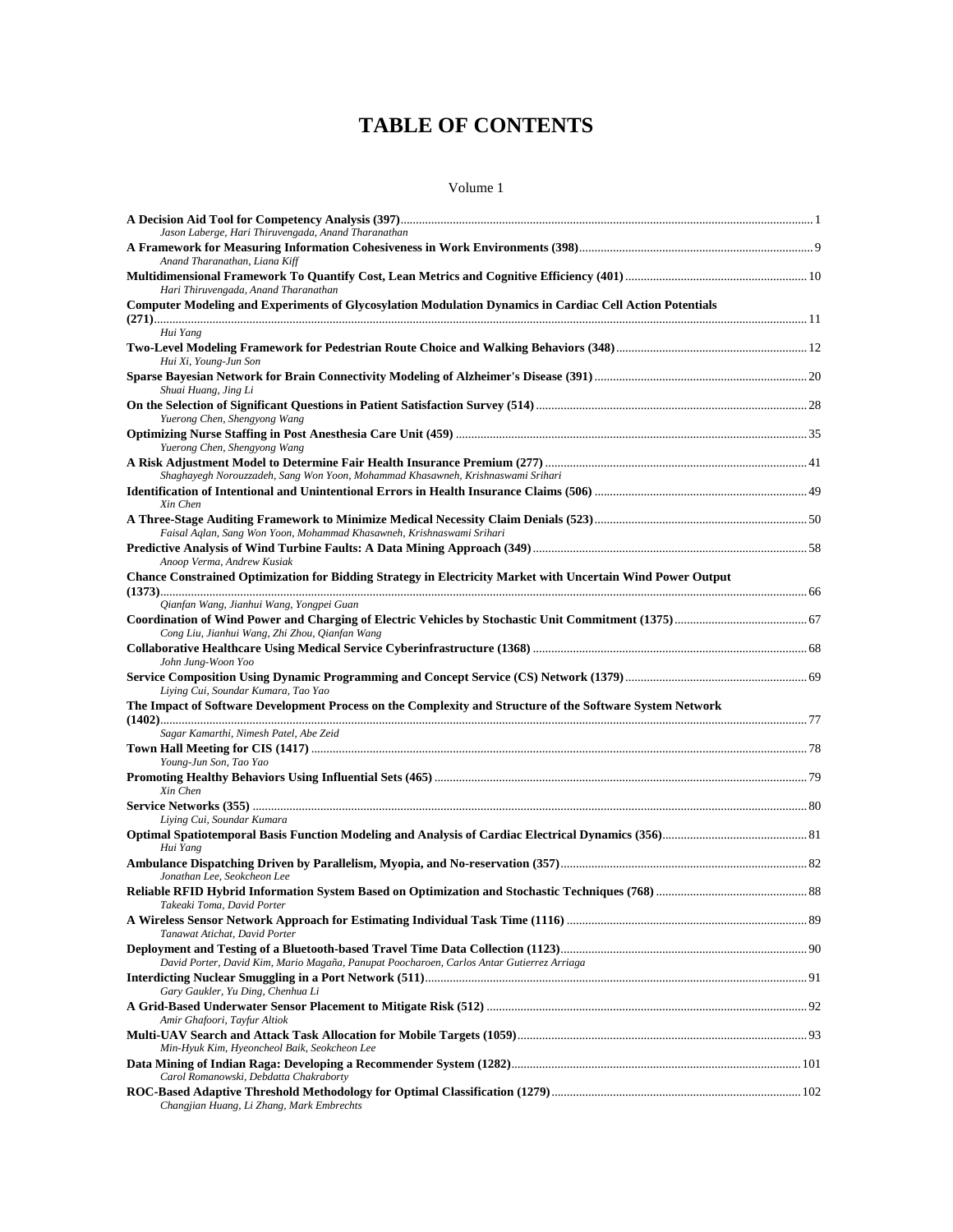| Chun-Che Huang, Bill Tseng, Yu-Neng Fan, Horng-Fu Chuang, Chih-Hua Hsu                                |  |
|-------------------------------------------------------------------------------------------------------|--|
|                                                                                                       |  |
| Pedro Balestrassi, Rogério Rodrigues, Alberto Garcia-Diaz, Anderson Paiva, Fabricio Pontes            |  |
| Dusan Sormaz, Danyu You                                                                               |  |
| Carol Romanowski, Punit Bajaj                                                                         |  |
| Oswaldo Aguirre, Heidi Taboada Jimenez                                                                |  |
|                                                                                                       |  |
| Carlos Ituarte-Villarreal, Jose Francisco Espiritu Nolasco                                            |  |
| Hoo Sang Ko, Shimon Nof, Juan Wachs                                                                   |  |
| John Usher, Eric Kolstad, Hohyun Lee                                                                  |  |
| Hyesung Seok, Shimon Nof                                                                              |  |
| Guvenc Degirmenci, Jeffrey Kharoufeh                                                                  |  |
| Akkarapol Sa-Ngasoongsong, Satish Bukkapatnam                                                         |  |
| Oswaldo Aguirre, Karla Gutierrez, Heidi Taboada Jimenez                                               |  |
| Anna Hopper, Tali Freed, Susan Opava                                                                  |  |
| Beilei Zhang, Kalyan Pasupathy, Luis Occeña                                                           |  |
| Joseph Dekeyrel, Christopher Geiger, Linda Malone, Stephanie Lackey, Mansooreh Mollaghasemi           |  |
|                                                                                                       |  |
| Okan Pala, David Wilson, Heather Lipford, Ertunga Ozelkan, William Tolone                             |  |
| Samuel Andam-Akorful, Isaac Atuahene, Emmanuel Minkah, Acquah Agyemang                                |  |
| Samuel Andam-Akorful, Chris Hill, Isaac Atuahene                                                      |  |
| John Jung-Woon Yoo                                                                                    |  |
| Somik Ghosh, Deborah Young-Corbett, Eileen Van Aken                                                   |  |
| <b>Lincoln Forbes</b>                                                                                 |  |
|                                                                                                       |  |
| Ashish Nimbarte, Christopher Moore, Yun Sun, Justin Meador                                            |  |
| Lu Yuan, Bryan Buchholz                                                                               |  |
| Christopher Holzner, Laura Hughes Ikuma, Fereydoun Aghazadeh, Craig Harvey                            |  |
| Kaveri Thakur, Rupy Sawhney, Pedro Balestrassi                                                        |  |
| S. Phil Kim, Seokcheon Lee, J. M. A. Tanchoco, Tommy Nantung                                          |  |
| Lance Saunders, Brian Kleiner, Helen Lingard, Andrew McCoy, Nick Blismas, Thomas Mills, Ron Wakefield |  |
| Anuar Aguirre, Edgar Jimenez, Jose Francisco Espiritu Nolasco                                         |  |
| Jianhui Wang, Yongpei Guan                                                                            |  |
| Tapas Das, Patricio Rocha                                                                             |  |
| Shan Jin, Sarah Ryan                                                                                  |  |
|                                                                                                       |  |
| Jorge Valenzuela                                                                                      |  |
| Hakan Balci                                                                                           |  |
| Chenlu Lou, Chung-Hsiao Wang, Karla Valenzuela, K. Jo Min                                             |  |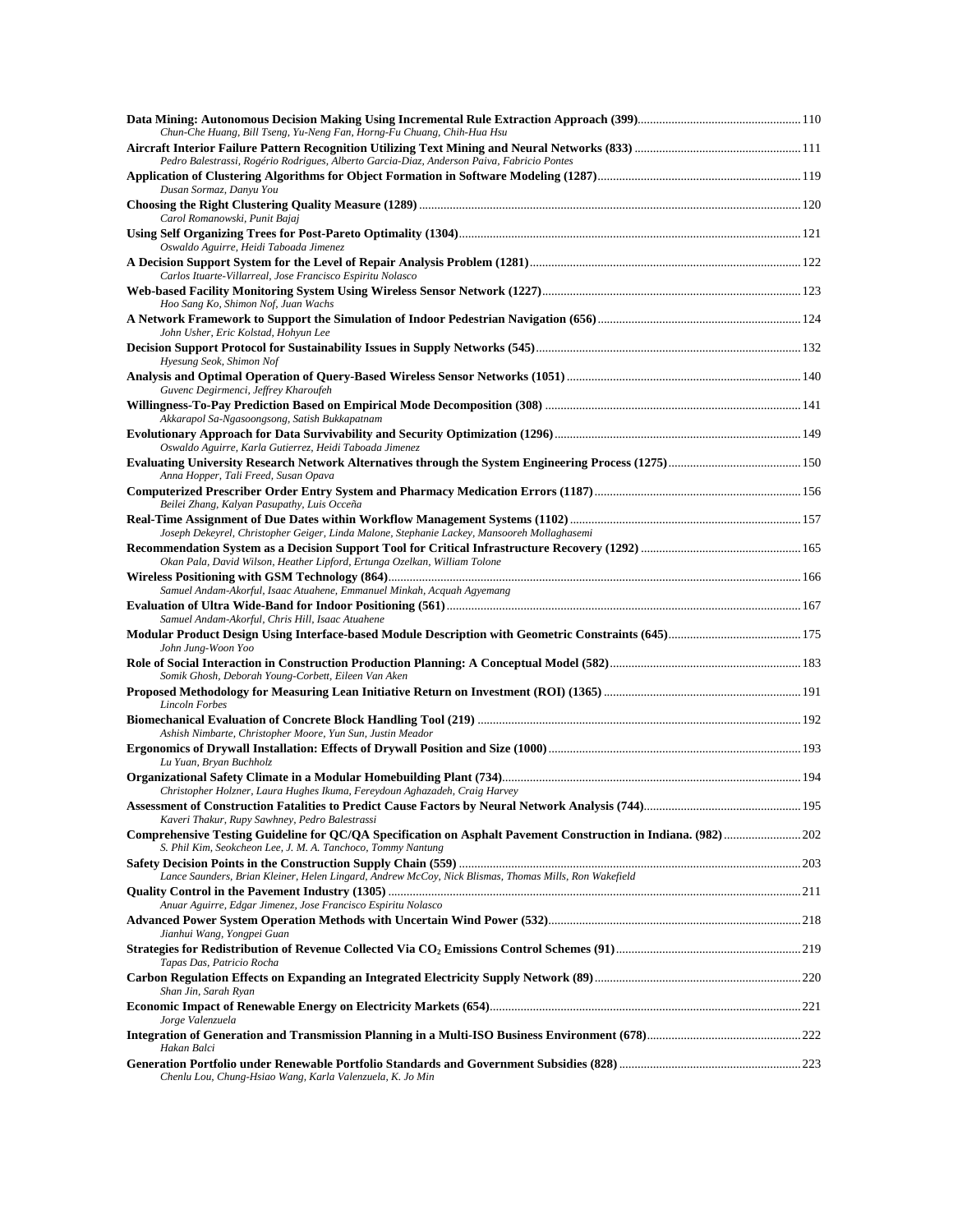| Interval Estimation of Wind Speed and Operation Probability Forecasting of Wind Turbine: A Preliminary                                                  |  |
|---------------------------------------------------------------------------------------------------------------------------------------------------------|--|
| Heping Liu, Jing Shi                                                                                                                                    |  |
| Xiaoyan Zhu, Qi Yuan                                                                                                                                    |  |
| Jason Judd, Subhash Sarin, John Cundiff                                                                                                                 |  |
| Heungjo An, Wilbert Wilhelm                                                                                                                             |  |
| Cerry Klein, Wooseung Jang, Jinglu Tan, Leon Schumacher                                                                                                 |  |
| Feedback Control of Operation Schedule to Reduce Energy Consumption in Manufacturing Systems (314) 251<br>Liang Zhang, Jorge Arinez, Stephan Biller     |  |
| Melitza Colon, Mayra Méndez-Piñero                                                                                                                      |  |
| Arsalan Safari                                                                                                                                          |  |
| John Liu                                                                                                                                                |  |
| Roberto Cigolini, Tommaso Rossi, Margherita Pero                                                                                                        |  |
|                                                                                                                                                         |  |
| Valerie Thomas                                                                                                                                          |  |
| Chen Zhou                                                                                                                                               |  |
| Vishnu Nanduri<br>Calculating the Marginal CO <sub>2</sub> Emissions Allowances Investment Cost for Hydro-Dominated Power Systems (801) 259             |  |
| Steffen Rebennack, Bruno Flach, Mario Pereira                                                                                                           |  |
| Alex Rudkevich, Anatoly Lazebnik, Igor Sorokin<br>Risk Management Models and Solution Algorithms for Stochastic Network-based Security Constrained Unit |  |
|                                                                                                                                                         |  |
| <b>Qipeng Zheng</b>                                                                                                                                     |  |
| Harikrishnan Sreekumaran, Andrew Liu                                                                                                                    |  |
| Gong Li, Jing Shi                                                                                                                                       |  |
| Nicolas Lopez, Jose Francisco Espiritu Nolasco, Emmanuel Gurrola                                                                                        |  |
| Suchismita Bhattacharjee, Andrew McCoy, Georg Reichard                                                                                                  |  |
| Shokoufeh Mirzaei, Krishna Krishnan<br>Hierarchical Simulation Modeling Framework for Electrical Power Quality and Operational Decision-Making          |  |
| Esfandyar Mazhari, Young-Jun Son                                                                                                                        |  |
| Emmanuel Baisie, Yasser Ahmed, Zhichao Li                                                                                                               |  |
| Girish Upreti, Rajive Dhingra, Rupy Sawhney, Joseph Wilck                                                                                               |  |
| Songtao Zheng, Jing Shi, Gong Li                                                                                                                        |  |
|                                                                                                                                                         |  |
| Karla Iglesias, Mayra Méndez-Piñero, Ivan Baiges                                                                                                        |  |
| Tongdan Jin, Naveen Nalajala                                                                                                                            |  |
| Lingfeng Li, Mingzhou Jin, Xuechun Liang                                                                                                                |  |
| Josue Crespo, Wilmarie Rios, Vittal Prabhu, Lourdes A. Medina                                                                                           |  |
| Sean Eimer                                                                                                                                              |  |
| Matthew Stanco, Yasser Ahmed, Zhichao Li, C. Treadwell                                                                                                  |  |
| Chung-Hsiao Wang, K. Jo Min                                                                                                                             |  |
| Neal Lewis, Ted Eschenbach, Lisong Fan, Joseph Hartman                                                                                                  |  |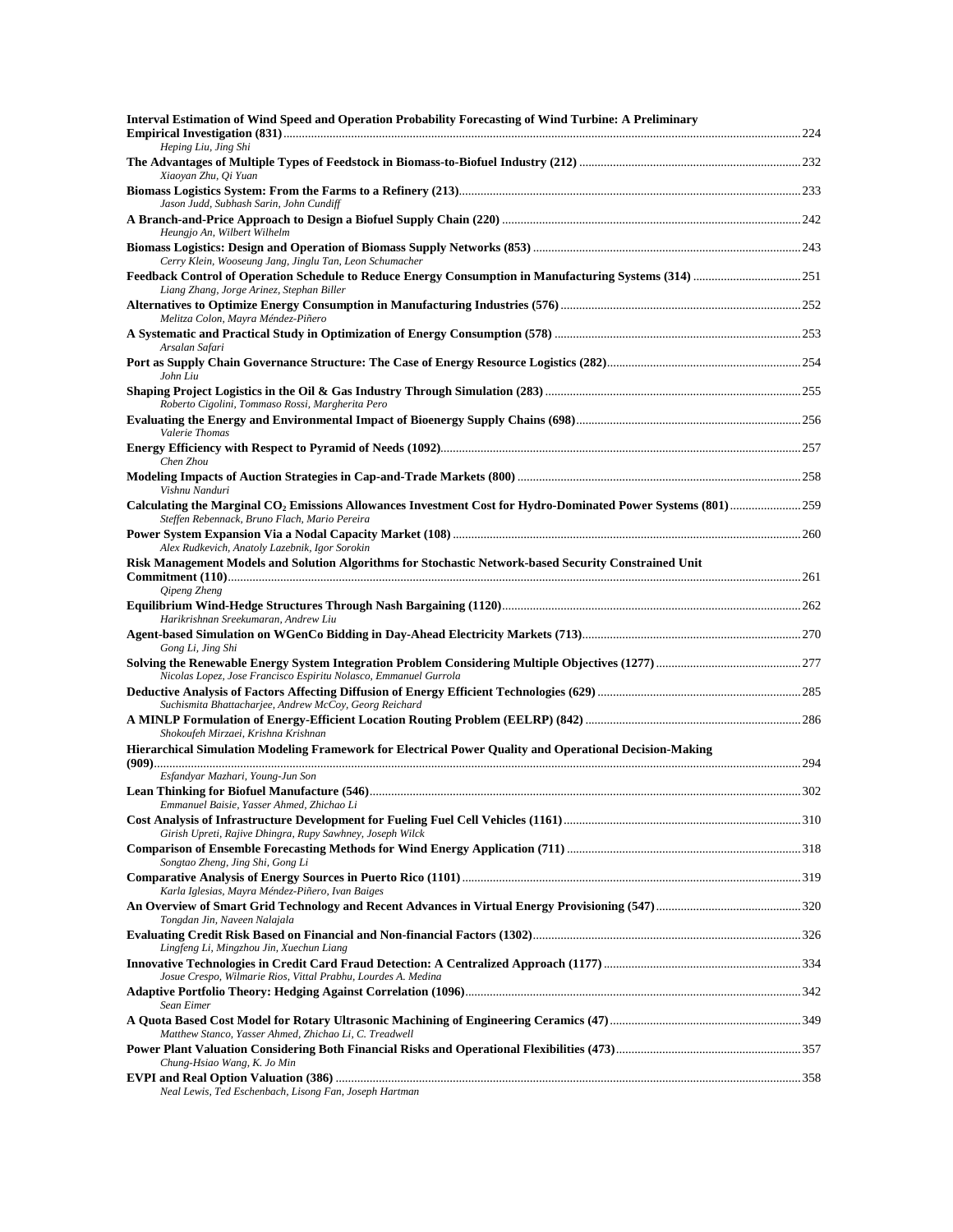| Letitia Pohl                                                                                                                                                                    |  |
|---------------------------------------------------------------------------------------------------------------------------------------------------------------------------------|--|
| Gillian Nicholls, Neal Lewis, Paul Componation, Ted Eschenbach                                                                                                                  |  |
| Heather Nachtmann, Kim Needy, Emily Evans                                                                                                                                       |  |
| Ted Eschenbach                                                                                                                                                                  |  |
|                                                                                                                                                                                 |  |
| Donald Kennedy                                                                                                                                                                  |  |
| Chiou-Guey Jan, Pei-Leen Liu                                                                                                                                                    |  |
| Joseph Hartman, Chin Hon Tan<br>Wellington Award Inaugural Lecture: Pareto Distribution Revisited for National Wealth Creation and                                              |  |
| Adedeji Badiru                                                                                                                                                                  |  |
| Ted Eschenbach, Jerome Lavelle                                                                                                                                                  |  |
| Md Rashid, Zane W. Mitchell, Eric P. Sprouls                                                                                                                                    |  |
|                                                                                                                                                                                 |  |
| Joseph Hartman                                                                                                                                                                  |  |
| Geert Letens, Baudouin Heuninckx, Peter Baelen                                                                                                                                  |  |
| Wu Hsun Chung, Gul Okudan, Richard Wysk                                                                                                                                         |  |
| Hsueh-Ming Steve Wang, Lei Yao                                                                                                                                                  |  |
| Jannette Perez                                                                                                                                                                  |  |
| Joseph Wilck, H. Lee Martin, Xueping Li, Rupy Sawhney, Gautham Rajappa                                                                                                          |  |
| Natalia Espino, Shamsnaz Virani                                                                                                                                                 |  |
| Layek Abdel-Malek, Hoang Pham, Sanchoy Das                                                                                                                                      |  |
| Venkat Allada                                                                                                                                                                   |  |
| Viviana Cesani, Alexandra Medina-Borja                                                                                                                                          |  |
| David Koonce, Jie Zhou, Valerie Martin-Conley, Cynthia Anderson                                                                                                                 |  |
| Wajdi Wazzan                                                                                                                                                                    |  |
| Ranjana Mehta, Eileen Van Aken, Fernando Aleu                                                                                                                                   |  |
| John Jackman, Doug Gemmill, K. Jo Min                                                                                                                                           |  |
| David Elizandro, Susan Elkins, Kim Needy, Brandon Malone                                                                                                                        |  |
| Bryan Norman                                                                                                                                                                    |  |
|                                                                                                                                                                                 |  |
| Juthamas Choomlucksana, Toni Doolen                                                                                                                                             |  |
| Valerie Maier-Speredelozzi                                                                                                                                                      |  |
| Sharon Johnson, Amy Zeng                                                                                                                                                        |  |
| Janis Terpenny                                                                                                                                                                  |  |
| Raghavi Merugureddy, Monica Cardella, Heidi Diefes-Dux, Amani Salim<br>Learning Impacts Gained from Introducing Model Eliciting Activities (MEAs) in an Introductory Statistics |  |
|                                                                                                                                                                                 |  |
| Natasa Vidic, Larry Shuman, Mary Besterfield-Sacre, Karen Bursic, Tuba Pinar Yildirim, Nora Siewiorek                                                                           |  |
| Larry Shuman, Carly Deibler, Mary Besterfield-Sacre, Nora Siewiorek                                                                                                             |  |
| C. Tim Hardin, John Usher                                                                                                                                                       |  |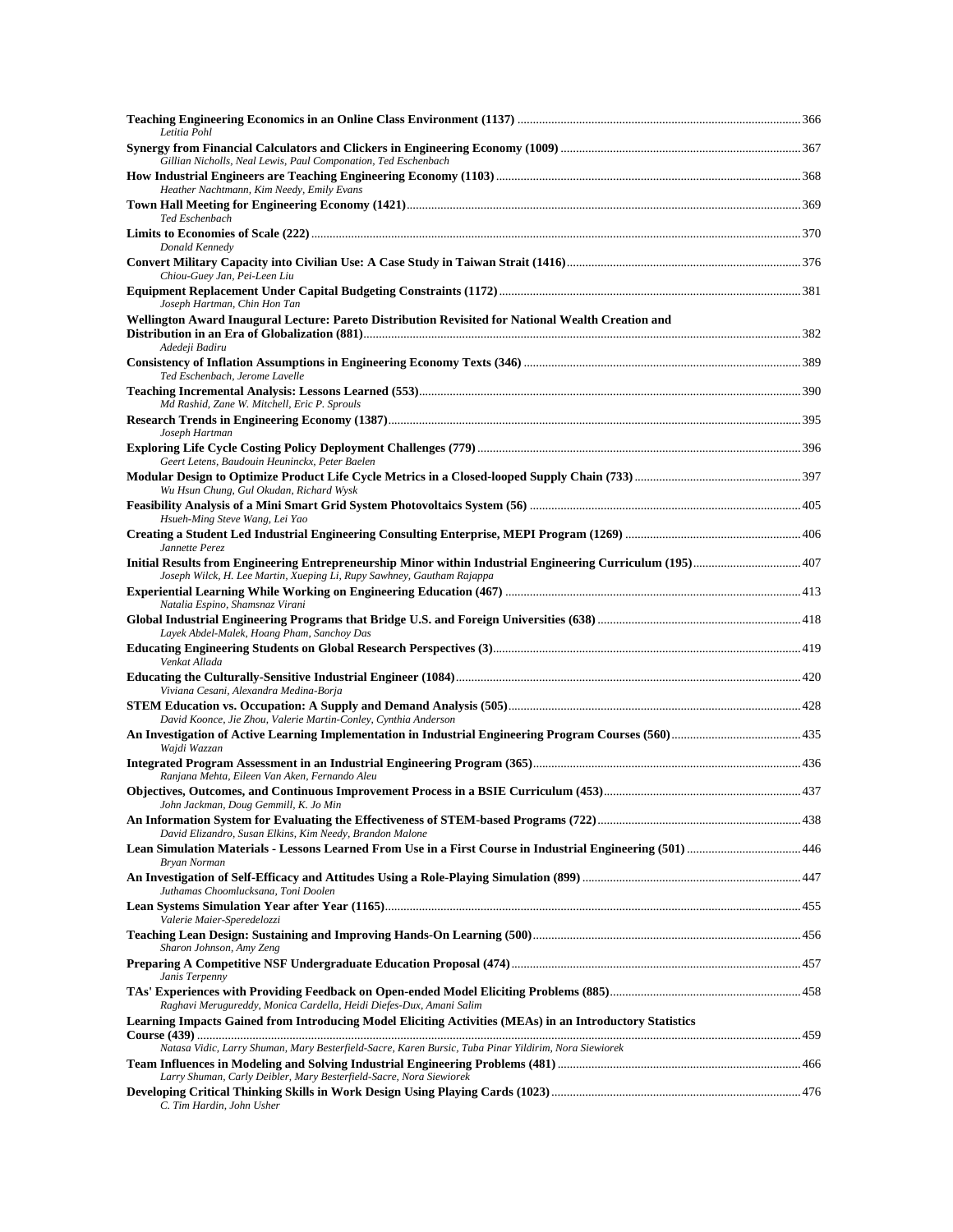| Doug Timmer, Miguel González, Connie Borror, Douglas Montgomery                                                                                    |  |
|----------------------------------------------------------------------------------------------------------------------------------------------------|--|
| Andrew Wright, Tali Freed                                                                                                                          |  |
| Alexis Ortiz-Rosario, Agustin Rullan                                                                                                               |  |
|                                                                                                                                                    |  |
| Shahrukh A. Irani<br>Paul Componation, Gillian Nicholls, Alison Knight                                                                             |  |
| Gillian Nicholls, Paul Componation, Neal Lewis, Alison Knight                                                                                      |  |
| Ted Eschenbach                                                                                                                                     |  |
| Phillip Farrington, P. J. Benfield, Matthew Turner                                                                                                 |  |
|                                                                                                                                                    |  |
| Kenneth Chelst, Robert Young, Karen Keene, Thomas Edwards, Karen Norwood, David Pugalee                                                            |  |
| M. Affan Badar, Yuetong Lin, Ali M. Shahhosseini, Xiaolong Li, Jeffrey McNabb, Ming Zhou, Rohit Bedida, Sudheer Jonnalagadda                       |  |
| Grisel Ventura-Luna, Arunkumar Pennathur, Samuel Riccillo, Louis Everett                                                                           |  |
|                                                                                                                                                    |  |
| Tracee Gilbert, Janis Terpenny, Sharnnia Artis                                                                                                     |  |
| Grisselle Centeno, Ludwig Kuznia, Florentino Rico                                                                                                  |  |
| John Jackman, Craig Ogilvie                                                                                                                        |  |
| Alejandro Teran, Tania Diaz                                                                                                                        |  |
| Melissa Dorlette Paul, Thashika Rupasinghe, Melissa Zelaya, Elaine Craft, Anand Gramopadhye                                                        |  |
|                                                                                                                                                    |  |
| Alejandro Teran                                                                                                                                    |  |
| Ricardo Valerdi                                                                                                                                    |  |
| Cecilia Martinez Leon, Jennifer Farris, Geert Letens                                                                                               |  |
| Erick Jones, Maurice Cavitt                                                                                                                        |  |
| Shrikant Jarugumilli                                                                                                                               |  |
| Menggi Hu                                                                                                                                          |  |
|                                                                                                                                                    |  |
| Kiran Rangarajan, Joe Guggenberger<br>Exploring the Power of Social Networks and Leadership Styles during Lean Program Implementation in Hospitals |  |
|                                                                                                                                                    |  |
| John McCreery, Lukasz Mazur, Lori Rothenberg                                                                                                       |  |
| Judy Wang, Cody Kamin, Wiljeana Glover                                                                                                             |  |
| Durward Sobek                                                                                                                                      |  |
| Wen-Hsing Liu, Jennifer Farris                                                                                                                     |  |
| Nur Ozge Ozaltin, Mary Besterfield-Sacre, Larry Shuman                                                                                             |  |
| Pilar Pazos, Anil Ustun, Rolando Delaguila                                                                                                         |  |
| Kalyan Pasupathy, Linsey Barker, Mustafa Sir                                                                                                       |  |
| Erick Jones, Angela Garza, Jaikrit Kandari                                                                                                         |  |
| Michael Zanin, Shengyong Wang, Michael Hillman                                                                                                     |  |
| Karima Tayeb, Denise Jackson                                                                                                                       |  |
|                                                                                                                                                    |  |
| Cecilia Martinez Leon, Jennifer Farris, Geert Letens                                                                                               |  |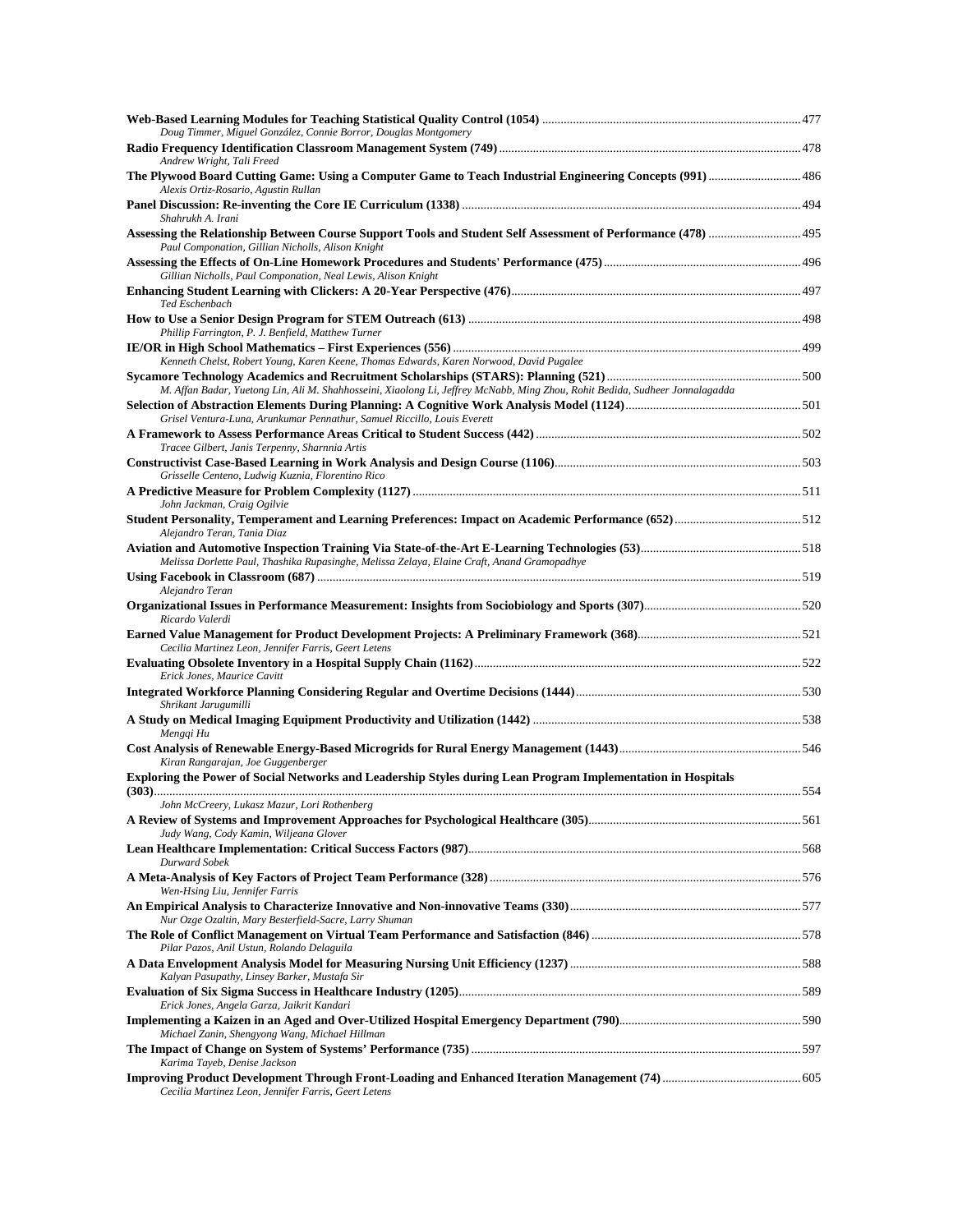| Yvan Beauregard, Nadia Bhuiyan, Vincent Thomson                                                                                   |      |
|-----------------------------------------------------------------------------------------------------------------------------------|------|
| Samuel Suss, Onur Hisarciklilar, Vincent Thomson                                                                                  |      |
| Silei Shan, Sang Won Yoon, Mohammad Khasawneh, Tejas Gandhi                                                                       |      |
| Mustafa Culcuoglu, Shengyong Wang, Linda Nice, Amy Caslow, Patricia Stedman, Susan Foster                                         |      |
| Shaghayegh Norouzzadeh, Sang Won Yoon, Mohammad Khasawneh, Krishnaswami Srihari                                                   |      |
| Donald Kennedy, Michael Huston                                                                                                    |      |
| Ernest Csoma, Alfred E. Thal Jr.                                                                                                  |      |
| Alexander Bohn, Terri Lynch-Caris                                                                                                 |      |
| Edward Pohl, Heather Nachtmann, Manuel Rossetti, Brian Smith, Server Apras                                                        |      |
| Mark Kilgore, Heather Nachtmann, Edward Pohl                                                                                      |      |
| Server Apras, Manuel Rossetti                                                                                                     |      |
| Yuval Cohen, Ofer Zwikael, Arik Sadeh                                                                                             |      |
| Chun-Yu Lin, Gul Okudan                                                                                                           |      |
| Customer Satisfaction Attributes Prioritization Considering the Correlation Between the Attributes and Factors                    |      |
| Bimal Nepal, Om Prakash Yadav, Michael Johnson                                                                                    |      |
| Amir Gandomi, Saeed Zolfaghari                                                                                                    |      |
| Mohammed Shaik, Walid Abdul-Kader                                                                                                 |      |
| Mohammed Shaik, Walid Abdul-Kader                                                                                                 |      |
| Nelson Tovar, Helga Bermeo                                                                                                        |      |
| Andrés Alberto García León, Helga Bermeo                                                                                          |      |
| Robert Ari Waker, Mario Mollo Neto                                                                                                |      |
| Marc Resnick                                                                                                                      |      |
| Diane Van Scoter, Toni Doolen                                                                                                     |      |
| Initial Social Network Analysis for Mass Customization Literature Based on Operations Strategy Perspective                        |      |
| Andre Luiz Gazoli De Oliveira, Edson Pinheiro De Lima, Sergio E. Gouvea Da Costa                                                  |      |
| Asset Management: A Systems Perspective (1048)                                                                                    | .768 |
| Vhance Valencia, John Colombi, Alfred E. Thal Jr., William Sitzabee                                                               |      |
| <b>Ibrahim Garbie</b>                                                                                                             |      |
| Natalie Scala, Jayant Rajgopal, Kim Needy<br>Amanda McReynolds, Kim Needy, Matthew Cashion                                        |      |
|                                                                                                                                   |      |
| Behrooz Kamali, Scott Mason, Edward Pohl                                                                                          |      |
| Pimsinee Chearskul, Eileen Van Aken, Jennifer Farris                                                                              |      |
| Edson Pinheiro De Lima, Sergio E. Gouvea Da Costa, Mariana Pereira Carneiro, Paula Andrea Da Rosa Garbuio, Thiago Souza<br>Pelaes |      |
|                                                                                                                                   |      |
| Roberto Antonio Martins, Eduard Prancic                                                                                           |      |
| Guiping Hu, Lizhi Wang, Susan Wohlsdorf-Arendt, Randy Boeckenstedt                                                                |      |
| Susan Wohlsdorf-Arendt, Guiping Hu, Randy Boeckenstedt, Lizhi Wang                                                                |      |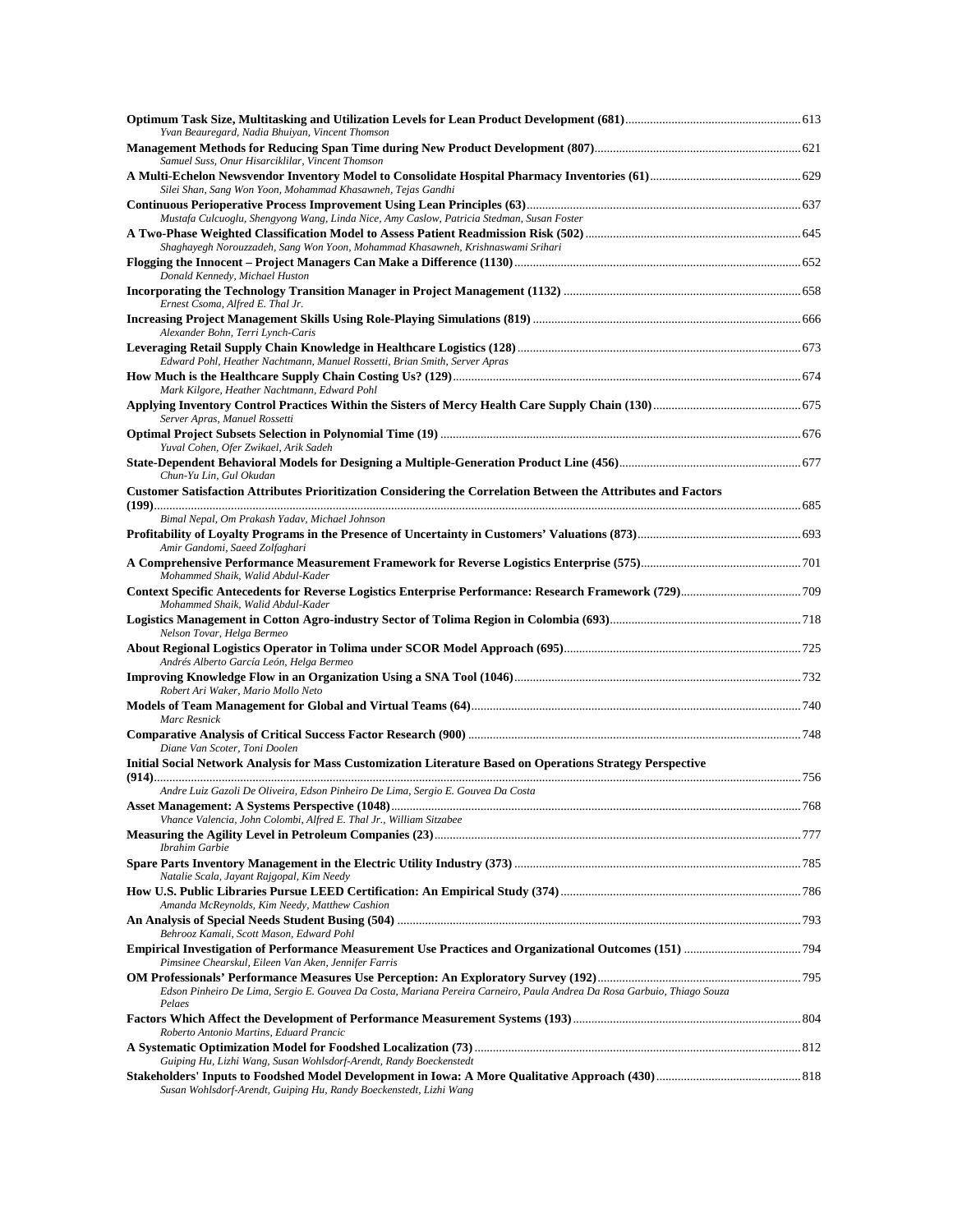| Umit Bititci<br>Eileen Van Aken, Geert Letens, Umit Bititci, Edson Lima, Forrest Breyfogle<br>Alisha Youngblood Ortiz, James Caldwell<br><b>Theodor Freiheit</b><br>Craig Downing<br>Eileen Van Aken<br>Pablo Deivid Valle, Higor Vinicius Dos Reis Leite, Rafaela De Rosa Cardoso, Edson Pinheiro De Lima, Sergio E. Gouvea Da<br>Costa<br>Jannette Perez |
|------------------------------------------------------------------------------------------------------------------------------------------------------------------------------------------------------------------------------------------------------------------------------------------------------------------------------------------------------------|
|                                                                                                                                                                                                                                                                                                                                                            |
|                                                                                                                                                                                                                                                                                                                                                            |
|                                                                                                                                                                                                                                                                                                                                                            |
|                                                                                                                                                                                                                                                                                                                                                            |
|                                                                                                                                                                                                                                                                                                                                                            |
|                                                                                                                                                                                                                                                                                                                                                            |
|                                                                                                                                                                                                                                                                                                                                                            |
|                                                                                                                                                                                                                                                                                                                                                            |
|                                                                                                                                                                                                                                                                                                                                                            |
|                                                                                                                                                                                                                                                                                                                                                            |
|                                                                                                                                                                                                                                                                                                                                                            |
|                                                                                                                                                                                                                                                                                                                                                            |
| Yevgeniy Perminov, Jami Kovach, Victor Cheng                                                                                                                                                                                                                                                                                                               |
| Hans De Smet, Patrick Lagadec, Jan Leysen                                                                                                                                                                                                                                                                                                                  |
| .                                                                                                                                                                                                                                                                                                                                                          |

#### *Hans De Smet, Patrick Lagadec, Jan Leysen*

### Volume 2

| Agnes Bernard, Christian Delvosalle, Lahcen El Hiki, France T'Sas, Agnès Van Daele, Christian Vandenvelde |  |
|-----------------------------------------------------------------------------------------------------------|--|
|                                                                                                           |  |
| Marianne Jackson, Lukasz Mazur                                                                            |  |
| Lukasz Mazur, Lori Rothenberg, John McCreery                                                              |  |
| John McCreery                                                                                             |  |
| Clayton Walden, Allen Greenwood                                                                           |  |
| Travis Hill, Allen Greenwood, Robbie Holt, Clayton Walden                                                 |  |
| Clayton Walden, Lucas Simmons, Robbie Holt                                                                |  |
| Brian Smith, Heather Nachtmann, Edward Pohl                                                               |  |
| Wiljeana Glover, Eitan Naveh                                                                              |  |
| Emad Al-Momani, Moh'D El-Sharo, Akiev Samson, Mohammad Khasawneh, Krishnaswami Srihari                    |  |
| Dirk Van Goubergen, Manoj Dora, Maneesh Kumar, Adrienn Molnar, Xavier Gellynck                            |  |
| Volker Grienitz, André-Marcel Schmidt                                                                     |  |
| David Jentsch, Ralph Riedel, Egon Mueller                                                                 |  |
| Jie Chen, Sarah Lam, Sreekanth Ramakrishnan                                                               |  |
| Michael Testani, Sreekanth Ramakrishnan                                                                   |  |
| Sreekanth Ramakrishnan, Michael Testani                                                                   |  |
| Kurt Verweire                                                                                             |  |
| Anne-Christin Grote, Markus Wilhelm Lehner, Felix Reymann                                                 |  |
| Charlene Yauch                                                                                            |  |
| Managing Change Resistance in the Development of Sustainability-Focused Engineering Management Curriculum |  |
| $\alpha$ rm $\alpha$ rm $\alpha$ $\alpha$ in $\alpha$ in $\alpha$ in $\alpha$                             |  |

*Suzanna Long, Hector Carlo, Laura Collins, Scott Grasman, Abhijit Gosavi, Leonardo Bedoya-Valencia*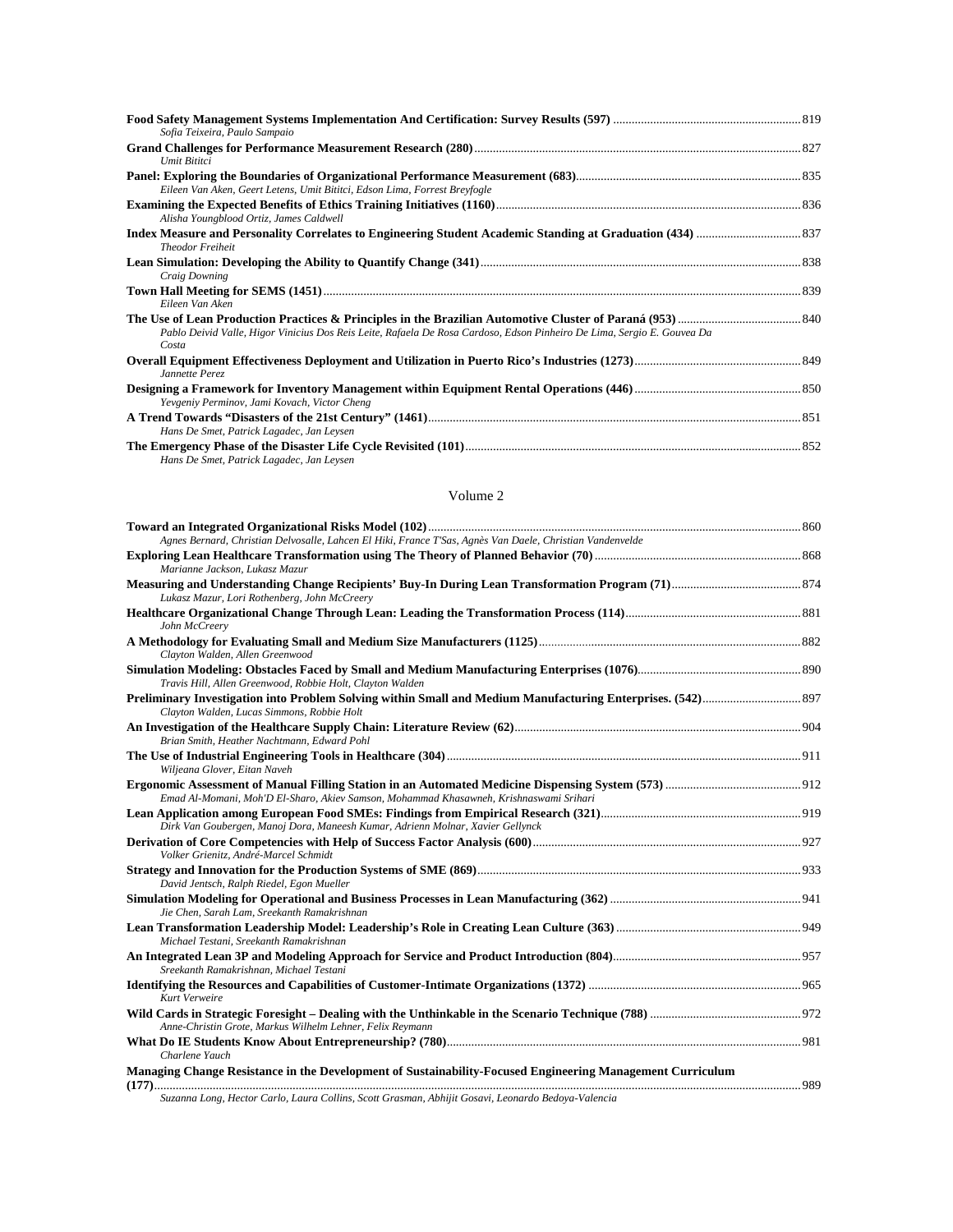| Steven Landry, Karen Marais                                                                                                                                                 |  |
|-----------------------------------------------------------------------------------------------------------------------------------------------------------------------------|--|
| Janet Twomey, Michael Overcash                                                                                                                                              |  |
|                                                                                                                                                                             |  |
| Kurt Verweire, Regine Slagmulder, Geert Letens, Eileen Van Aken, Jennifer Farris                                                                                            |  |
| Marc Resnick                                                                                                                                                                |  |
| Kwabena Owusu-Nyamekye, Balbinder Deo, Greg Halseth                                                                                                                         |  |
| Scott Grasman, Abhijit Gosavi, Sean Schmidt                                                                                                                                 |  |
| Qamar Iqbal, Lawrence Whitman, Janet Twomey                                                                                                                                 |  |
| Fengli Zhang, Dana Johnson, Mark Johnson, John Sutherland                                                                                                                   |  |
| Determinants of Kaizen Event Team Effectiveness: Comparison of Phase I and Full Study Findings (327) 1032<br>Wiljeana Glover, Jennifer Farris, Eileen Van Aken, Toni Doolen |  |
| Gowthaman Anantakrishnan, Vettrivel Gnaneswaran, Erick Jones                                                                                                                |  |
|                                                                                                                                                                             |  |
| Amarjit Bhullar, Balbinder Deo, Han Donker                                                                                                                                  |  |
| Jennifer Pazour, Russell Meller                                                                                                                                             |  |
| Banu Ekren, Sunderesh Heragu                                                                                                                                                |  |
| Debjit Roy, Ananth Krishnamurthy                                                                                                                                            |  |
| A New MILP Approach for the Facility Layout Design Problem with Rectangular and L/T Shaped Departments                                                                      |  |
| Yossi Bukchin, Michal Tzur                                                                                                                                                  |  |
| P. A. Brunese, J. M. A. Tanchoco                                                                                                                                            |  |
| Lisa Thomas, Russell Meller                                                                                                                                                 |  |
| Wennian Li, William Ferrell                                                                                                                                                 |  |
| Jennifer Farris, Timothy Matis                                                                                                                                              |  |
| Leon McGinnis                                                                                                                                                               |  |
|                                                                                                                                                                             |  |
| Russell Meller, Robert Curry, Jim Apple, Lisa Thomas, John White                                                                                                            |  |
| Corinne Mowrey, Pratik Parikh, Russell Meller, Kevin Gue                                                                                                                    |  |
| Don Taylor, Gary L. Whicker                                                                                                                                                 |  |
| Kevin Gue, Kai Furmans                                                                                                                                                      |  |
| Bhanuteja Sainathuni, Pratik Parikh, Xinhui Zhang, Nan Kong                                                                                                                 |  |
| Samantha Hedges, Dale Masel                                                                                                                                                 |  |
| Sai Srinivas Nageshwaraniyer, Young-Jun Son, Sean Dessureault                                                                                                               |  |
| Shahrukh A. Irani                                                                                                                                                           |  |
| Bo Zeng, Yu An, Yu Zhang                                                                                                                                                    |  |
|                                                                                                                                                                             |  |
| Eddy De Haas, Yang Liu, Sunderesh Heragu, Gerald Evans, Timothy Price                                                                                                       |  |
| Junwen Wang, Jingshan Li, Patricia K. Howard                                                                                                                                |  |
| Evelyn Brown, Kellie Keeling, John Kros                                                                                                                                     |  |
| Jeffery Cochran, Twila Burdick                                                                                                                                              |  |
| David Ben-Arieh, Deep Kumar Gullipalli                                                                                                                                      |  |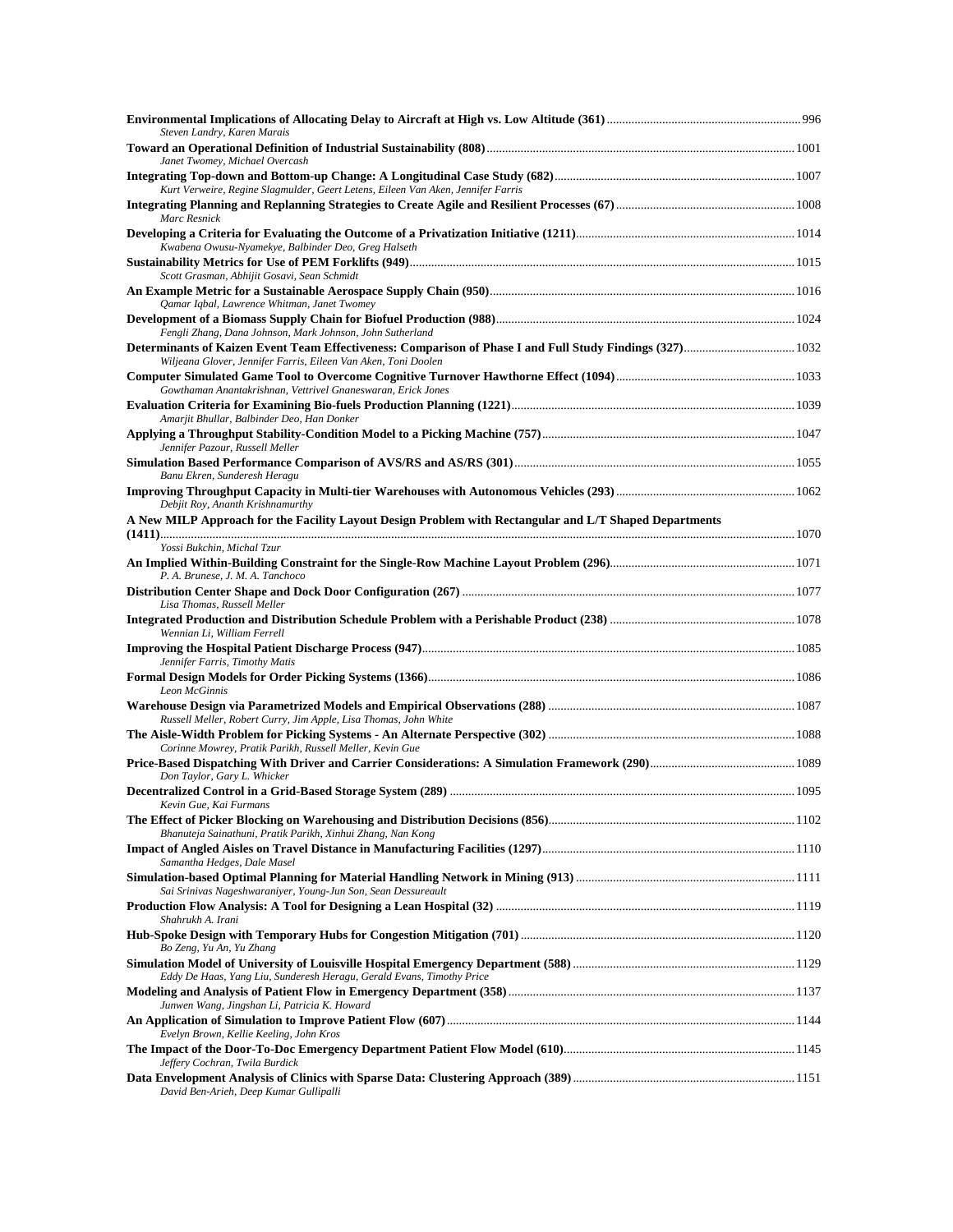| Adrian Ramirez Nafarrate, John Fowler, Teresa Wu                                                                                                     |  |
|------------------------------------------------------------------------------------------------------------------------------------------------------|--|
| David Claudio, Wilfredo Bravo-Llerena, Gul Okudan, Andris Freivalds                                                                                  |  |
| David Claudio, Gul Okudan, Andris Freivalds                                                                                                          |  |
| Shi-Jie (Gary) Chen, Saneel Siddavatam                                                                                                               |  |
| Florentino Rico, Grisselle Centeno                                                                                                                   |  |
| Monifa Vaughn-Cooke, Gul Okudan                                                                                                                      |  |
| Steven Jiang, Xiuli Qu, Lauren Davis                                                                                                                 |  |
| Ashley Benedict, Melvis Chafac, Marissa Vallette, Barrett Caldwell                                                                                   |  |
| Amarnath Banerjee                                                                                                                                    |  |
| Pei-Fang Tsai, Po-Chia Chen, Chui-Yu Chiu, Kai-Ying Chen                                                                                             |  |
| Laura Ruff, Lesley Strawderman, Allen Greenwood, Kari Babski-Reeves                                                                                  |  |
| Sanchoy Das, Shivon Boodhoo                                                                                                                          |  |
| Valerie Ouiñones-Avila, Alexandra Medina-Borja                                                                                                       |  |
| Eulisa Rivera, Mauricio Cabrera, Clara E. Isaza                                                                                                      |  |
| Hulya Yazici                                                                                                                                         |  |
| Satish Tyagi, Kai Yang                                                                                                                               |  |
| Tyler Peabody, Tali Freed                                                                                                                            |  |
|                                                                                                                                                      |  |
| Gowthaman Anantakrishnan, Vettrivel Gnaneswaran, Erick Jones<br>Christina Scherrer, Paul Griffin, Iris Yan, Chantelle Minarcine                      |  |
|                                                                                                                                                      |  |
| Paul Griffin, Susan Griffin                                                                                                                          |  |
| Harriet Nembhard                                                                                                                                     |  |
| Raja Jayaraman, Ronald Rardin, Nebil Buyurgan, Vijith Varghese, Angelica Burbano, Jennifer Pazour, Ashraf Hajiyev, Danny<br>Dixon, Nabil Lehlou      |  |
| Oguz Erdogan, Mehmet Erkan Ceyhan, James Benneyan                                                                                                    |  |
| Nabil Lehlou, Ronald Rardin, Nebil Buyurgan, Raja Jayaraman, Vijith Varghese, Angelica Burbano, Ashraf Hajiyev, Eghbal<br>Rashidi, Paiman Farrokhvar |  |
| Xiaoyu Ma, Amr Alamri, Galal Abdella, Alper Murat, Kai Yang                                                                                          |  |
| Trivikram Rao, Sunderesh Heragu, Gerald Evans, Aman Gupta                                                                                            |  |
| Jessica Heier Stamm                                                                                                                                  |  |
| Sheng-I Chen, Kan Li, Jayant Rajgopal, Bryan Norman                                                                                                  |  |
| Rene Villalobos, Omar Ahumada, Octavio Sanchez                                                                                                       |  |
| Husniyah Abdus-Salaam, Lauren Davis                                                                                                                  |  |
| Aman Gupta, Sunderesh Heragu                                                                                                                         |  |
| Alex Savachkin, Andres Uribe, Tapas Das                                                                                                              |  |
| Rajeev Senapati, Arunkumar Pennathur                                                                                                                 |  |
| Bo Zeng, Shengyong Wang                                                                                                                              |  |
|                                                                                                                                                      |  |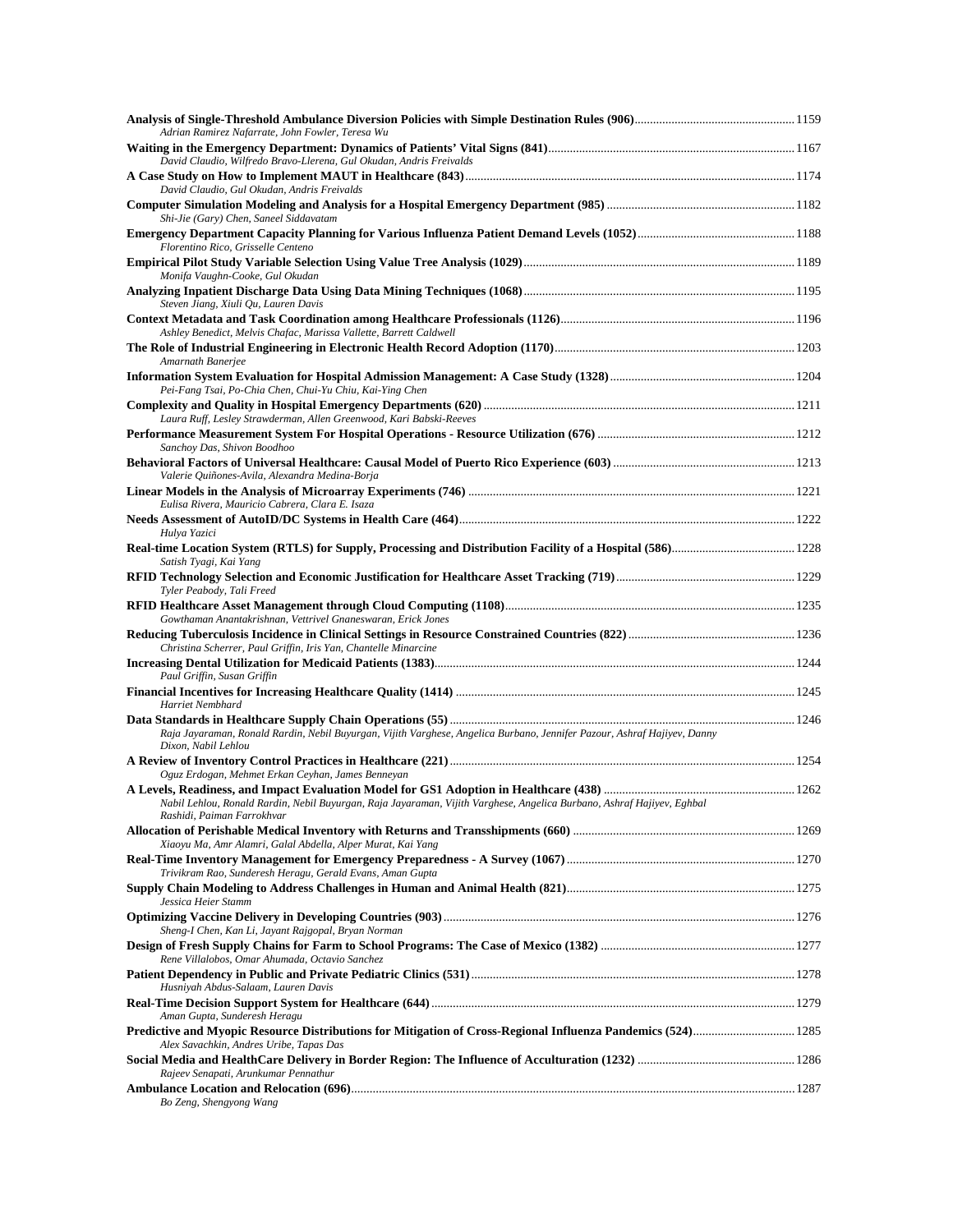| Rohita Kotagiri, Ruben Proano, Michael Kuhl                                                                                                                             |  |
|-------------------------------------------------------------------------------------------------------------------------------------------------------------------------|--|
| Mallikchowdary Yenigella, Shi-Jie (Gary) Chen                                                                                                                           |  |
| Christina Mastrangelo                                                                                                                                                   |  |
| Ayse Gurses, David Thompson, Elizabeth Martinez, Jill Marsteller, Laura Bauer, George Kim, Lisa Lubomski, Christine Goeschel,<br>Peter Pronovost                        |  |
| A Simulation Study to Reduce Length of Stay in Emergency Department at A Large Community Hospital (762) 1305<br>Junwen Wang, Jingshan Li, Kathy Tussey, Kay Ross        |  |
| Improving Performance in the Preparation and Delivery Of Antineoplastic Medications at a Community Hospital:                                                            |  |
| Jingshan Li, Tao Lu, Shuli Wang, Paul Lucas, Mike Anderson, Kay Ross<br>Jihan Wang, Alper Murat, Kai Yang                                                               |  |
| George Rumbe, Niranjan Kulkarni                                                                                                                                         |  |
| Ashlea Bennett, Scott Mason                                                                                                                                             |  |
| Seth Hostetler                                                                                                                                                          |  |
| Ashlea Bennett, Michael Hewitt, Jessica Spicer                                                                                                                          |  |
| Tarek Al-Hawari, Mohammad Al-Natour, Belal Ababneh, Abdulaziz Ahmed                                                                                                     |  |
| Jochem Wiggers, Aman Gupta, Sunderesh Heragu, Thomas Van De Kracht                                                                                                      |  |
| Theologos Bountourelis, Louis Luangkesorn, Nabors Spencer, Jeffrey Kharoufeh                                                                                            |  |
| Panel: Systems Engineering in the Veterans Health Administration - Veterans Engineering Resource Centers<br>James Benneyan                                              |  |
| Ashlea Bennett, John Fowler, Oguzhan Alagoz, Paul Griffin, Bryan Norman                                                                                                 |  |
| Arezou Mobasher, Gino Lim                                                                                                                                               |  |
| Jihan Wang, Yanli Zhao, Alper Murat, Kai Yang                                                                                                                           |  |
| Martha Centeno, Helida Dodd                                                                                                                                             |  |
| John Fowler                                                                                                                                                             |  |
| Yu-Li Huang                                                                                                                                                             |  |
| Brendan Eagen, Michael Carter, Timothy Chan                                                                                                                             |  |
| Adel Alaeddini, Kai Yang, Chandan Reddy                                                                                                                                 |  |
| Improving Appointment Scheduling Systems in Outpatient Clinics Using a Deterministic Modeling Approach<br>Laquanda Leaven, Xiuli Ou                                     |  |
| Marci Jackson                                                                                                                                                           |  |
| Simulation Study Examining Effects of Early and Late Arrivals in Outpatient Clinic Environment (1047) 1398<br>Karolina Glowacka, Jerrold May, Youxu Tjader, Luis Vargas |  |
| Xiuli Qu, Yidong Peng, Nan Kong, Laquanda Leaven, Jing Shi                                                                                                              |  |
| Moh'D Ragheb El-Sharo, Sang Won Yoon, Mohammad Khasawneh, Krishnaswami Srihari                                                                                          |  |
| Courtney Feliciani, Jose Zayas-Castro                                                                                                                                   |  |
| Shengfan Zhang, Qiaochu He, Julie Simmons Ivy                                                                                                                           |  |
| Sean Carr, Muge Gultekin, Stephen Roberts, Reha Uzsoy                                                                                                                   |  |
| Serhat Gul, Brian Denton, John Fowler                                                                                                                                   |  |
| Bharathwaj Vijayakumar, Pratik Parikh, Rosalyn Scott                                                                                                                    |  |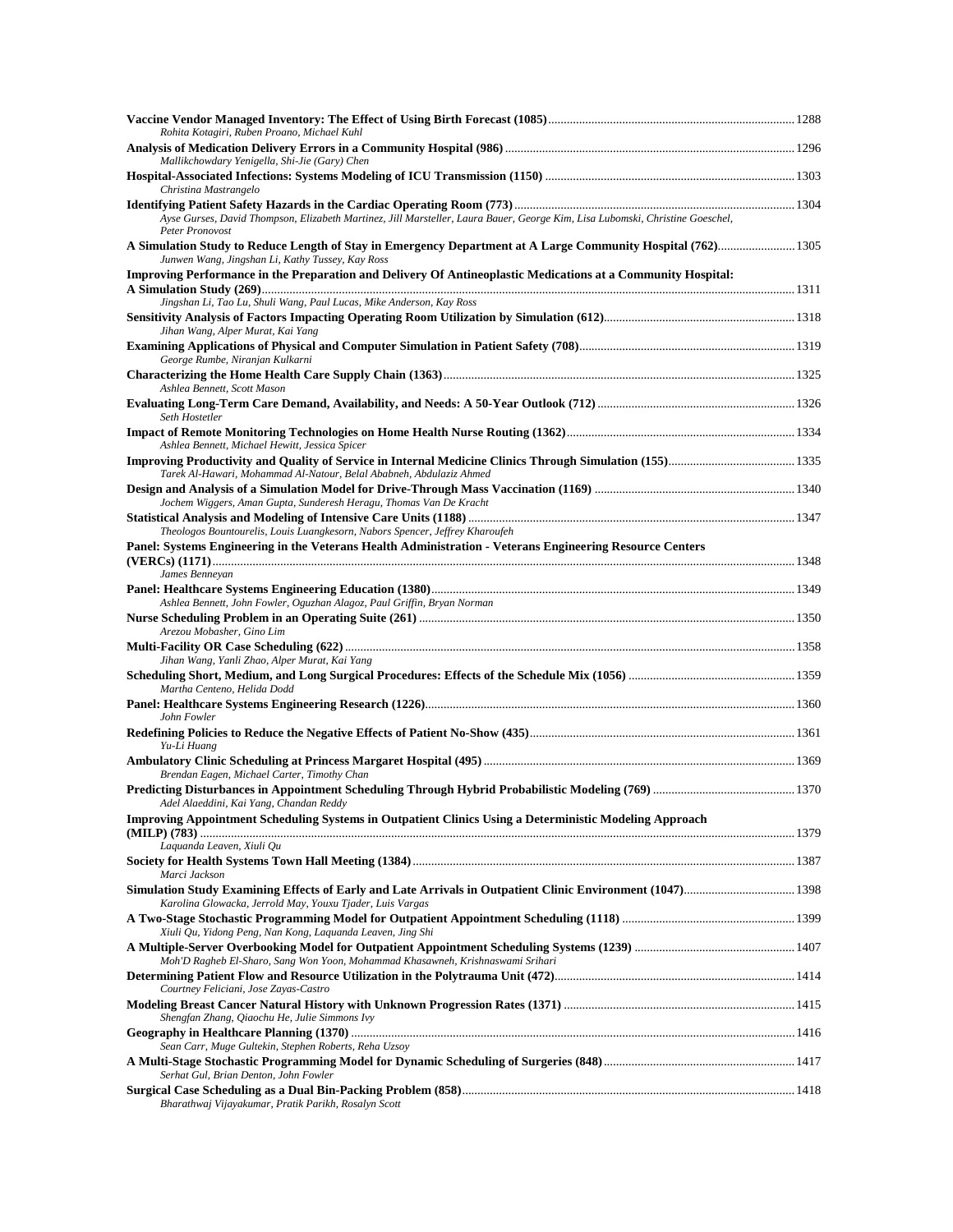| Florentino Rico, Grisselle Centeno                                                                                                                                                       |  |
|------------------------------------------------------------------------------------------------------------------------------------------------------------------------------------------|--|
| Valentine G. Boving, Tatiana Hmar-Lagroun                                                                                                                                                |  |
| Ozgur M. Araz, John Fowler, Timothy Lant                                                                                                                                                 |  |
|                                                                                                                                                                                          |  |
| Santanu Chakraborty                                                                                                                                                                      |  |
| Narges Hosseini, Kevin Taaffe                                                                                                                                                            |  |
| Oleg Shylo, Oleg A. Prokopyev, Andrew Schaefer                                                                                                                                           |  |
| Marbelly Davila, Grisselle Centeno                                                                                                                                                       |  |
| Omar Ashour, Gul Okudan                                                                                                                                                                  |  |
| Jihoon Kim, Kyoung-Yun Kim                                                                                                                                                               |  |
| Min Wang, Xiangyang Li, Yung-Wen Liu                                                                                                                                                     |  |
| Cara Dienes, John Jackman                                                                                                                                                                |  |
| Seda Sinangil, Hande Musdal, Mehmet Erkan Ceyhan, James Benneyan, Bradley V. Watts, Brian Shiner                                                                                         |  |
| Shengpeng Jin, Suraj Alexander                                                                                                                                                           |  |
| Li Sun, Gail Depuy                                                                                                                                                                       |  |
| Farshad Majzoubi, Lihui Bai, Sunderesh Heragu                                                                                                                                            |  |
| Mauricio Pommier, Ruben Proano                                                                                                                                                           |  |
| Arsalan Paleshi, Gerald Evans, Sunderesh Heragu, Kamran Moghaddam                                                                                                                        |  |
|                                                                                                                                                                                          |  |
| Janet Sanders, Ted Karr                                                                                                                                                                  |  |
| Andrea Ippolito, Jayakanth Srinivasan                                                                                                                                                    |  |
| Policarpo Demattos, Daniel Miller, Eui Park, Younho Seong<br>Sociotechnical Modeling of Community Health Organizations to Improve Healthcare Delivery in Low-Resource                    |  |
| Rajeev Senapati, Grisel Ventura-Luna, Arunkumar Pennathur, Rebeca Ramos, Jose Alvarez                                                                                                    |  |
| <b>Brock Husby</b>                                                                                                                                                                       |  |
| Jose Sepulveda, Francisco Ramis, Liliana Neriz, Ali Bozorgi                                                                                                                              |  |
| Ergin Erdem, Jing Shi, Sudhi Upadhyaya                                                                                                                                                   |  |
|                                                                                                                                                                                          |  |
| James Benneyan, Aysun Taseli, Mehmet Erkan Ceyhan, Janis Hersh<br>Optimal Management for Publically Funded Traumatic Brain Injury (TBI) Rehabilitation with Budgetary                    |  |
| Zhen Zhu, Nan Kong, Lanshan Han, Andrew Liu                                                                                                                                              |  |
| Likang Ma, Gino Lim                                                                                                                                                                      |  |
| An Analysis of the General Consenting Process in an Emergency Department at a Major Hospital: Challenges for<br>Kapil Chalil Madathil, Reshmi Koikkara, Anand Gramopadhye, Katrina Fryar |  |
| Mustafa Ozkaynak, Patricia Brennan                                                                                                                                                       |  |
|                                                                                                                                                                                          |  |
| Antonio Manueco, Nina Miville, Julia Morgenstern, Shihab Asfour                                                                                                                          |  |
| Zahíra Irizarry, Nazario Ramirez, Joan Castro                                                                                                                                            |  |
| Min Zhang, Su Seon Yang, Di Pan, Tao Yang, Teresa Wu                                                                                                                                     |  |
| Yu Teng, Nan Kong, Wanzhu Tu                                                                                                                                                             |  |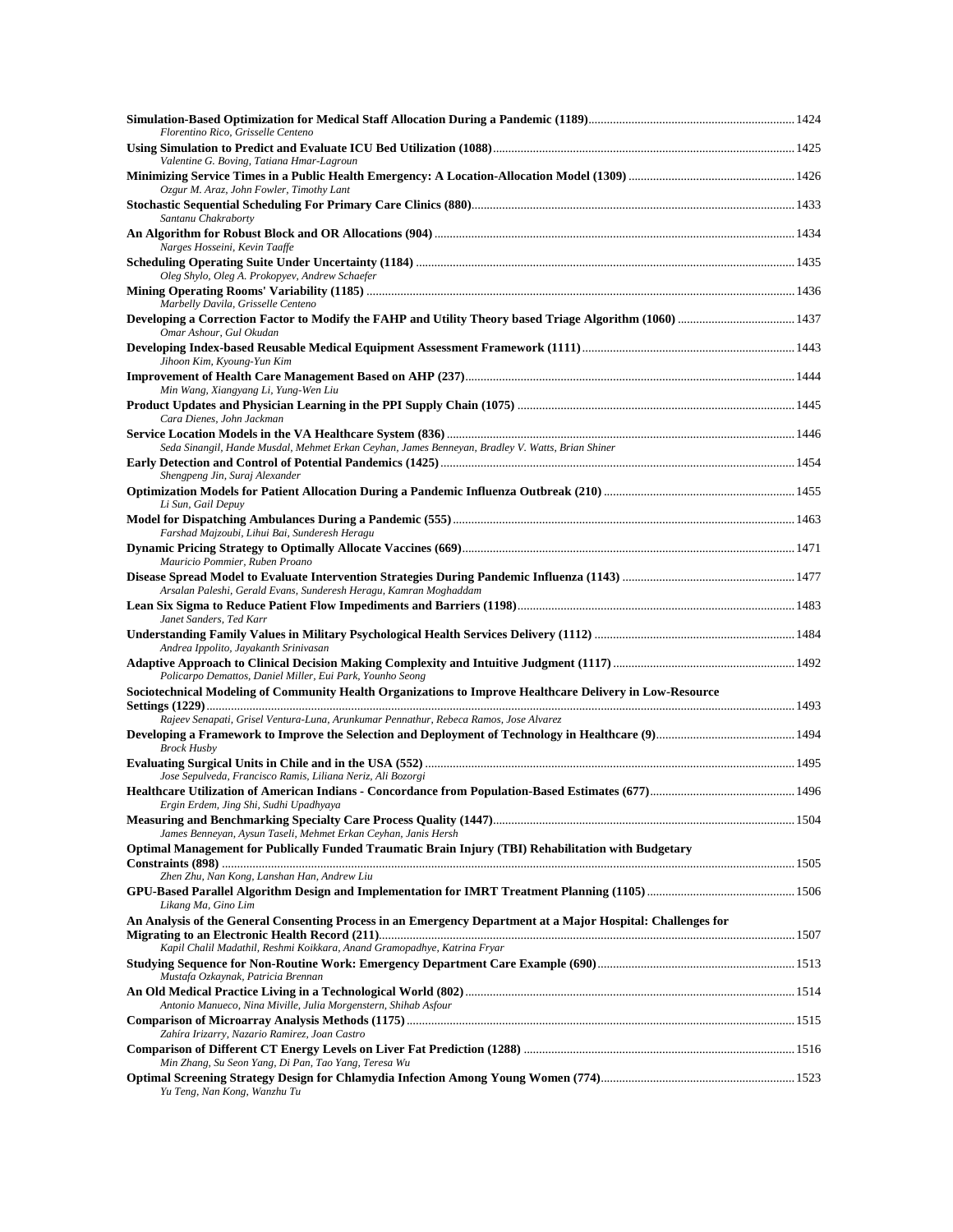| Reshmi Koikkara, Kapil Chalil Madathil, Katrina Fryar, Anand Gramopadhye                                   |  |
|------------------------------------------------------------------------------------------------------------|--|
| Jose Sepulveda, Ali Bozorgi                                                                                |  |
| Xiaoyu Ma, Kai Yang                                                                                        |  |
| Pavankumar Murali, Maged Dessouky, Fernando Ordonez                                                        |  |
| Chase Murray                                                                                               |  |
| Christina Young, Elsayed Elsayed                                                                           |  |
| Abdullah-Al Khaled, Mingzhou Jin, Lingfeng Li                                                              |  |
| Mohammad Reza Baharnemati, Gino Lim                                                                        |  |
| Hugh Medal, Edward Pohl, Chase Rainwater, Manuel Rossetti                                                  |  |
| Tayfur Altiok                                                                                              |  |
| Jessye Bemley, Lauren Davis, Xiuli Qu                                                                      |  |
| Leily Farrokhvar, Heather Nachtmann, Edward Pohl                                                           |  |
| Heather Nachtmann, Letitia Pohl                                                                            |  |
| Jingjing Tong, Heather Nachtmann                                                                           |  |
| Adam Montjoy, Jeffrey Herrmann                                                                             |  |
| Nabil Lehlou, Nebil Buyurgan                                                                               |  |
| Transient Queueing Models for Border Crossing Ports of Entry: A Non-Stationary Dynamic Reallocation Policy |  |
| Hiram Moya, Guy L. Curry, Richard M. Feldman, Don Phillips                                                 |  |
| Gregory Tauer, Rakesh Nagi, Moises Sudit                                                                   |  |
| Michelle Houck, Jeffrey Herrmann                                                                           |  |
| Maurice Jackson, Xiuli Qu, Lauren Davis                                                                    |  |
| Neil Rufenacht, Venkat Rohit Kota, Andrew Heier                                                            |  |
| Jihyun Jo, Mustafa Sir, Esra Sisikoglu                                                                     |  |
| Kyunghui Oh, Eric King, Chang-Geun Oh, Gyu Hyun Kwon, Tonya Smith-Jackson, Charles W. Bostian              |  |
| Hwi-Chie Ho                                                                                                |  |
| Kylie Nash, Han Zhang, Lesley Strawderman                                                                  |  |
| Angad Singh, Eric King, Nigel Wray, Mathew Milby, Alice Haskins, Tonya Smith-Jackson                       |  |
| Prasad Manohar, Daniel Anderson, Blake Thornberry, Chen Ling                                               |  |
| Giyeon Park, Celestine Ntuen                                                                               |  |
| Adam Piper, Carter Kerk                                                                                    |  |
| Jainee Patel, Sean Whetsel, Bhavik Patel, Justin Harris, Matt Teodori, Mary Beth Kurz, Scott Shappell      |  |
| Belal Alzoubi, Randa Shehab                                                                                |  |
| Anna Schuh, Fadel M. Megahed, Sudeep Conoor, Jaime Camelio                                                 |  |
| Steven Slover, Diana Schwerha                                                                              |  |
|                                                                                                            |  |
| Joseph Akyeampong, Silvanus Udoka, Eui Park, Wayne Book                                                    |  |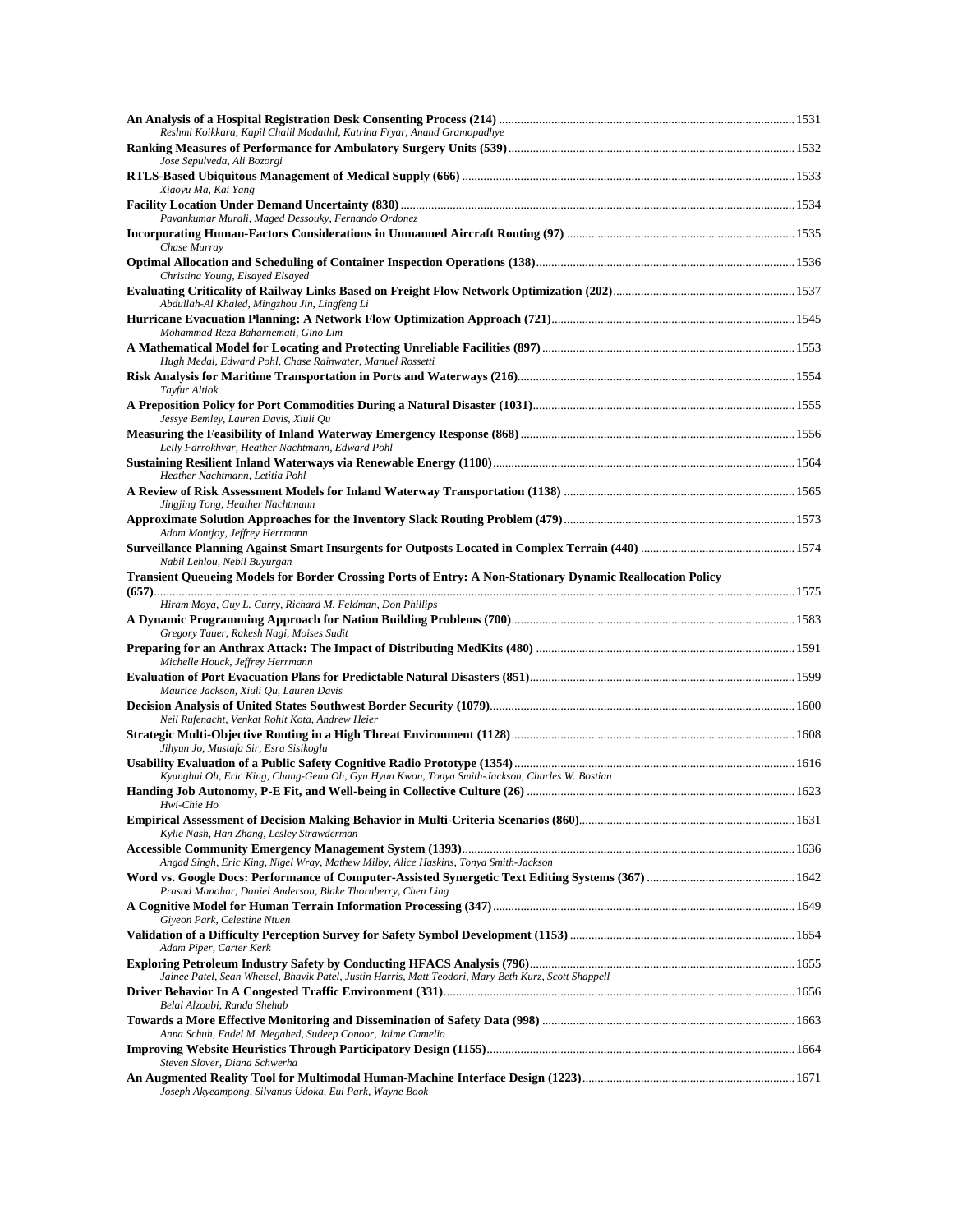| An Evaluation of Age, Gender, and Technology Experience in User Performance and Impressions of a Multimodal |  |
|-------------------------------------------------------------------------------------------------------------|--|
|                                                                                                             |  |
| Shannon Roberts, Bruce Mehler, Jarrod Orszulak, Bryan Reimer, Joseph Coughlin, Jim Glass                    |  |
|                                                                                                             |  |
| <b>Thomas Ferris</b>                                                                                        |  |
|                                                                                                             |  |
| Pallavi Dharwada, Anand Tharanathan                                                                         |  |
|                                                                                                             |  |
| Samuel Kantor, Eric King, Bradford Hassell, Hyung Nam Kim, Tonya Smith-Jackson                              |  |
|                                                                                                             |  |
| Marc Resnick, Azilah Baker                                                                                  |  |
|                                                                                                             |  |
| Maranda McBride, Celestine Ntuen                                                                            |  |
|                                                                                                             |  |
| Nikoo Sabzevar, Theodor Freiheit                                                                            |  |
|                                                                                                             |  |
| Emma Codjoe, Celestine Ntuen, Jules Chenou, Eui Park, Zongliang Jiang                                       |  |

| Hanniebey Wiyor, Celestine Ntuen, Younho Seong, Xinyu Zhang                                                       |  |
|-------------------------------------------------------------------------------------------------------------------|--|
|                                                                                                                   |  |
| Yun Sun, Christopher Moore, Ashish Nimbarte                                                                       |  |
|                                                                                                                   |  |
| Ranjana Mehta, Abhishek Rao, Michael Agnew                                                                        |  |
|                                                                                                                   |  |
| Nirathi Keerthi Govindu, Robin Littlejohn, David Close, Kari Babski-Reeves                                        |  |
|                                                                                                                   |  |
| Juan Luis Hernandez, Gabriel Ibarra, Brissa Agelica Armendariz                                                    |  |
|                                                                                                                   |  |
| Bankole Fasanya, Regina Pope-Ford, Maranda McBride, Celestine Ntuen                                               |  |
|                                                                                                                   |  |
| Ryan Blood, Patrik Rynell, Jack Dennerlein, Charlotte Lewis, Peter Johnson                                        |  |
|                                                                                                                   |  |
| Dileep Buddaraju, Craig Harvey, Gerald M. Knapp                                                                   |  |
|                                                                                                                   |  |
| Kelly Sprehn, Ling Rothrock                                                                                       |  |
|                                                                                                                   |  |
| Dahai Liu, Trevor Peterson, Dennis Vincenzi, Shawn Doherty                                                        |  |
| The Multidimensional Information System for Human Reliability Assessment Applied to Patient Adherence (1028) 1765 |  |
| Monifa Vaughn-Cooke, Harriet Nembhard, Jan Ulbrecht                                                               |  |
|                                                                                                                   |  |
| Marissa Vallette, Melvis Chafac, Ashley Benedict, Barrett Caldwell                                                |  |
|                                                                                                                   |  |
| Liang Wang, Barrett Caldwell                                                                                      |  |
|                                                                                                                   |  |
| John Tucker, Mary Burford, Alison Yeck, Kalyan Pasupathy, Linsey Barker                                           |  |
|                                                                                                                   |  |
| Yulin Wang, Barbara Millet                                                                                        |  |
|                                                                                                                   |  |
| Ashish Nimbarte, Rabab Alabdulmohsen, Yun Sun, Christopher Moore, Mohammed Alhassan                               |  |
|                                                                                                                   |  |
| Jeong Ho Kim, Peter Johnson                                                                                       |  |
|                                                                                                                   |  |
| B. J. Kim                                                                                                         |  |
|                                                                                                                   |  |
| Fehime Utkan, Tycho Fredericks, Steven Butt                                                                       |  |
|                                                                                                                   |  |
| Maria Velazquez, Gul E. Okudan Kremer, Andris Freivalds                                                           |  |
|                                                                                                                   |  |
| Yang Liu, Zongliang Jiang                                                                                         |  |
|                                                                                                                   |  |
| Juan Luis Hernandez, J. Nieves Serratos, Jorge Luis Garcia Alcaraz, Gabriel Ibarra                                |  |
|                                                                                                                   |  |
| Reza Karim, Kambiz Farahmand, Raghavan Srinivasan                                                                 |  |
|                                                                                                                   |  |
| Carmen Temblador, Graciela Caffarel, Mario Beruvides                                                              |  |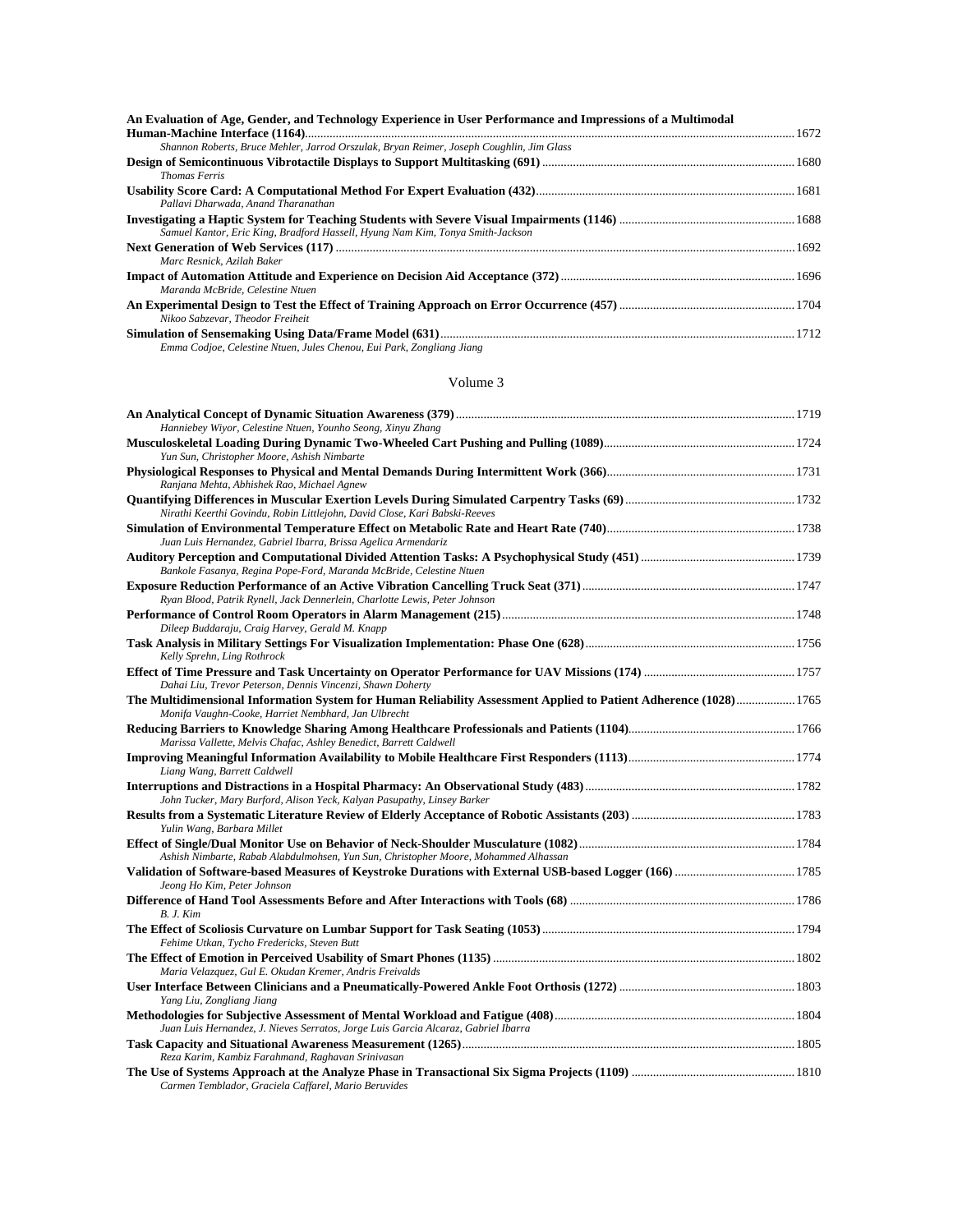| Cristina Collazo, Carmen Temblador, Nancy Aceves, Rafael Bourguet, Jorge Garza, Pablo Vargas<br>Mariana Torres, Carmen Temblador                                      |  |
|-----------------------------------------------------------------------------------------------------------------------------------------------------------------------|--|
| Optimización Por Metodología De Superficie De Respuesta Aplicada a Compuestos De Plástico Reciclado y                                                                 |  |
| Javier Cruz, Sergio Alonso, Roberto Zitzumbo<br>Azucena Minerva García-León, Felipe De Jesús Cerino-Córdova, Aracely Hernández-Ramírez, Juan Manuel Peralta-Hernández |  |
| Heriberto Garcia-Reyes, Eduardo Garcia-Dunna                                                                                                                          |  |
| Heriberto Garcia-Reyes, Martha Centeno                                                                                                                                |  |
| Elvira Navarro, Rafael Bourguet, Nancy Aceves, Jorge Garza                                                                                                            |  |
| Imelda De Jesus Loera-Hernandez                                                                                                                                       |  |
| Martha Centeno                                                                                                                                                        |  |
| Angelica Maria Baena-Porto, Heriberto Garcia-Reyes, Arturo Molina-Gutierrez                                                                                           |  |
| Wilmarie Rios, Josue Crespo, Vittal Prabhu                                                                                                                            |  |
| Gabriel López-Nava, José Luis Martínez, Judith Cavazos, Yesica Mayett                                                                                                 |  |
| Ernesto Fabian Sampayo Oliveros, Jose Fidel Torres Delgado                                                                                                            |  |
| David Vandegrift, Viviana Cesani                                                                                                                                      |  |
| <b>Magaly Preciado</b>                                                                                                                                                |  |
| Brian Heath, Jeremy Brogdon                                                                                                                                           |  |
| Carl Parson, J. O. Miller, Jeff Weir                                                                                                                                  |  |
| Anson Park, J. O. Miller, Daniel Mattioda                                                                                                                             |  |
| Deven McMaster, Rakesh Nagi, Kedar Sambhoos                                                                                                                           |  |
| Andrew Hackleman, Alan Johnson, Darryl Ahner                                                                                                                          |  |
| Casey Haase, Raymond Hill                                                                                                                                             |  |
| Paul Goethals, Byung Rae Cho                                                                                                                                          |  |
| Scott Schultz, Paul Fithian                                                                                                                                           |  |
| Santanu Chakraborty, Kumar Muthuraman, Mark Lawley                                                                                                                    |  |
| Loon-Ching Tang                                                                                                                                                       |  |
| Qingyu Yang, Yong Chen                                                                                                                                                |  |
| Ivo Adan                                                                                                                                                              |  |
| Shing-Chih Tsai, Barry Nelson                                                                                                                                         |  |
| Kumar Rajaram, Zhilli Tian                                                                                                                                            |  |
| Md Sarder, Tulio Sulbaran, Chad Miller                                                                                                                                |  |
| Clarence Howell, Martin Cala, Garrett Francis, Christopher Powell                                                                                                     |  |
| Md Sarder, Chad Miller, Brian Richard                                                                                                                                 |  |
| Orlando Rivera, Eric Smith, Ramakanth Gona                                                                                                                            |  |
| Dirk Van Goubergen, Wim Vandewalle                                                                                                                                    |  |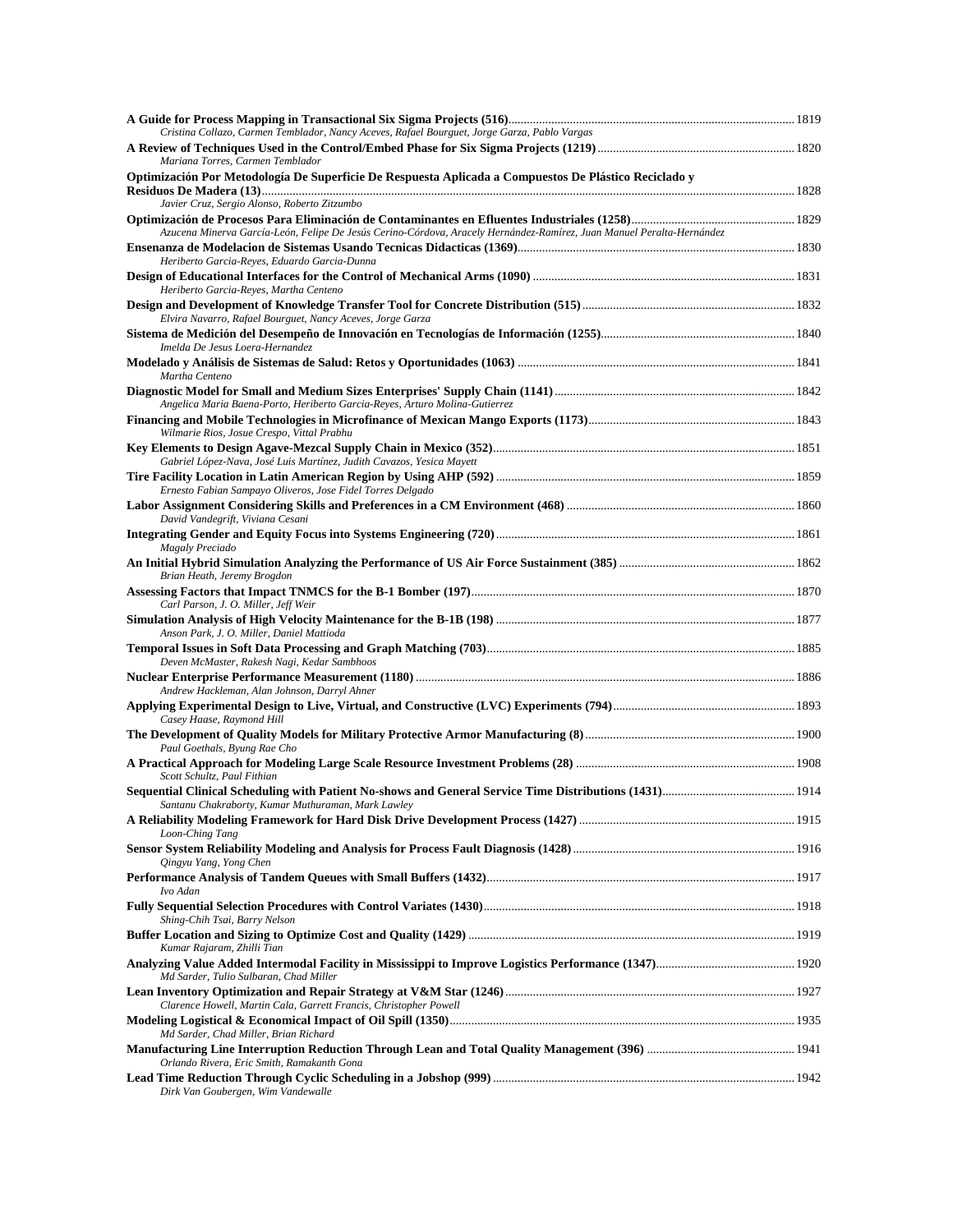| Jonathan Fournier                                                                                                                       |      |
|-----------------------------------------------------------------------------------------------------------------------------------------|------|
| Paul Componation, Sampson Gholston, Sushil Shetty                                                                                       |      |
| Fazleena Badurdeen, Taylor Dawson                                                                                                       |      |
| Aaron Powell, Pilar Pazos                                                                                                               |      |
| Sreekanth Ramakrishnan, Warren Boldrin, Michael Testani                                                                                 |      |
|                                                                                                                                         |      |
| Cecilia Mejia<br>Joseph Ogabi                                                                                                           |      |
| Mark Nash, Chris Evans                                                                                                                  |      |
| Sudhendu Rai                                                                                                                            |      |
| Natalie Heidel, Mary Duck                                                                                                               |      |
| Sue Te, Amanda Mewborn                                                                                                                  |      |
| Lean and Operational Stability in Hospitals: Maximizing CPI Success Through Foundational Stabilization (10)  1982<br><b>Brock Husby</b> |      |
| Lori Pelletier, Tze Chao Chiam, Lisa Colombo, Lucille Force, Nicholas Comeau, Lisa Allen, Robert Klugman                                |      |
|                                                                                                                                         |      |
| Varun Venkateswaran, Laura Hughes Ikuma, Isabelina Nahmens, Emily Pirch<br>Janet Sanders, Ted Karr                                      |      |
| Angad Singh, John Shewchuk                                                                                                              |      |
|                                                                                                                                         |      |
| Alma Sagredo, Betzabé Rodríguez                                                                                                         |      |
| Dinesh Soundararajan, Steven Jackson                                                                                                    |      |
| Md Sarder                                                                                                                               |      |
| Fabiola Garza, Nancy López, Carolina Guerra                                                                                             |      |
| Rohan Sakhardande                                                                                                                       |      |
| Fernando De Jesús Duarte Martínez, Daniela Jasso Zúñiga, Ma. Patricia Martínez López, Marco González                                    |      |
| Joseph Ogundu                                                                                                                           |      |
| Hung-Da Wan, Balu Mahendra Tadikonda, Glenn Kuriger                                                                                     |      |
| Ernest Iwuchukwu, Rupy Sawhney                                                                                                          | 2042 |
| Joseph Ogundu, Ahad Ali                                                                                                                 |      |
| Bernardo Villareal                                                                                                                      |      |
| Tianyi Cai, Theodor Freiheit                                                                                                            |      |
| Tianyi Cai, Theodor Freiheit                                                                                                            |      |
| Kelly Anderson, Scott Grasman, Kamal Ayoub, Steve Introne, Kevin Smithwick                                                              |      |
| Patricia Banks, Silvanus Udoka, Eui Park, Sara Lee, Mark Smith                                                                          |      |
|                                                                                                                                         |      |
| Chaucey Chandler                                                                                                                        |      |
| Yuritza Oliver, Luis Occeña<br>Ergonomic Assessment of Manual Filling Station Operations in an Automated Medicine Dispensing System: A  |      |
| Emad Al-Momani, Moh'D Ragheb El-Sharo, Akiev Samson, Mohammad Khasawneh, Krishnaswami Srihari                                           |      |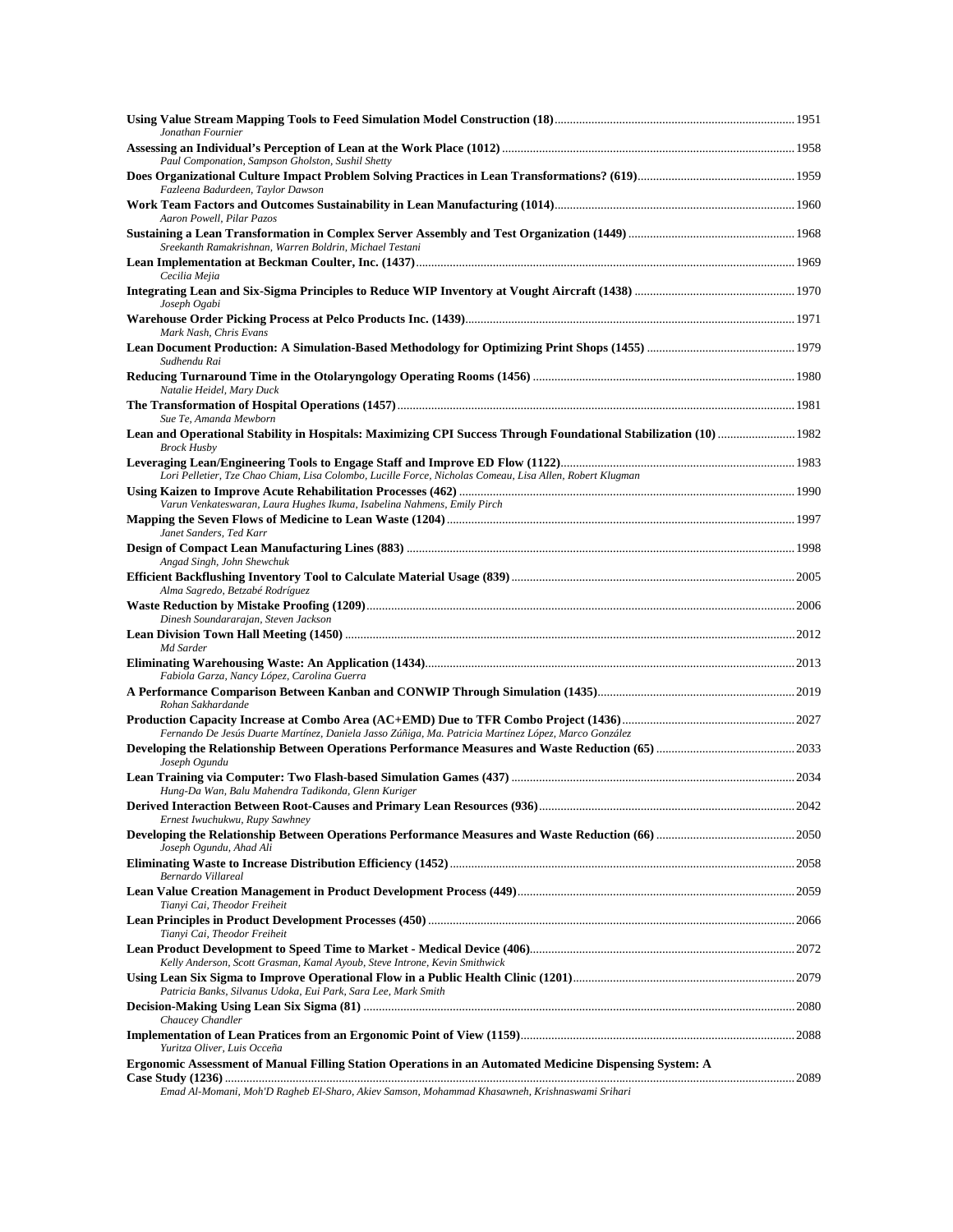| Joseph Stainback IV, Rupy Sawhney, Charles Aikens                                                                                                                           |  |
|-----------------------------------------------------------------------------------------------------------------------------------------------------------------------------|--|
| <b>Silvanus Enns</b>                                                                                                                                                        |  |
| Assessment of Lean Manufacturing Tools in Electronics Manufacturing Industry: An Empirical Study (1454)2106<br>Chandandeep Grewal                                           |  |
| John Shewchuk                                                                                                                                                               |  |
| Lawrence Al-Fandi, Sreekanth Ramakrishnan, Sarah Lam                                                                                                                        |  |
| Rupy Sawhney, Kaveri Thakur, Sima Maleki, Girish Upreti, Lavanya Marella, Caiqiao Xu                                                                                        |  |
|                                                                                                                                                                             |  |
| David Meade, Bill Stough<br>Gary Bergmiller, Paul McCright                                                                                                                  |  |
|                                                                                                                                                                             |  |
| Gary Bergmiller, Paul McCright                                                                                                                                              |  |
| Arsalan Safari, Brian Cozzarin<br>Narasimha Nagaiah, Christopher Geiger                                                                                                     |  |
|                                                                                                                                                                             |  |
| Robbie Gildenblatt, Dale Masel                                                                                                                                              |  |
| Lourdes A. Medina, Richard Wysk, Gul E. Okudan Kremer<br>Biomanufacturing: Direct-Writing of Controlled Release Coatings for Cardiovascular (Stents) Applications (471)2143 |  |
| Jessica Perkins, Salil Desai, Yi Hong, William Wagner                                                                                                                       |  |
| Guha Prasanna Manogharan, Martin Samayoa, Ola Harrysson, Iris Rivero, Paul Cohen                                                                                            |  |
| Dusan Sormaz, Saikishore Pulugurta                                                                                                                                          |  |
| Hyunsoo Lee, Amarnath Banerjee                                                                                                                                              |  |
| María G. Villarreal-Marroquín, Mauricio Cabrera, Jose Castro                                                                                                                |  |
| Babak Lajevardi, Steven Leith, Dale King, Brian Paul                                                                                                                        |  |
| Direct Writing of Enriched Single-Walled Carbon Nanotubes Towards Thin Film Transistors (TFTs) (487) 2167<br>Taye Esho, Salil Desai, Matthew Craps                          |  |
| High-Yield Nano-Milling on Polymethylmethacrylate (PMMA) Surface Using Atomic Force Microscope (865)2173<br>Li Zhang, Jingyan Dong                                          |  |
| Development of an Ultra-Bandwidth Nanopositioner for High-Throughput Nano-Manufacturing and Metrology                                                                       |  |
| Sebastian Polit, Jingyan Dong                                                                                                                                               |  |
| Ramachandran Radharamanan                                                                                                                                                   |  |
| Ibrahim Tarik Ozbolat, Bahattin Koc                                                                                                                                         |  |
| Ye Li, Anjani Goparaju                                                                                                                                                      |  |
|                                                                                                                                                                             |  |
| Cyrus Hillsman, Dima Nazzal, Yan Wang                                                                                                                                       |  |
| Prasannavenkatesh Tamilselvan, Krishna Krishnan, Prakhash Udayakumar                                                                                                        |  |
| Zhaojun Li, Isaac Faber, Roberto Lu, Christina Mastrangelo                                                                                                                  |  |
| Akm Khoda, Ibrahim Tarik Ozbolat, Bahattin Koc                                                                                                                              |  |
| Ibrahim Tarik Ozbolat, Bahattin Koc                                                                                                                                         |  |
| Iris Rivero, Michael Wilting, Ilia Ivanov                                                                                                                                   |  |
| Kyoung-Yun Kim, Karl Haapala, Gul Okudan, Alper Murat, Ratna Chinnam, Leslie Monplaisir                                                                                     |  |
| Malcolm Brown, Karl Haapala, Ravindranadh Eluri, Brian Paul, Steven Leith, Dale King                                                                                        |  |
| An Investigation of Sustainability Metrics in Industry to Aid Product Design, Production, and Distribution                                                                  |  |
| Gul E. Okudan Kremer                                                                                                                                                        |  |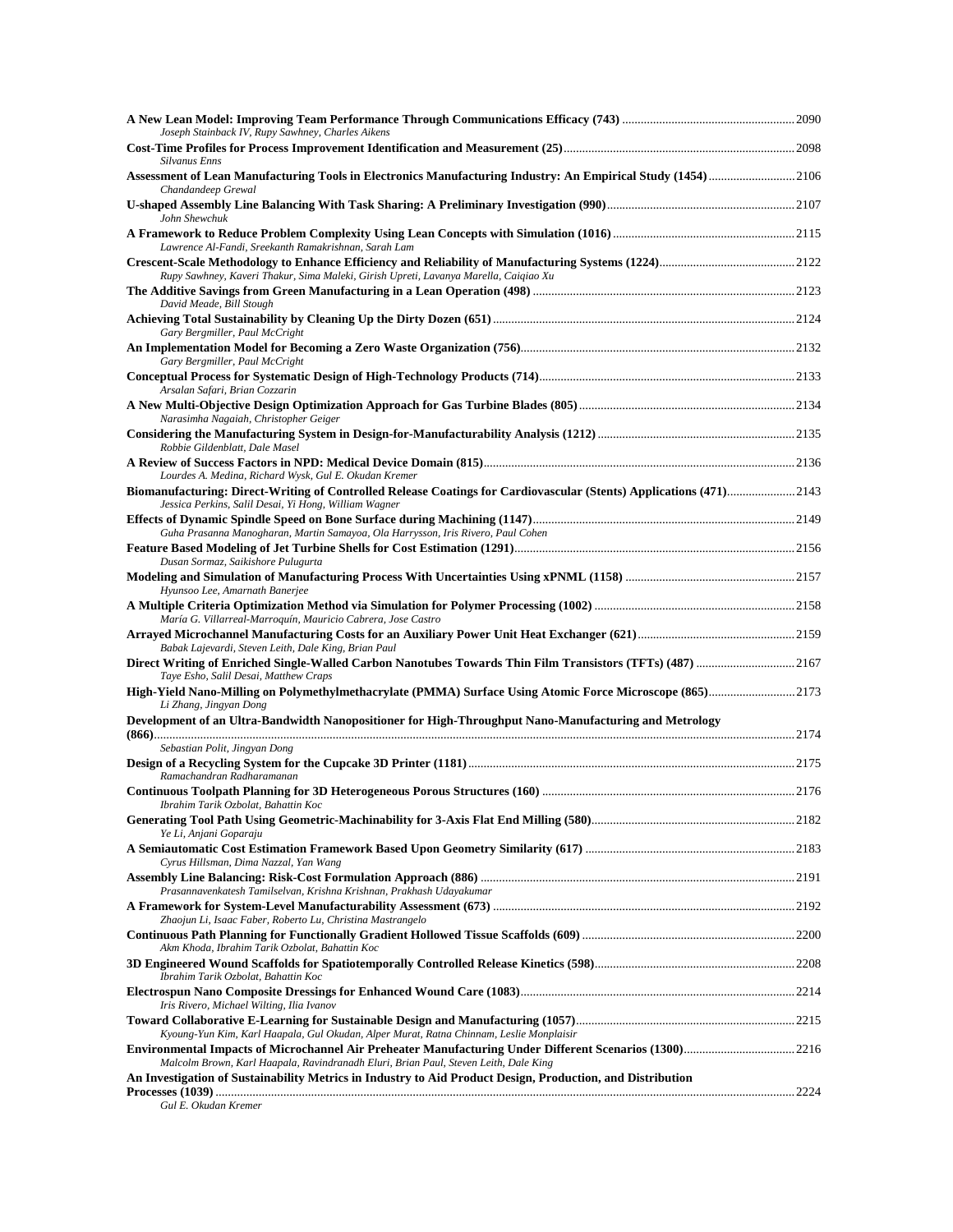| Design and Fabrication of a MEMS-based Active Probe for Cellular Force Sensing and Manipulation (1342) 2225<br>Li Zhang, Jingyan Dong                                                                            |  |
|------------------------------------------------------------------------------------------------------------------------------------------------------------------------------------------------------------------|--|
| Hybrid Nanostructured Materials for Energy Storage by Supercritical Fluid Deposition: Experiment Design and                                                                                                      |  |
| Quyet Do, Changchun Zeng, Chuck Zhang, Ben Wang                                                                                                                                                                  |  |
| Ravindra Kaware, Salil Desai<br>Paul Leu                                                                                                                                                                         |  |
| Effects of Critical Design Parameters on Antibacterial Efficacy of a Silver Ions-based Antibacterial Surface<br>Rohan Shirwaiker, Richard Wysk, Robert Voigt                                                     |  |
| Arvind Sridharan, Andres Carrano, John Bonzo                                                                                                                                                                     |  |
| Yuan Yuan, Shiyu Zhou                                                                                                                                                                                            |  |
| Optimization of Manufacturing Operations Using a New Interactive Computer-Aided Process Planning Program                                                                                                         |  |
| Zhi Yang, Rohan Shirwaiker, Richard Wysk                                                                                                                                                                         |  |
| Darrell Wallace, Brian Vukasanovich, Michael Garvey                                                                                                                                                              |  |
| Ontology-Based Knowledge Representation for Product Life-Cycle Concepts and Obsolescence Forecasting (1022)2265<br>Liyu Zheng, Raymond Nelson III, Janis Terpenny, Peter Sandborn                                |  |
| Effects of Rules Changes on an Integrated Fuzzy-Based Modular Architecture for Medical Device Design and                                                                                                         |  |
| Celestine Aguwa, Leslie Monplaisir, Prasanth Sylajakumari                                                                                                                                                        |  |
| Lourdes A. Medina, Gul E. Okudan Kremer, Richard Wysk                                                                                                                                                            |  |
| Ibrahim Tarik Ozbolat, Bahattin Koc                                                                                                                                                                              |  |
|                                                                                                                                                                                                                  |  |
| Bill Tseng, Aditya Chilukuri, Paola Gandara, Richard Chiou, Johnny C. Ho, Chun-Che Huang, Jun Zheng                                                                                                              |  |
| Guha Prasanna Manogharan, Lourdes A. Medina, Richard Wysk                                                                                                                                                        |  |
| Chuang Wei, Jingyan Dong                                                                                                                                                                                         |  |
| Martin Samayoa, Guha Prasanna Manogharan, Ola Harrysson, Paul Cohen, Iris Rivero                                                                                                                                 |  |
| E-Quality Control in Additive Manufacturing Using Support Vector Machines and Dimensional Index (1095) 2312<br>Bill Tseng, Johnny C. Ho, Paola Gandara, Chun-Che Huang, Richard Chiou, Jun Zheng, Maria Gonzalez |  |
| Evaluation of the Performance and Capability of a 3-Dimensional Part Printer and its Fused Deposition Modeling                                                                                                   |  |
| Amy Thompson, Carolina White, Sai Kiran Sreebhashyam                                                                                                                                                             |  |
|                                                                                                                                                                                                                  |  |
| Guha Prasanna Manogharan, Dinesh Soundararajan, Richard Wysk                                                                                                                                                     |  |
| Chuck Zhang                                                                                                                                                                                                      |  |
| Iris Rivero                                                                                                                                                                                                      |  |
| <b>Ibrahim Garbie</b>                                                                                                                                                                                            |  |
| Alexander Dong, Sarah Lam, Ross Havens                                                                                                                                                                           |  |
| M. Affan Badar, V. Prakash Vegunta, Ali M. Shahhosseini, Todd E. Alberts                                                                                                                                         |  |
| Marco Montufar, Marco Serrato, Luis Miguel Pla, Diego Braña                                                                                                                                                      |  |
| Kambiz Farahmand, Reza Karim, Raghavan Srinivasan, S. Reza Sajjadi, Lori Fisher                                                                                                                                  |  |
| Rex Aurelius Robielos, Herwina Richelle Andres, Abigail Ann Tagle                                                                                                                                                |  |
| Radu Babiceanu, Yupo Chan                                                                                                                                                                                        |  |
| Milad Zarei, Eric Smith                                                                                                                                                                                          |  |
| Bharath Dantu, Eric Smith                                                                                                                                                                                        |  |
| Ramakanth Gona, Eric Smith                                                                                                                                                                                       |  |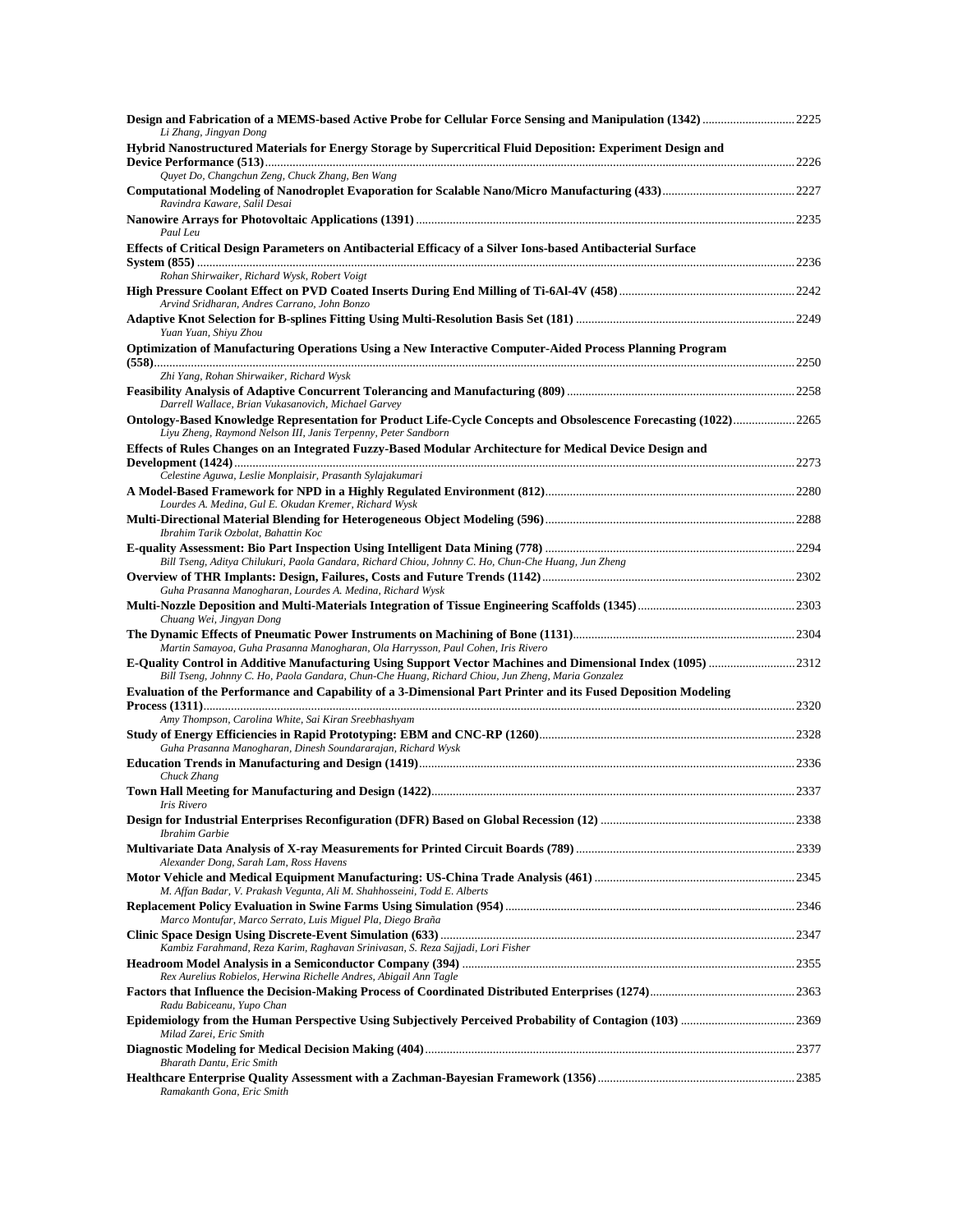| Vishnu Nanduri                                                                                                                                |      |
|-----------------------------------------------------------------------------------------------------------------------------------------------|------|
| Nurcin Celik, Juan Saenz Corredor, Shihab Asfour, Young-Jun Son                                                                               |      |
| Eunshin Byon, Yu Ding                                                                                                                         |      |
| Fei Zhao, Zhi Zhou                                                                                                                            |      |
| Tze Chao Chiam, Lori Pelletier, Karen Migdelany, Martin Reznek, Dennis Laidlaw, Richard Forster, Peter Gibson                                 |      |
| Imran Hasan, Yuehwern Yih                                                                                                                     |      |
| A Simulation-Based Methodology for Uncertainty Modeling and Analysis of Clinical Laboratory Measurement                                       |      |
| Varun Ramamohan, Vishal Chandrasekar, Jim Abbott, George Klee, Yuehwern Yih                                                                   |      |
| Li Zhang, Changjian Huang                                                                                                                     |      |
| Kernel-Based Longstaff-Schwartz Pricing Methodology for American Options and Other Derivatives (1290) 2422<br>Changjian Huang, Li Zhang       |      |
| Robert Judd, Manjeet Singh, Phanindher Patlola                                                                                                |      |
| Jeremy Rickli, Charlie Crawford, Jaime Camelio, Sudipto Aich                                                                                  |      |
| Robert Judd, Phanindher Patlola, Manjeet Singh                                                                                                |      |
| Atipong Suriya, David Porter                                                                                                                  |      |
| Amit Shinde, George Runger, Mani Janakiram                                                                                                    |      |
| Alfonso Sarmiento, Luis Rabelo, Albert Jones                                                                                                  |      |
| An Agent-Based Simulation Model for Supporting the Decision Making Process in Sustainable City Developments                                   |      |
| Benjamin Schleich, Leonardo Bedoya-Valencia                                                                                                   |      |
| Huifen Chen, Bruce Schmeiser                                                                                                                  |      |
| Ozhan Alper Almaz, Tayfur Altiok                                                                                                              |      |
| Huseyin Tunc, Burak Eksioglu, Sandra Eksioglu                                                                                                 |      |
| Modeling and Simulation of Great Lake and St. Lawrence Seaway System with Multi-Modal Transportation (1)2459<br>Ahad Ali                      |      |
| Shu Wan, Anweshana Vaizasatya, Zhichao Li                                                                                                     |      |
| Zoila Guerra, Sarai Hassell                                                                                                                   |      |
| Meredith Deneweth, Sankar Sengupta, Robert Van Til                                                                                            |      |
| Simulation of Port Operation, Disaster Response, and Security Measures (223)<br>Si Meng, Mingzhou Jin, Kari Babski-Reeves, Lesley Strawderman | 2475 |
| Robbie Holt, Allen Greenwood, Travis Hill                                                                                                     |      |
| Jules Chenou, Celestine Ntuen                                                                                                                 |      |
| Nadia Martinez, Victoria Chen, Jay Rosenberger, Diana Martinez                                                                                |      |
| Lourdes Loza Hernández, Luis Herrera, Agustin Bustos                                                                                          |      |
| Andrew Kiekhaefer, Yong Chen                                                                                                                  |      |
| Using Simulation-Optimization to Dynamically Adjust Kanban Replenishment Parameters Under Seasonal                                            |      |
| Chandandeep Grewal, Silvanus Enns, Paul Rogers                                                                                                |      |
| Leonardo Bedoya-Valencia, Ange Lionel Toba                                                                                                    |      |
| Melissa Findlay, Dahai Liu                                                                                                                    |      |
| David Meade                                                                                                                                   |      |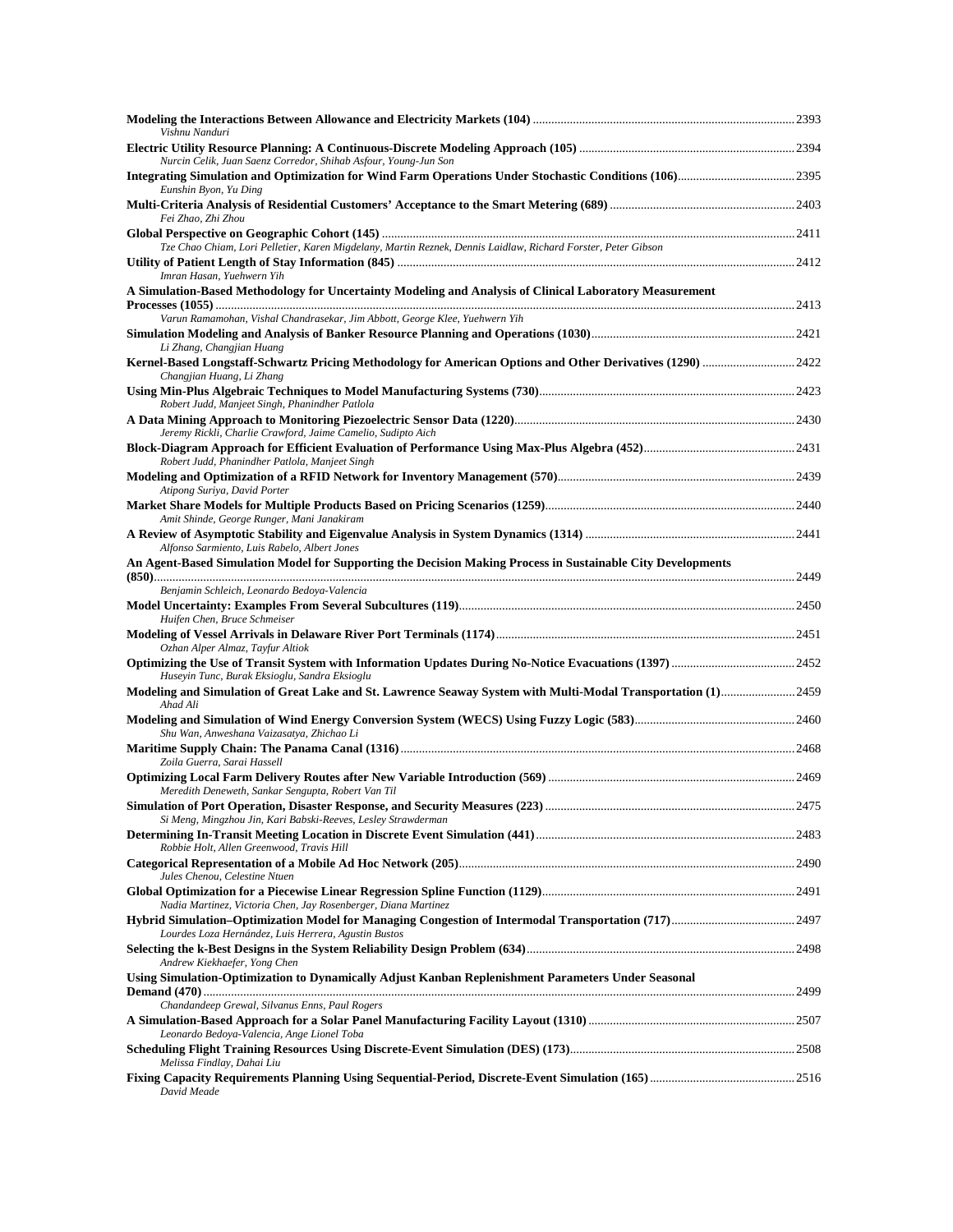| Jules Chenou, Celestine Ntuen                                    |  |
|------------------------------------------------------------------|--|
|                                                                  |  |
| Tricia Fremouw, Jonathan Easto, Brian Babo, Reinaldo Moraga      |  |
| Vijith Varghese, Manuel Rossetti                                 |  |
| Cameron Mackenzie, Steven Winterstein                            |  |
| Yasin Unlu. Manuel Rossetti                                      |  |
| Aaron Stayer, Sarah Lam, John Syron, Victor Barba, Ross Havens   |  |
| Ren Jie Keith Ho, Corwin Huang, Yihong Lan, Kang Ning Tracie Teo |  |
| Jonathan Fournier, Swee Leong                                    |  |
| Isaac Atuahene, Rupy Sawhney, Xueping Li                         |  |
| Diego Gomez, Germán Méndez                                       |  |

| Birnur Ozbas, Tayfur Altiok, Michael R. Greenberg, Karen Lowrie                                                                            |  |
|--------------------------------------------------------------------------------------------------------------------------------------------|--|
| James Wendelberger                                                                                                                         |  |
| Grayson McClain                                                                                                                            |  |
| Jesus Mena, Chin-Sheng Chen                                                                                                                |  |
| Rajesh Ganesan, Poornima Balakrishna                                                                                                       |  |
| Raymond Hill, Thomas Talafuse, Jaime Bestard                                                                                               |  |
| Qingwei Jin, Ye Tian, John E. Lavery, Shu-Cherng Fang                                                                                      |  |
| Lu Yu, Zhibin Deng                                                                                                                         |  |
| Patrick Wanko, Paul Stanfield                                                                                                              |  |
| Timur Keskinturk, Yonca Erdem                                                                                                              |  |
| Carlos Ituarte-Villarreal, Oswaldo Aguirre, Jose Francisco Espiritu Nolasco, Heidi Taboada Jimenez                                         |  |
| Darrell Lochtefeld, Frank Ciarallo                                                                                                         |  |
| Jesus Cohen Jimenez                                                                                                                        |  |
| Nitin Sharma, James Swain                                                                                                                  |  |
| Humanitarian-Logistics Response Through the Use of Mobile Technologies and Optimization Models (1249) 2628<br>Marco Serrato, Roman Murillo |  |
| Sunarin Chanta, Maria Mayorga, Laura McLay                                                                                                 |  |
| Sean Whetsel, Mary Beth Kurz                                                                                                               |  |
| Ornurai Sangsawang, Mary Beth Kurz                                                                                                         |  |
| Patrick Wanko, Paul Stanfield                                                                                                              |  |
| Shanthi Muthuswamy, Sarah Lam                                                                                                              |  |
| Mahyar Movahednejad, Amir Sanayei, Alper Murat                                                                                             |  |
| Erick Jones, Angela Garza                                                                                                                  |  |
| Cassandra Sotos, Gul Okudan                                                                                                                |  |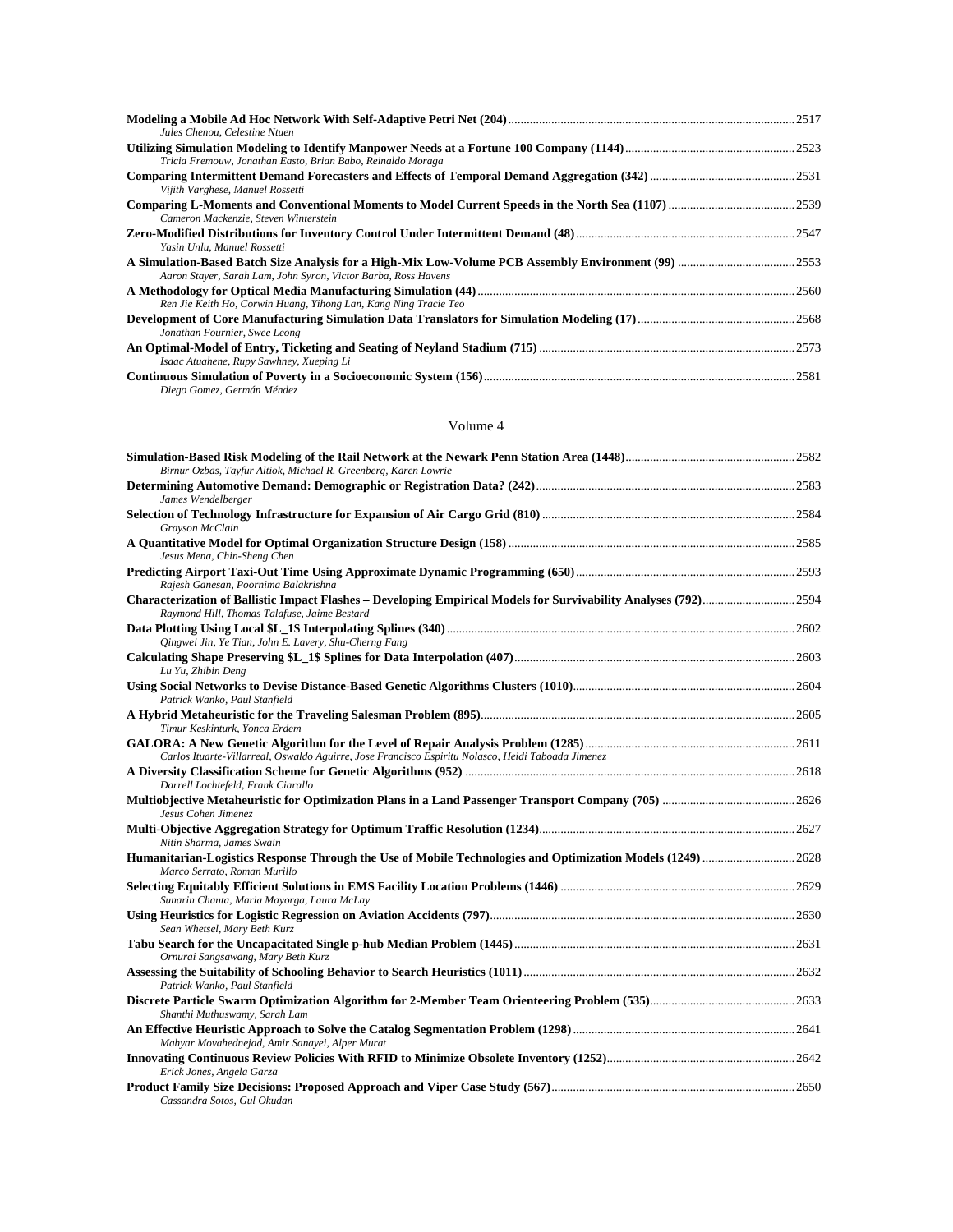| Hector Vergara, Sarah Root                                                                                                                                        |  |
|-------------------------------------------------------------------------------------------------------------------------------------------------------------------|--|
| Sarah Root, Prabuddha Lohani                                                                                                                                      |  |
| Mengqi Hu, Jeff Weir, Teresa Wu                                                                                                                                   |  |
| A Multi-Objective Approach to Assignment Matching Using Weighted Values From Multiple Constraints (1351) 2661                                                     |  |
| Greg Jeong, Shane Hall, Jeff Weir                                                                                                                                 |  |
| Jeremy Jordan, Jeff Weir, Doral Sandlin                                                                                                                           |  |
| Wayne Fischer<br>Beam Angle Selection in Intensity Modulated Proton Therapy Treatment Planning for Prostate Cancer (723)  2671                                    |  |
| Wenhua Cao, Gino Lim                                                                                                                                              |  |
| Gino Lim, Arezou Mobasher                                                                                                                                         |  |
| Mengying Fu, Ronald Askin, Muhong Zhang, John Fowler, Moeed Hagnevis<br>Bi-Criteria Multi-Mode Resource-Constrained Project Scheduling of Semiconductor Equipment |  |
| Junzilan (Felix) Cheng, John Fowler, Karl Kempf, Erik Hertzler, Jerry Huff                                                                                        |  |
| Jesus Jimenez, Leanna Miller, Alger Bradley, Ashley Tish                                                                                                          |  |
| Zohar Strinka, David Linz, Jingchen Wu, Edwin Romeijn                                                                                                             |  |
| Hector Vergara, Sarah Root                                                                                                                                        |  |
| Sarah Nurre, Thomas Sharkey                                                                                                                                       |  |
| Mike Prince, Joseph Geunes, Cole Smith                                                                                                                            |  |
| Vladimir Boginski, Sergiy Butenko                                                                                                                                 |  |
| Paul Krokhmal                                                                                                                                                     |  |
|                                                                                                                                                                   |  |
| Jeffrey Kharoufeh, Leyla Ozsen                                                                                                                                    |  |
| Aswin Dhamodharan, Ruben Proano, Seshavadhani Kumar                                                                                                               |  |
| Ozgur M Araz, Paul Damien, David Paltiel, Sean Burke, Bryce Van De Geijn, Alison Galvani, Lauren Meyers                                                           |  |
| Michael Beeler, Dionne Aleman, Michael Carter, Brian Schwartz                                                                                                     |  |
| Richard Cassady, Lisa Maillart, Chase Rainwater, Yi Zhuang                                                                                                        |  |
| Edward Pohl, Scott Mason, Stephanie Marhefka                                                                                                                      |  |
| Brian McClure, Richard Cassady, Justin Chimka, Chase Rainwater                                                                                                    |  |
| Paul Krokhmal                                                                                                                                                     |  |
| Hamid Ghaffari, Kimia Ghobadi, Dionne Aleman, Mark Ruschin, David Jaffray                                                                                         |  |
| George Wilson, Louis Plebani                                                                                                                                      |  |
| Cole Smith, Mike Prince, Joseph Geunes                                                                                                                            |  |
| Brent Wiles, Richard Cassady                                                                                                                                      |  |
| Richard Cassady                                                                                                                                                   |  |
| Harun Pirim, Burak Eksioglu                                                                                                                                       |  |
| Liyuan Zhang                                                                                                                                                      |  |
| Claire Bond, James Benneyan, Mehmet Erkan Ceyhan                                                                                                                  |  |
| John Flory, Jeffrey Kharoufeh                                                                                                                                     |  |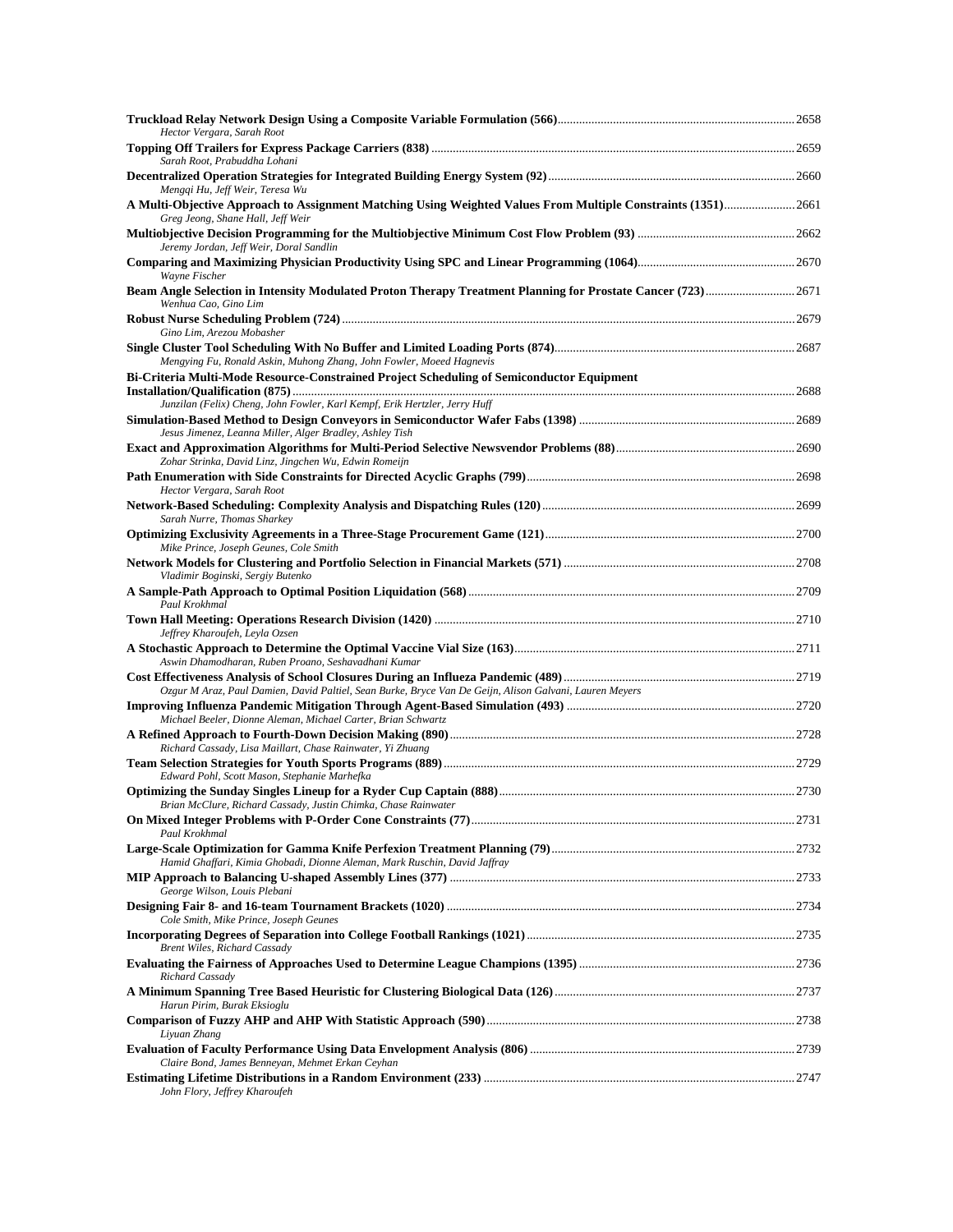| Anahita Khojandi, Lisa Maillart, Oleg A. Prokopyev                                                                                                                                                                         |      |
|----------------------------------------------------------------------------------------------------------------------------------------------------------------------------------------------------------------------------|------|
| Yasin Ulukus, Jeffrey Kharoufeh, Lisa Maillart                                                                                                                                                                             |      |
| Elias Keedy, Qianmei Feng                                                                                                                                                                                                  |      |
|                                                                                                                                                                                                                            |      |
| Damitha Bandara, Maria Mayorga, Laura McLay<br>Narges Hosseini, Maria Mayorga, Kevin Taaffe                                                                                                                                |      |
| A Mathematical Modeling Approach for Rescheduling Elective Admissions upon Arrival of Emergency Patients                                                                                                                   |      |
| Ergin Erdem, Xiuli Ou, Jing Shi, Sudhi Upadhyaya                                                                                                                                                                           |      |
| Dia St. John, Jessica Spicer, Ashlea Bennett, Chase Rainwater, Edward Pohl, Scott Mason<br>Mingzhou Jin, Md Roni                                                                                                           |      |
| Ambarish Acharya, Daniela Gonzales, Sandra Eksioglu                                                                                                                                                                        |      |
| Generalized Route Planning Model for Hazardous Material Transportation With VaR and Equity Considerations                                                                                                                  |      |
| Yingying Kang, Rajan Batta, Changhyun Kwon<br>Optimal Procedures to Route Over-Dimensionsed and Overweight Trucks in a Highway-Bridge Network (1210)2778<br>Alberto Garcia-Diaz, Pedro Balestrassi, Karthikeyan Dhanabalan |      |
| Ryan Conrad, Miguel Figliozzi                                                                                                                                                                                              |      |
| Chin Hon Tan, Joseph Hartman                                                                                                                                                                                               |      |
| Tianke Feng, Joseph Hartman                                                                                                                                                                                                |      |
| Armagan Bayram, Senay Solak, Michael Johnson, David Turcotte                                                                                                                                                               |      |
| Optimal Sampling and Maintenance Policy for a Partially Observable System Subject to Random Failure (507) 2803<br>Michael Kim, Viliam Makis                                                                                |      |
| Z. Caner Taskin, Mucahit Cevik                                                                                                                                                                                             |      |
| Minnie Patel, Hsiao-Shen (Jacob) Tsao, Zahra Abdollahi                                                                                                                                                                     |      |
| Azadeh Mobasher, Ali Ekici                                                                                                                                                                                                 |      |
| Damitha Bandara, Maria Mayorga                                                                                                                                                                                             |      |
| Leily Farrokhvar, Heather Nachtmann, Edward Pohl                                                                                                                                                                           |      |
| Likang Ma, Gino Lim                                                                                                                                                                                                        |      |
| Laura Hervert, Neale Smith                                                                                                                                                                                                 |      |
| Alpha-Robust Facility Relocation Problem (876).<br>Ayse Durukan Sonmez, Gino Lim                                                                                                                                           | 2851 |
| Ananth Krishnamurthy, Aswini Hariharan                                                                                                                                                                                     |      |
| Li Zhang, Changjian Huang                                                                                                                                                                                                  |      |
| Donald Wunsch, Scott Grasman, Shrikant Jarugumilli                                                                                                                                                                         |      |
| Krishna Prashant Jarugumilli, Reha Uzsoy                                                                                                                                                                                   |      |
| Pablo Biswas, Bhaba Sarker                                                                                                                                                                                                 |      |
| Daryl Santos, Matthew Sommerhalter                                                                                                                                                                                         |      |
| Purushothaman Damodaran, Don Asanka Diyadawagamage, Omar Ghrayeb, Mario C. Velez-Gallego                                                                                                                                   |      |
| Nagen Nagarur, Du Nguyen                                                                                                                                                                                                   |      |
| Semra Agrali, Z. Caner Taskin, A. Tamer Unal                                                                                                                                                                               |      |
| Shuang Chen, Joseph Geunes                                                                                                                                                                                                 |      |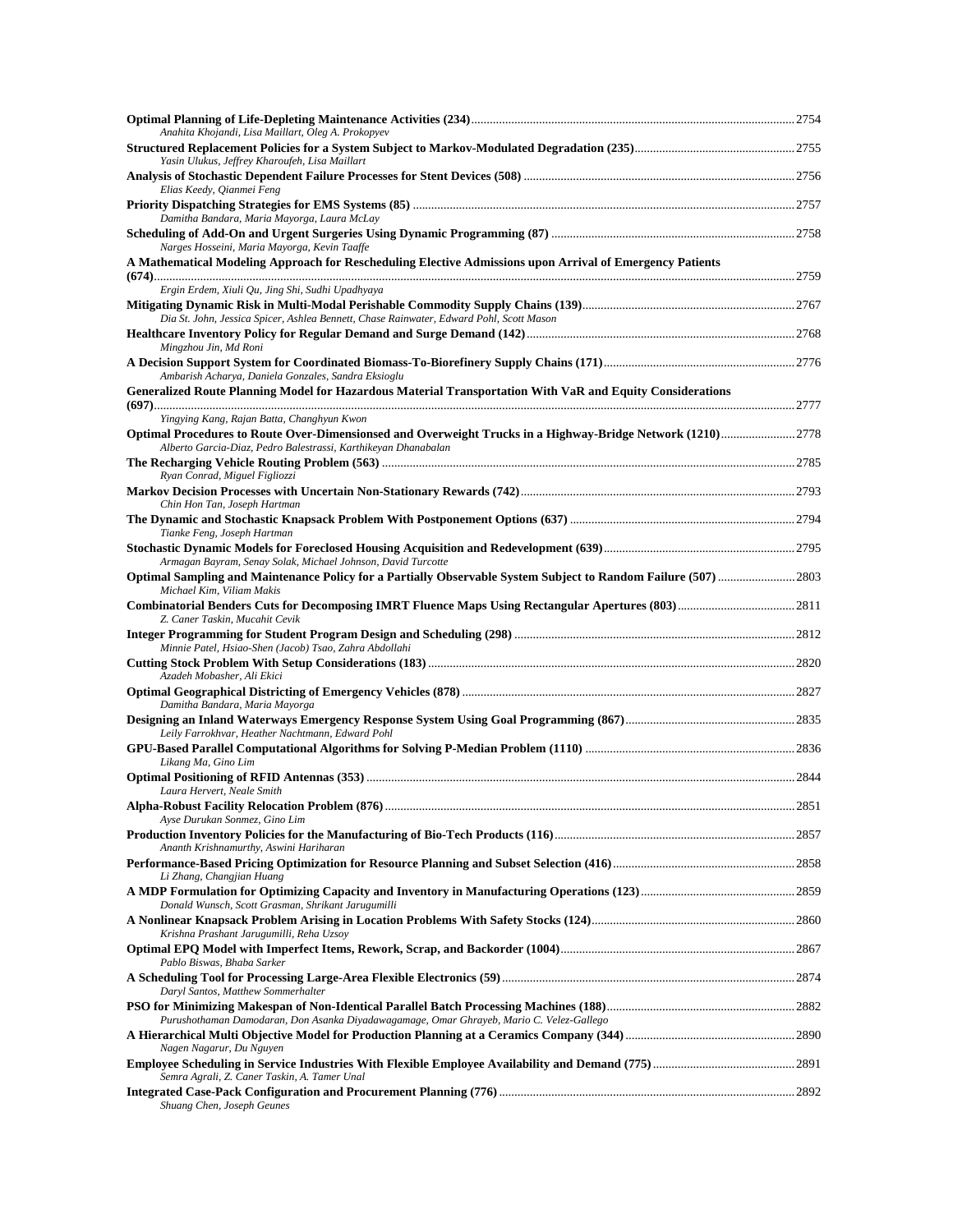| Ridvan Gedik, Chunhua Men, Ehsan Salari, Chase Rainwater, Edwin Romeijn                                                                                                         |      |
|---------------------------------------------------------------------------------------------------------------------------------------------------------------------------------|------|
| Yuping Huang, Qipeng Zheng                                                                                                                                                      |      |
| Mukesh Agrawal, Krishnendu Chakrabarty, Jun Zeng, I-Jong Lin, Gary Dispoto                                                                                                      |      |
|                                                                                                                                                                                 |      |
| Wilfredo Robles-León, Viviana Cesani<br>Marc Goetschalckx, Aly Megahed                                                                                                          |      |
|                                                                                                                                                                                 |      |
| Majid Jaraiedi, Wafik Iskander                                                                                                                                                  |      |
| Dongchen Lu, Rasaratnam Logendran                                                                                                                                               |      |
| M. T. Yazdani Sabouni, Rasaratnam Logendran                                                                                                                                     |      |
| Yuval Cohen                                                                                                                                                                     |      |
| Carolina Cruz, Virgilio Ferreira Filho                                                                                                                                          |      |
| Mayra Méndez-Piñero, Melitza Colon                                                                                                                                              |      |
|                                                                                                                                                                                 |      |
| Junfang Yu, Yuanyuan Dong                                                                                                                                                       |      |
| Yasaman Mehravaran, Rasaratnam Logendran                                                                                                                                        |      |
| Hadi Panahi, Rasaratnam Logendran                                                                                                                                               |      |
| Hadi Panahi, Rasaratnam Logendran                                                                                                                                               |      |
| S. Phil Kim, J. George Shanthikumar, Seokcheon Lee                                                                                                                              |      |
|                                                                                                                                                                                 |      |
| Nagen Nagarur, Atul Beedu                                                                                                                                                       |      |
| Churlzu Lim, Ertunga Ozelkan, Edil Demirel<br>Minimizing Total Weighted Tardiness on a Batch-Processing Machine With Non-Identical Job Sizes and Non-                           |      |
|                                                                                                                                                                                 |      |
| Mario C. Velez-Gallego, Jairo Maya, Purushothaman Damodaran                                                                                                                     |      |
| Shanthi Muthuswamy, Mario C. Velez-Gallego, Jairo Maya                                                                                                                          |      |
| Benjamin Lobo, Thom Hodgson, Russell E. King, Kristin Thoney, James Wilson                                                                                                      |      |
| Shankar Earni, William Kolarik, Satish Bukkapatnam                                                                                                                              |      |
| "GraFem", A Functionally Orientated Modeling Method for the Analysis and Optimization of Manufacturing                                                                          |      |
| Volker Grienitz, André-Marcel Schmidt                                                                                                                                           |      |
| Shifting Bottlenecks Detection and System Improvement Strategies - Buffer Production System (882)<br>Prasannavenkatesh Tamilselvan, Krishna Krishnan, Pingfeng Wang, Devi Kalla | 3012 |
|                                                                                                                                                                                 |      |
| Rui Jiang, Viliam Makis                                                                                                                                                         |      |
| Ji Ye Janet Sung, Dragan Banjevic, Andrew K. S. Jardine                                                                                                                         |      |
| Linkan Bian, Nagi Gebraeel                                                                                                                                                      |      |
| Tongdan Jin, Zhigang Tian                                                                                                                                                       |      |
| Haitao Liao                                                                                                                                                                     |      |
| Oswaldo Aguirre, Claudia Valles, Heidi Taboada Jimenez                                                                                                                          |      |
|                                                                                                                                                                                 |      |
| Jose Francisco Espiritu Nolasco, Anuar Aguirre, Edgar Jimenez, Vasukumar Chenna                                                                                                 |      |
| Carmen Temblador, Jose Guillermo Ramirez-Galindo, Mario Beruvides                                                                                                               |      |
| Ryan Underdown, Gary Yentzen                                                                                                                                                    |      |
| Gregory Sedrick, William Barto                                                                                                                                                  |      |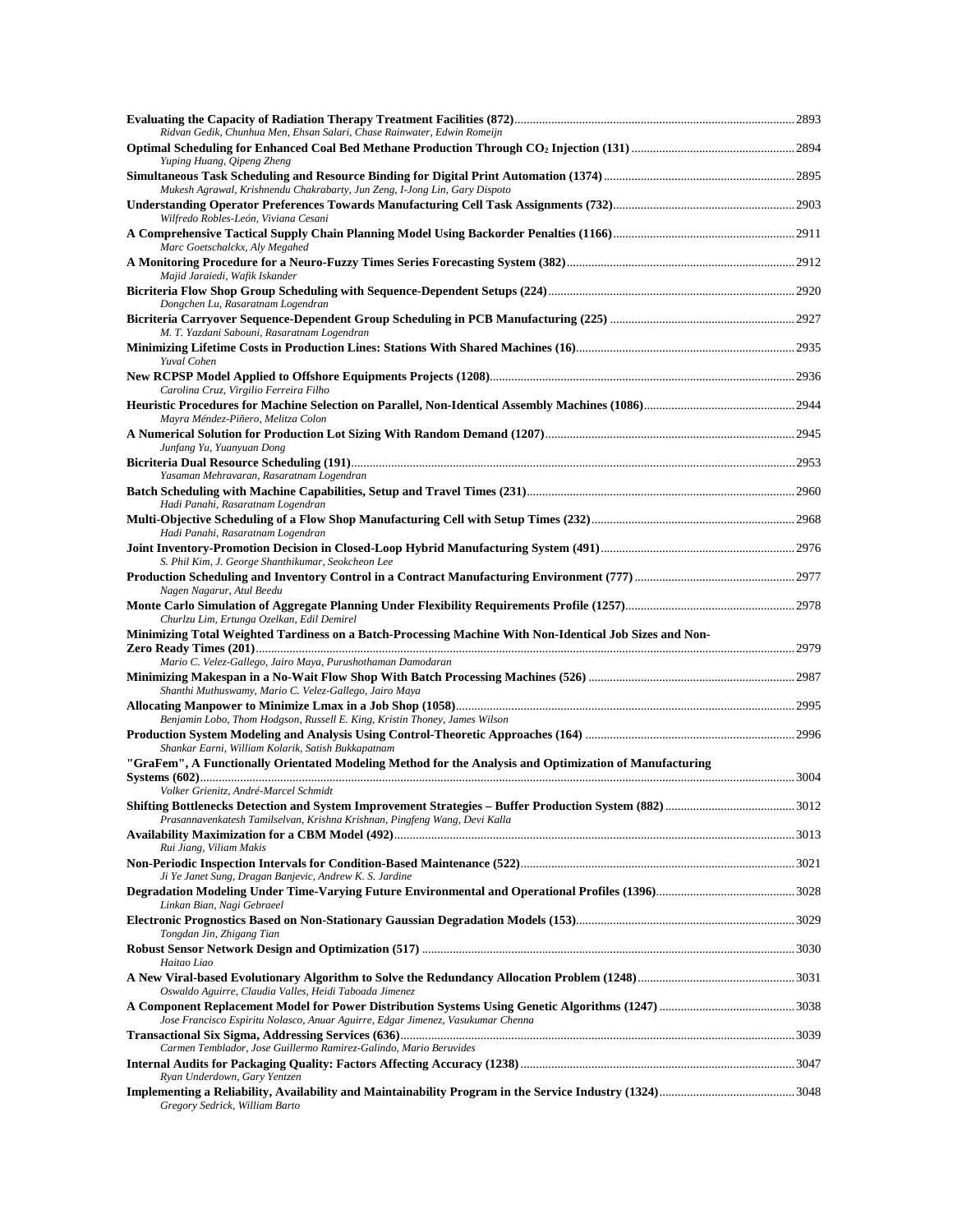| Jose Ramirez-Marquez, Nagi Gebraeel                                                                                                                                |      |
|--------------------------------------------------------------------------------------------------------------------------------------------------------------------|------|
| Yuan Yuan, Shiyu Zhou, Nan Chen                                                                                                                                    |      |
| PDE-constrained Gaussian Process Model on Material Removal Rate of Wire Saw Slicing Process (1025) 3051<br>Hongxu Zhao, Ran Jin, Su Wu, Jianjun Shi                |      |
| Jinho Kim, Minjae Park, Myong K. Jeong, Abdel Hamouda, Khalifa Al-Khalifa, Elsayed Elsayed                                                                         |      |
| A Minimax Sensor Placement Approach for Structural Health Monitoring of Composite Structures (1459)3053<br>Arda Vanli, Li-Jen (Leslie) Chen, Chuck Zhang, Ben Wang |      |
| Joseph Pignatiello, Eric Chicken, Jordan Cuevas                                                                                                                    |      |
| Shing Chang, Shih-Hsiung Chou                                                                                                                                      |      |
| Shuai Huang, Jing Li                                                                                                                                               |      |
| Hsiao-Shen (Jacob) Tsao, Avik Ganguly                                                                                                                              |      |
| Minjae Park, Jinho Kim, Elsayed Elsayed, Abdel Hamouda, Khalifa Al-Khalifa, Myong K. Jeong                                                                         |      |
| Babak Abbasi, Kai Yang                                                                                                                                             |      |
| Tao Yuan, Nan Cheng                                                                                                                                                |      |
| Hon Keung Tony Ng                                                                                                                                                  |      |
| Hui Wang, Saumuy Suriano                                                                                                                                           |      |
| Lulu Kang, William Brenneman                                                                                                                                       |      |
| Zhaojun Li, Kailash Kapur                                                                                                                                          |      |
| Erick Jones, Dejing Kong                                                                                                                                           |      |
| Karla Gutierrez, Emmanuel Gurrola, Heidi Taboada Jimenez                                                                                                           |      |
| Shuai Huang, Rong Pan, Jing Li                                                                                                                                     |      |
| Wilkistar Otieno, Geoffrey Okogbaa                                                                                                                                 |      |
| Zhenrui Wang, Sean Dessureault, Jian Liu                                                                                                                           |      |
| Shuai Huang, Jing Li                                                                                                                                               |      |
| Paul Goethals, Byung Rae Cho                                                                                                                                       |      |
| Qiang Zhou, Peter Qian, Shiyu Zhou                                                                                                                                 |      |
| Multivariate Capability Analysis: Can Your Process Satisfy Customer Requirements? (236)<br>Eduardo Santiago                                                        | 3121 |
| Haitao Liao, Seyed Niknam, Faranak Fathi                                                                                                                           |      |
| Using Simulation for the Design and Integration of Distributed Power Generation Systems in Semiconductor                                                           |      |
| Jesus Jimenez, Saul Villarreal, Gregory Guzman                                                                                                                     |      |
| Vahidhossein Khiabani, Rajesh Kavasseri, Om Prakash Yadav                                                                                                          |      |
| Naveen Nalajala, Tongdan Jin, Yisha Xiang                                                                                                                          |      |
| Zhisheng Ye, Min Xie, Loon-Ching Tang                                                                                                                              |      |
| Michael Koskulics, Elsayed Elsayed                                                                                                                                 |      |
| Ivan Rodriguez, Manuel Rodriguez, Delia Valles-Rosales                                                                                                             |      |
| Mingyang Li, Jian Liu                                                                                                                                              |      |
| Carlos Solorio Magaña, Kailash Kapur                                                                                                                               |      |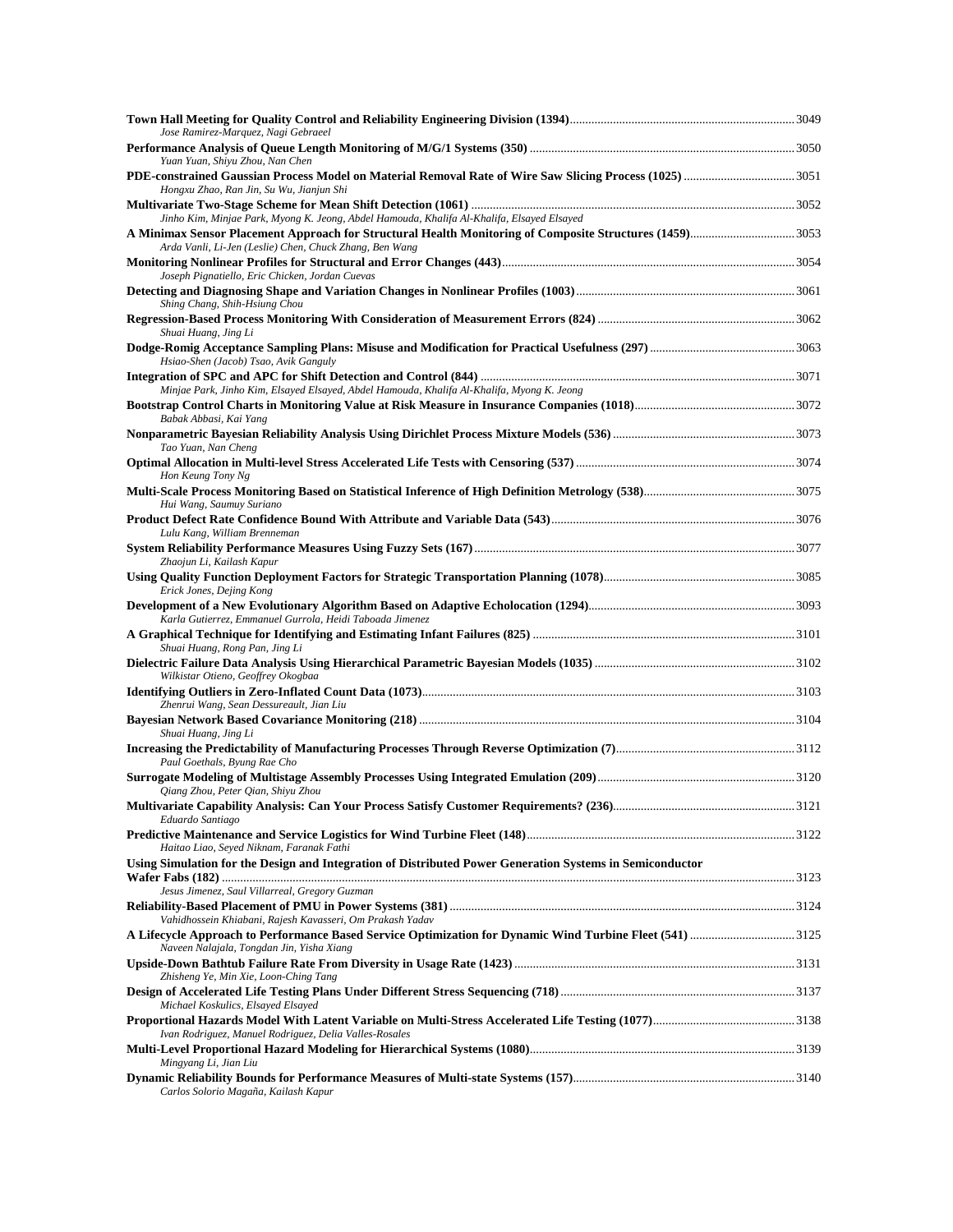| Spencer Hollenbach, Marisel Robles Gutierrez, Noel Artiles                                                                                                                        |      |
|-----------------------------------------------------------------------------------------------------------------------------------------------------------------------------------|------|
|                                                                                                                                                                                   |      |
| Kellie Schneider, Chase Rainwater, Edward Pohl                                                                                                                                    |      |
| Ajit Sahoo, Ming Zuo, Manoj Tiwari                                                                                                                                                |      |
| Houtao Deng, George Runger, Eugene Tuv                                                                                                                                            |      |
| Rodney Kestle, Elizabeth Cudney                                                                                                                                                   |      |
| An Adaptive Sequential Experimentation Methodology for n-dimensional Quadratic Response Surface<br>Adel Alaeddini, Kai Yang, Alper Murat                                          |      |
|                                                                                                                                                                                   |      |
| Adel Alaeddini, Sara Shirinkam, Kai Yang, Alper Murat                                                                                                                             |      |
| Doug Timmer, Nagarjuna Gaddipati, Kye-Hwan Lee, Rajiv Nambiar<br>Design of Simulation Experiments Under Dependent and Heterscedastic Errors for Cycle Time Quantile               |      |
|                                                                                                                                                                                   |      |
| Nan Chen                                                                                                                                                                          |      |
| <b>Boray Huang</b>                                                                                                                                                                |      |
| Yisha Xiang, Richard Cassady                                                                                                                                                      |      |
| Yidong Peng, Jing Shi, Om Prakash Yadav                                                                                                                                           |      |
| Kaycee Wilson, Kash Barker                                                                                                                                                        |      |
|                                                                                                                                                                                   |      |
| Pingfeng Wang, Dwarakanath Jagannath, Janet Twomey<br>Raja Jayaraman, Timothy Matis                                                                                               |      |
|                                                                                                                                                                                   |      |
| Chiwoo Park, Jianhua Huang, David Huitink, Subrata Kundu, Bani Mallick, Hong Liang, Yu Ding                                                                                       |      |
| Kan Wang, Li-Jen Chen, Arda Vanli, Chuck Zhang, Ben Wang                                                                                                                          |      |
| Li Zeng, Qiang Zhou, Shiyu Zhou                                                                                                                                                   |      |
| Paulo Sampaio, Pedro Saraiva                                                                                                                                                      |      |
| José Pedro Teixeira Domingues, Paulo Sampaio, Pedro M. Arezes                                                                                                                     |      |
| Christopher Greene, Michael Hyman, Kevin Laperriere                                                                                                                               |      |
|                                                                                                                                                                                   |      |
| Eduardo Santiago<br>Rodney Kestle, Elizabeth Cudney                                                                                                                               |      |
|                                                                                                                                                                                   | 3234 |
| Jesus Cohen Jimenez<br>Oscar Herrera Restrepo, Alexandra Medina-Borja                                                                                                             |      |
|                                                                                                                                                                                   |      |
| Gisela Marquez, Alexandra Medina-Borja, Jose Vega                                                                                                                                 |      |
| Joymariel Melecio-Vinales, Alexandra Medina-Borja<br>Irina Dolinskaya, Edwin Shi, Karen Smilowitz, Michael Ross                                                                   |      |
|                                                                                                                                                                                   |      |
| Yunchen Huang, Xuan Liu, Lesley Strawderman, John Usher                                                                                                                           |      |
| Neyka Laboy, Alexandra Medina-Borja                                                                                                                                               |      |
| Han Zhang, Laura Ruff, Lesley Strawderman, John Usher, Brandie Jackson                                                                                                            |      |
| Alexandra Medina-Borja                                                                                                                                                            |      |
| Agostino Capponi                                                                                                                                                                  |      |
| A Two-Market Inter-ISP Contracting Framework: Bandwidth Allocation Risk Management Problem (1405) 3265<br>Anusha Uppaluri, Praveen Kumar, Murat Yuksel, Aparna Gupta, Koushik Kar |      |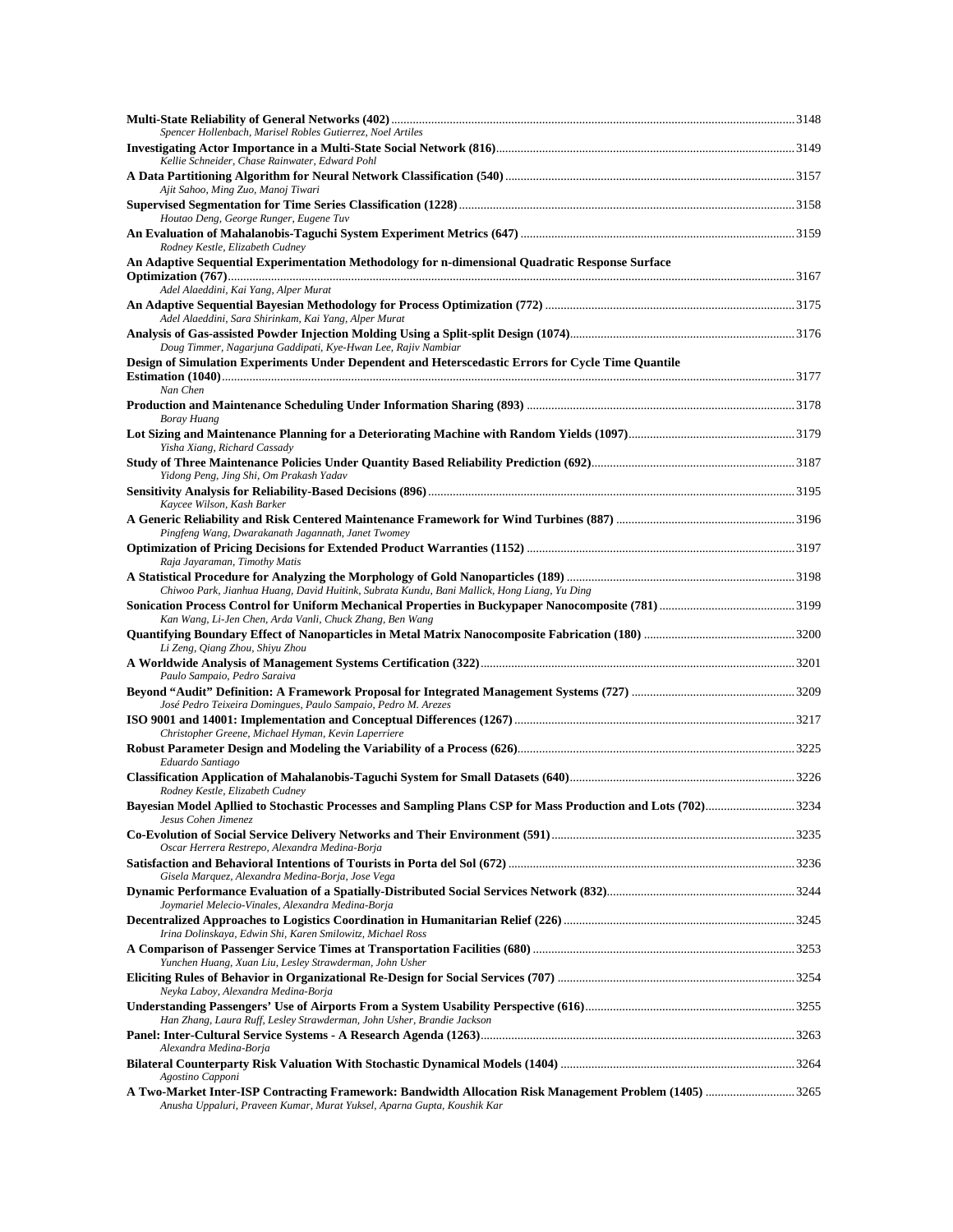| Aurelie Thiele                                                                                                                                                   |  |
|------------------------------------------------------------------------------------------------------------------------------------------------------------------|--|
|                                                                                                                                                                  |  |
| Agostino Capponi, Ibrahim Fatkullin, Ling Shi<br>Dynamic Programming Principle and the Regularity of Impulse Control Problems for Jump Diffusions With a         |  |
|                                                                                                                                                                  |  |
| Aaron Chen, Xin Guo                                                                                                                                              |  |
| Kumar Muthuraman                                                                                                                                                 |  |
|                                                                                                                                                                  |  |
| Chun-Che Huang, Bill Tseng, Jen-Son Cheng, Horng-Fu Chuang, Kun-Cheng Chen                                                                                       |  |
| George Rumbe                                                                                                                                                     |  |
| Nizar Zaarour, Emanuel Melachrinoudis, Marius Solomon                                                                                                            |  |
|                                                                                                                                                                  |  |
| Nithinkumar Shanmugam, Louis Freund, Ash Laing, Stephen Kwan                                                                                                     |  |
| Hui Xi, Dong Xu, Young-Jun Son                                                                                                                                   |  |
| Yossi Bukchin, Michal Tzur, Itamar Inbar                                                                                                                         |  |
|                                                                                                                                                                  |  |
| Magaly González, Betzabé Rodríguez                                                                                                                               |  |
| Wei Lu, Yuanchang Xie, Wen Wang, Luca Quadrifoglio                                                                                                               |  |
|                                                                                                                                                                  |  |
| Erick Jones, Angela Garza, Jaikrit Kandari<br>Investigation on Use Sustainability Performance Measures by Brazilian Manufacturing Companies (1360)304            |  |
| Roberto Antonio Martins, Juliano Bezerra De Araujo, Aldo Roberto Ometto, Paulo Henrique Sant' Anna Lentino                                                       |  |
| Jiayun Zhao, Esfandyar Mazhari, Nurcin Celik, Young-Jun Son                                                                                                      |  |
|                                                                                                                                                                  |  |
| Mark Daskin, Sorour Talebi, Saif Benjaafar<br>Sustainable Nanomanufacturing Under Current Chemical Regulation: Case Study of Carbon Nanofibers (688)3321         |  |
| Sasikumar Naidu, Rupy Sawhney, Rajive Dhingra                                                                                                                    |  |
| Esra Buyuktahtakin, Zhuo Feng, George Frisvold, Ferenc Szidarovszky                                                                                              |  |
|                                                                                                                                                                  |  |
| Guiping Hu, Lizhi Wang, Susan Arendt, Randy Boeckenstedt                                                                                                         |  |
| Brice Gabriel, Hung-Da Wan, Glenn Kuriger                                                                                                                        |  |
|                                                                                                                                                                  |  |
| Fábio Sevegnani, Cecília M. V. B. De Almeida, Biagio F. Giannetti, Silvia H. Bonilla                                                                             |  |
| Pedro Ferreira, Alexandre Frugoli, Silvia H. Bonilla, Cecília M. V. B. De Almeida, Biagio F. Giannetti, Viviane Ferreira                                         |  |
| Christopher De Vilbiss, Hank Grant                                                                                                                               |  |
|                                                                                                                                                                  |  |
| Abril Vazquez-Armendariz, Jose Francisco Espiritu Nolasco                                                                                                        |  |
| Nan Gao, Sarah Ryan                                                                                                                                              |  |
| A Modeling Framework to Evaluate Greenhouse Gas Emissions From Multiple Biomass Feedstocks (427)3375<br>Katrina Christiansen, Guiping Hu, Raj Raman, Robert Anex |  |
|                                                                                                                                                                  |  |
| Haritha Metta, Fazleena Badurdeen                                                                                                                                |  |
| Wenbo Shi, Karla Valenzuela, K. Jo Min                                                                                                                           |  |
| Gregory Harris, Yeging Bao, Timothy Landry, Anthony Holden, Nicholas Loyd, Lisa Blanchard                                                                        |  |
|                                                                                                                                                                  |  |
| Sirine Saleem, Manbir Sodhi                                                                                                                                      |  |
| Alexander Hugar, Dima Nazzal, Debra Reinhart, Waldemar Karwowski                                                                                                 |  |
|                                                                                                                                                                  |  |
| Gary Bergmiller, Paul McCright, Gregory Weisenborn                                                                                                               |  |
| Olivia Moreno, Heidi Taboada Jimenez                                                                                                                             |  |
| Eunsu Lee, Kambiz Farahmand, Peter Oduor                                                                                                                         |  |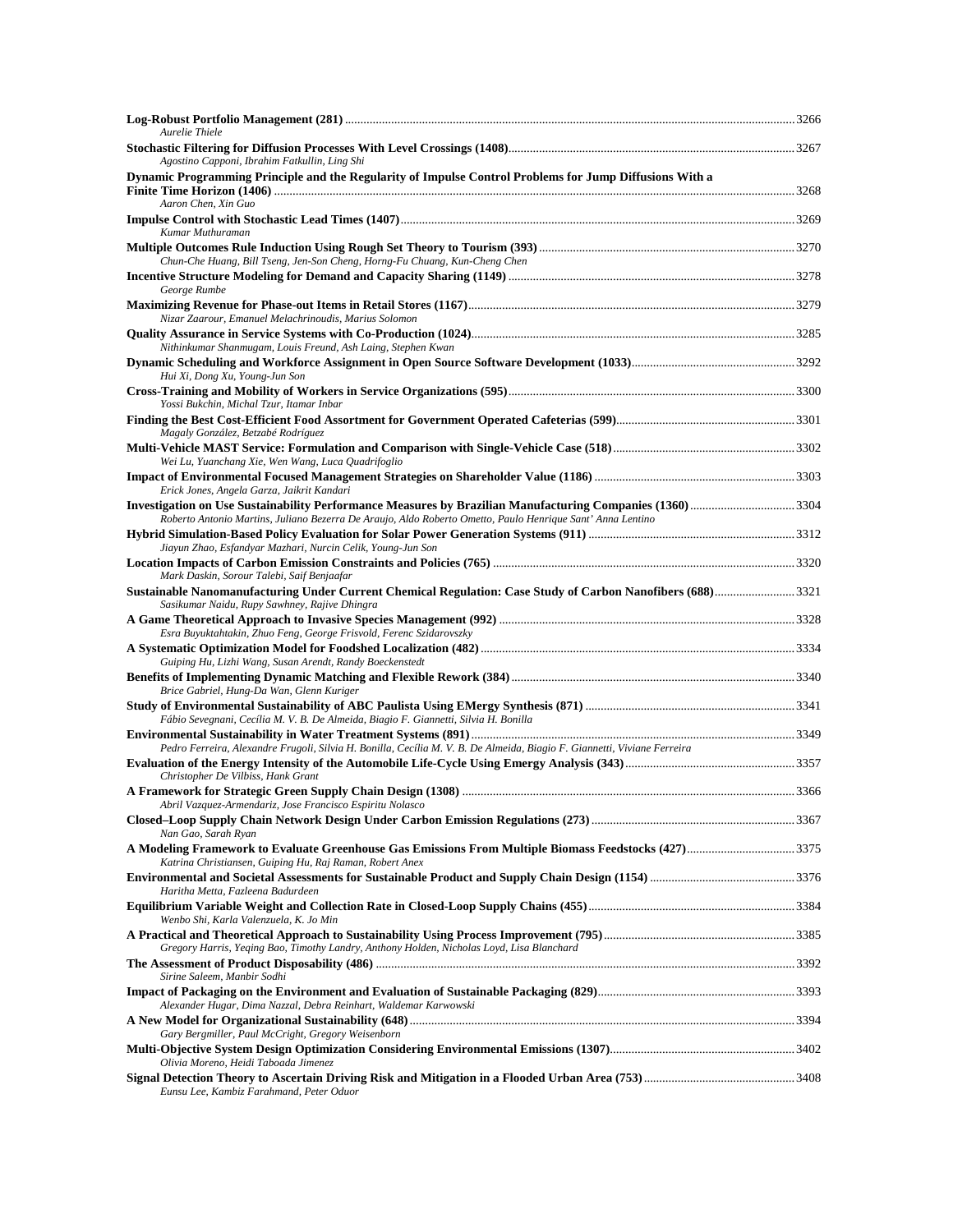| Rita Engler, Lucas Righi De Almeida, Paula Soeiro De Carvalho, Felipe Lessa Sampaio, Rachel Campos                                           |  |
|----------------------------------------------------------------------------------------------------------------------------------------------|--|
|                                                                                                                                              |  |
| Eliseo Vilalta-Perdomo, Cynthia Montaudon-Tomas                                                                                              |  |
|                                                                                                                                              |  |
| Herlinda Basurto-Terrazas                                                                                                                    |  |
|                                                                                                                                              |  |
| Amy Thompson, Matthew Altonji                                                                                                                |  |
|                                                                                                                                              |  |
| Elias Olivares-Benitez, Carlos Arturo Vega Lebrun, Angelica Maria Tenahua Cadena, Ana Laura Tavares De Alba, Jessica Romo<br><i>Martinez</i> |  |
|                                                                                                                                              |  |
| Miguel Gonzalez, Catalina Ramirez, Camilo Olaya                                                                                              |  |
|                                                                                                                                              |  |
| Kate Fisher                                                                                                                                  |  |

| Adedeji Badiru, Mark Goltz                                                                                                            |  |
|---------------------------------------------------------------------------------------------------------------------------------------|--|
| Rebecca Herron, Eliseo Vilalta-Perdomo                                                                                                |  |
| Mustafa Alp Ertem                                                                                                                     |  |
|                                                                                                                                       |  |
| James Lavin, Russell E. King, Don Warsing, Semra Sebnem Ahiska<br>Ming-Chuan Chiu, Gul Okudan                                         |  |
| An Investigation on Centralized and Decentralized Supply Chain Scenarios at the Product Design Stage to                               |  |
| Ming-Chuan Chiu, Gul Okudan                                                                                                           |  |
|                                                                                                                                       |  |
| Hertwin Minor, Jose-Antonio Aguilar-Solis, Elias Olivares-Benitez, Sergio Javier Camargo, Cesar Santiago Tepantlán                    |  |
| Kanchan Das                                                                                                                           |  |
| Jeremy Jordan, Doral Sandlin, John Saldanha, Jeff Weir                                                                                |  |
| Jennifer Ryan, Rong Li, Zhi Zeng                                                                                                      |  |
| Conditions of Reverse Bullwhip Effect in Pricing for Joint Decision of Replenishment and Pricing With<br>Ertunga Ozelkan, Churlzu Lim |  |
| Nils Buch, Russell E. King, Don Warsing                                                                                               |  |
| Qi Yuan, Xiaoyan Zhu                                                                                                                  |  |
| Dincer Konur, Joseph Geunes                                                                                                           |  |
| Aman Gupta, Sunderesh Heragu                                                                                                          |  |
| Sandeep Srivathsan, Manjunath Kamath                                                                                                  |  |
| Jennifer Ryan, Yue Jin, Walter Yund                                                                                                   |  |
| Deng Ge, Ananth Krishnamurthy                                                                                                         |  |
| Shokoufeh Mirzaei, Krishna Krishnan                                                                                                   |  |
| Timur Keskinturk, M. Bayram Yildirim                                                                                                  |  |
| Farnaz Ghazi Nezami, M. Bayram Yildirim                                                                                               |  |
| Pingfeng Wang, Prasannavenkatesh Tamilselvan, Krishna Krishnan                                                                        |  |
| S. Reza Sajjadi, Mohsen Hamidi, Kambiz Farahmand, Vahidhossein Khiabani                                                               |  |
| Takashi Irohara                                                                                                                       |  |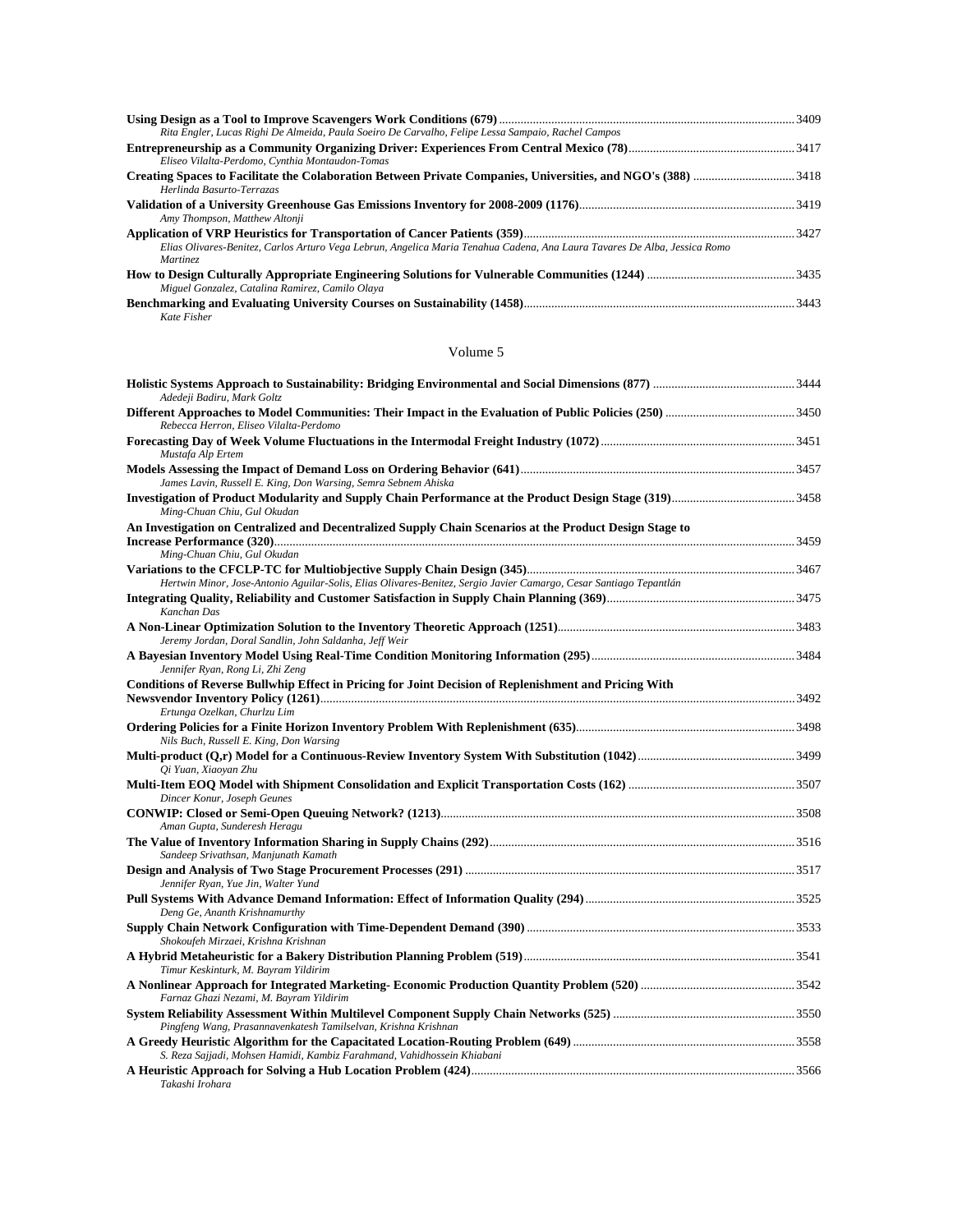| Ramanan Veeraragavan, Pratik Parikh                                                                                                                         |      |
|-------------------------------------------------------------------------------------------------------------------------------------------------------------|------|
|                                                                                                                                                             |      |
| Dong Xu, Sai Srinivas Nageshwaraniyer, Puneet Bhardwaj, Young-Jun Son, Roberto Lu<br>Michael Bond, Hank Grant                                               |      |
| Miguel Figliozzi, Jesse Boudart, Wei Feng                                                                                                                   |      |
| Scott Mason, Elizabeth McCallion, Mariah Magagnotti, Sean Whetsel, William Ferrell                                                                          |      |
| Karthik Ayodhiramanujan, Manjunath Kamath                                                                                                                   |      |
| Okan Orsan Ozener, Ali Ekici                                                                                                                                |      |
| Erin Claypool, Bryan Norman, Kim Needy                                                                                                                      |      |
| Sandeep Srivathsan, Baski Balasundaram, Ricki Ingalls, Manjunath Kamath                                                                                     |      |
| Na Deng, Wooseung Jang, James Noble                                                                                                                         |      |
| James Noble, Wooseung Jang, Adam Rubemeyer, Kara Bono                                                                                                       |      |
| A Rank-Based Ant System to Minimize the Production Cost and Lead Time in an Assembly Supply Chain (1115)3605<br>Luis A. Moncayo-Martinez, Federico Zertuche |      |
| Yasaman Mehravaran, Rasaratnam Logendran                                                                                                                    |      |
| Abraham Mendoza, José A. Ventura, Seong Rae Cho                                                                                                             |      |
| Stevenson Sharp, Edward Pohl                                                                                                                                |      |
| Gautham Rajappa, Joseph Wilck, Michael Vanderlan, Xueping Li                                                                                                |      |
| Yang Sun, Xueping Li, John Fowler                                                                                                                           |      |
| Xiangyang Li, Yung-Wen Liu, Joseph Tan                                                                                                                      |      |
| Jiun-Yan Shiau                                                                                                                                              |      |
| Shrikant Jarugumilli, Wichitsawat Suksawat Na Ayudhya, Scott Grasman                                                                                        |      |
| Zhaoxia Zhao, Xiaoyan Zhu, Xueping Li                                                                                                                       |      |
| Yen-Hung Lin, Lisa Thomas, Russell Meller, Kimberly Ellis                                                                                                   |      |
| Serge Karalli, Yang Sun                                                                                                                                     |      |
| Sowmya Rao, Jamie Rogers                                                                                                                                    |      |
| Identification of Supplier Risk Assessment Tools under Economic Uncertainty (754)<br>Andrea Graham, Jamie Rogers                                            | 3678 |
| Cameron Mackenzie, Kash Barker                                                                                                                              |      |
| Marc Goetschalckx, Edward Huang                                                                                                                             |      |
| Kylie Nash, Han Zhang, Glenda Young, Henry Legett, Lesley Strawderman, Burak Eksioglu                                                                       |      |
| Alexander Hugar, Dima Nazzal                                                                                                                                |      |
| Marco Serrato, Raul Heras                                                                                                                                   |      |
| Arsalan Paleshi, Trivikram Rao, Gail Depuy, Bulent Erenay                                                                                                   |      |
| Supplier Selection Based on Market Characteristics Under Price, Service Level, and Lead Time Dependent                                                      |      |
| Li Qian                                                                                                                                                     |      |
| Jing Huang, Gürsel Süer                                                                                                                                     |      |
| Julie Drzymalski                                                                                                                                            |      |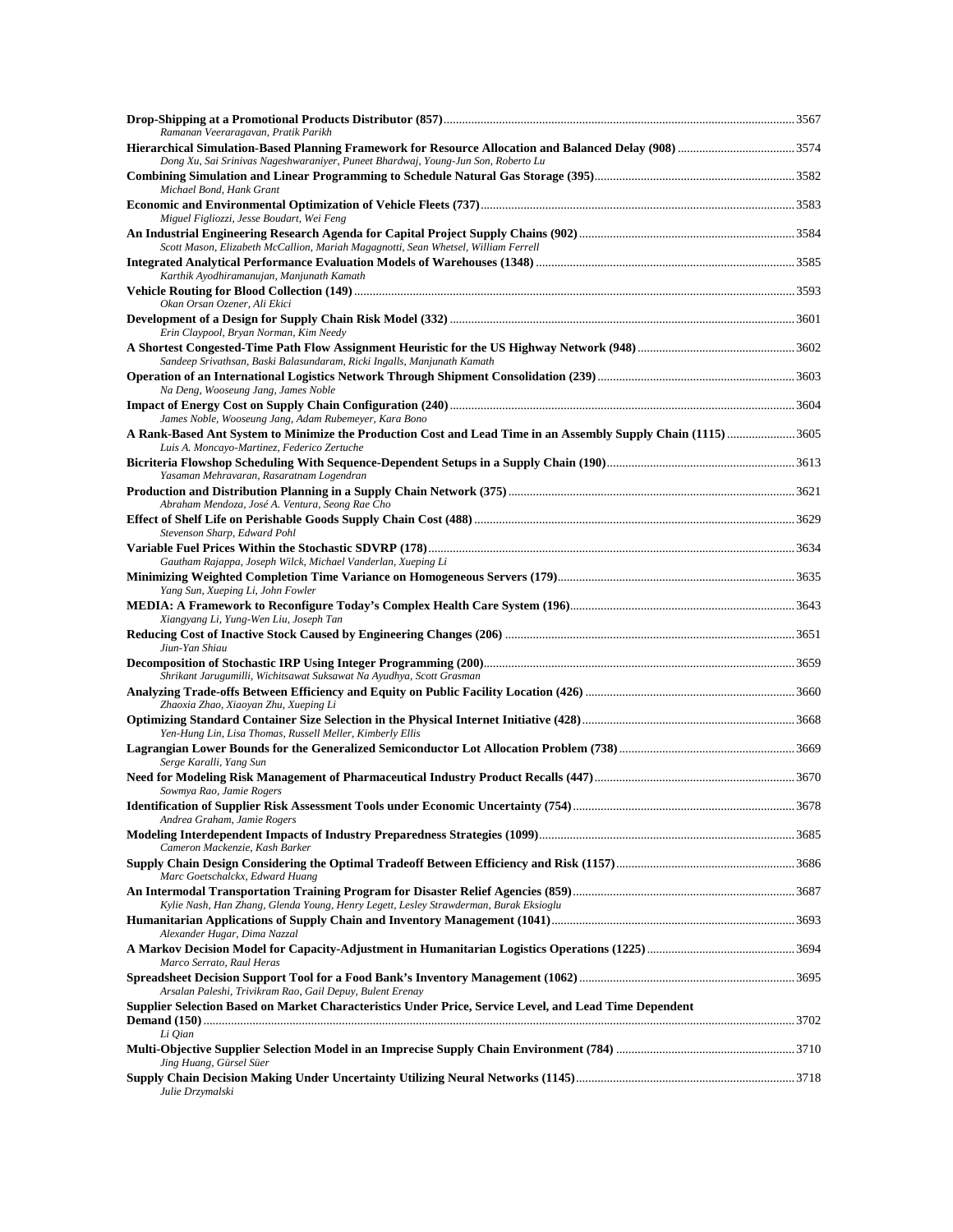| Shi Mu, Maged Dessouky                                                                                                                                         |  |
|----------------------------------------------------------------------------------------------------------------------------------------------------------------|--|
| Trivikram Rao, Arsalan Paleshi, Gail Depuy, Bulent Erenay                                                                                                      |  |
| Byung-In Kim, Junhyuk Park, Seongbae Kim                                                                                                                       |  |
| Suman Niranjan                                                                                                                                                 |  |
| Pablo Biswas, Bhaba Sarker                                                                                                                                     |  |
| Yingying Wang, Russell E. King, Semra Sebnem Ahiska, Don Warsing                                                                                               |  |
| Younggi Song, Rakesh Nagi                                                                                                                                      |  |
| Agustin Bustos, Luis Herrera                                                                                                                                   |  |
| Compact Representation of Traffic Network Dynamics Using an Efficient Knowledge Based Discovery Approach                                                       |  |
| Mahyar Movahednejad, Lena Mashayekhy, Ratna Babu Chinnam                                                                                                       |  |
| Tali Freed, Kenneth Doerr                                                                                                                                      |  |
| RFID Information-Sharing Inventory Coordination and Dynamic Adaptability under an Environmental Supply                                                         |  |
| Juan Jose Nativi, Seokcheon Lee                                                                                                                                |  |
| Rupy Sawhney, Amoldeep Singh Jaggi, Pedro Balestrassi                                                                                                          |  |
| Manuel Scavarda, Shimon Nof                                                                                                                                    |  |
| Cong Guo, Xueping Li, Joseph Wilck                                                                                                                             |  |
| Yu Huang, Xueping Li, Olufemi Omitaomu                                                                                                                         |  |
| Ever Angel Fuentes Rojas, Martín Alberto Tellez Leal                                                                                                           |  |
| Ramachandran Radharamanan                                                                                                                                      |  |
| Daniel Ball, Abhijit Deshmukh                                                                                                                                  |  |
| Rakesh Nagi, Guisselle Adriana Garcia Llinas, Moises Sudit                                                                                                     |  |
| Raghav Pant, Kash Barker, Thomas Landers                                                                                                                       |  |
| Process Improvement and Management Information System Design for Coop and Internship Programs at RBC                                                           |  |
| Arsalan Safari                                                                                                                                                 |  |
| Angelica Burbano, Ronald Rardin, Edward Pohl                                                                                                                   |  |
| Paulette Acheson                                                                                                                                               |  |
| George Bacioiu, Jill Urbanic                                                                                                                                   |  |
| Jason McGrogan, Michael Schneider, J. Robert Wirthlin, John Colombi, Michael Miller                                                                            |  |
| Erin Ryan, David Jacques, John Colombi                                                                                                                         |  |
| James Luxhoj, Michael Morton                                                                                                                                   |  |
| Paulette Acheson                                                                                                                                               |  |
|                                                                                                                                                                |  |
| Russell Meller, Benoit Montreuil                                                                                                                               |  |
| Yong Fu                                                                                                                                                        |  |
| Wai Kin Victor Chan, Young-Jun Son, Charles Macal<br>Supply Chain Optimization Through Risk and Predictive Analytics for Decision Support (SCORPAD) (1007)3830 |  |
| Praveen Chawla, Adam Langdon, Anju Chawla                                                                                                                      |  |
| Raymond Hill                                                                                                                                                   |  |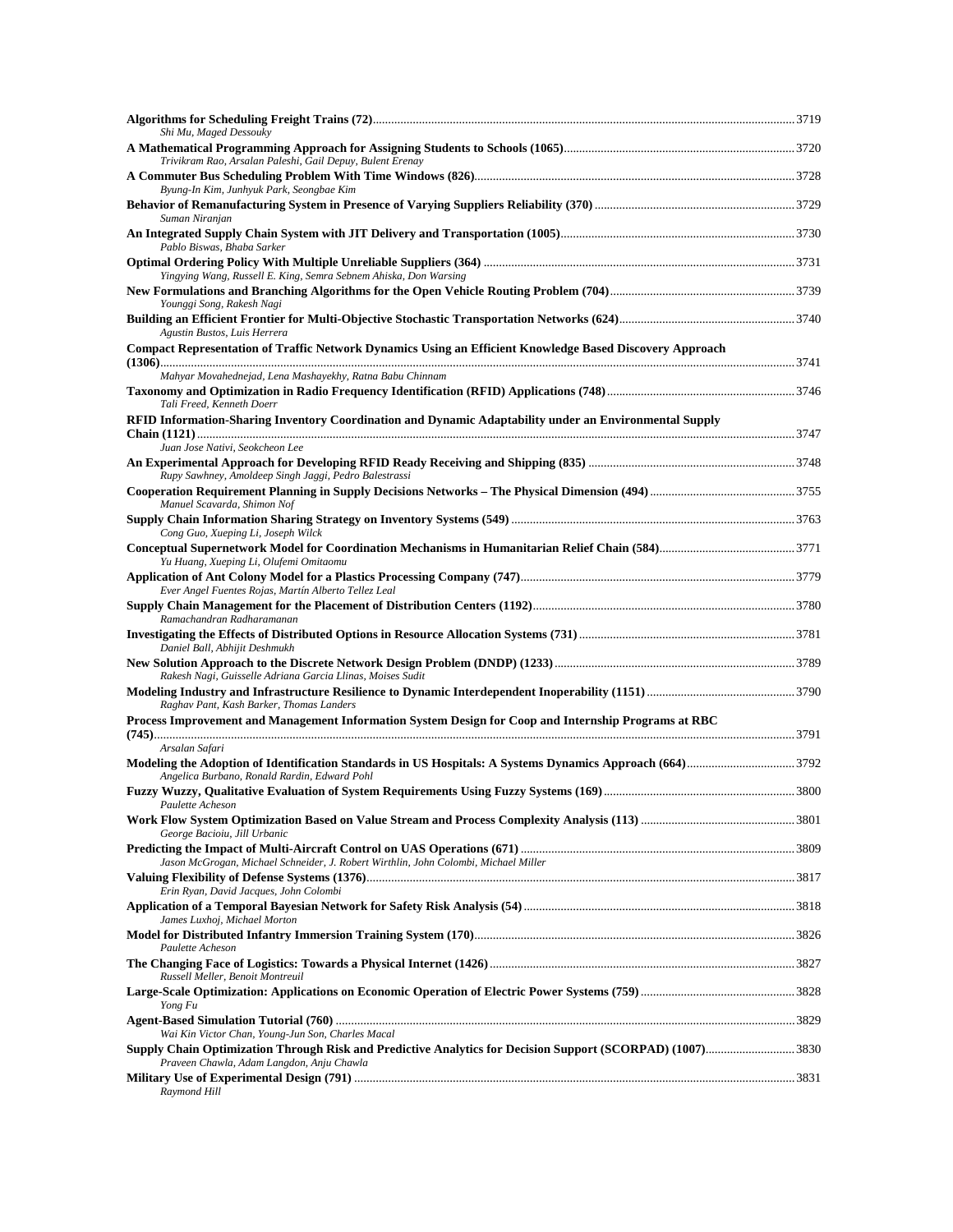| Durward Sobek                                                                                                                      |  |
|------------------------------------------------------------------------------------------------------------------------------------|--|
| Carmen Temblador                                                                                                                   |  |
| Shahrukh A. Irani                                                                                                                  |  |
| J. T. Black                                                                                                                        |  |
| Barry Tillman, Keith Holubec                                                                                                       |  |
| Shahrukh A. Irani                                                                                                                  |  |
| Featured Speaker: The Factory Physics Framework: A Practical, Comprehensive Science of Manufacturing (1333)3838<br>Edward S. Pound |  |
| Jingshan Li, Semyon Meerkov, Liang Zhang                                                                                           |  |
| <b>Richard Elliott</b>                                                                                                             |  |
|                                                                                                                                    |  |
| Vince Tappel<br><b>Richard Elliott</b>                                                                                             |  |
|                                                                                                                                    |  |
| Jesus Gonzalo Palacios                                                                                                             |  |
| David Skoor, Steve Snelling, Majid Abab                                                                                            |  |
| Elaina McGhee                                                                                                                      |  |
| Ahmed Elayouty                                                                                                                     |  |
| LeeRoy Bronner, India Jacobs                                                                                                       |  |
| Anant Bhushan<br>Using Historical Production Data and Visual Analytics to Determine Ergonomic Focus Areas and Estimate Injury      |  |
| Melissa Findlay, Vinnie Ahuja                                                                                                      |  |
| Gregory Brown                                                                                                                      |  |
| Zeyad Al Aqrabawi, Ben Kusak                                                                                                       |  |
| Peter Furst                                                                                                                        |  |
| <b>Brock Husby</b>                                                                                                                 |  |
| Lincoln Forbes                                                                                                                     |  |
| Matthew Horvat                                                                                                                     |  |
| Peter Furst                                                                                                                        |  |
| Jan Evans                                                                                                                          |  |
| <b>Improving Construction Quality By Combining Three-Dimensional Models and Visual Recognition Software</b>                        |  |
| Lincoln Forbes, William Croll                                                                                                      |  |
| Eileen Van Aken                                                                                                                    |  |
| Michele Dekelbaum, David Stephens, Alex Mironoff, Tony Veith, Gillian M. Nicholls, Don Wittke                                      |  |
| Forrest Breyfogle                                                                                                                  |  |
| <b>Heather Stagl</b>                                                                                                               |  |
| Jack Levis                                                                                                                         |  |
| Vincent Howell                                                                                                                     |  |
| <b>Brad Parrish</b>                                                                                                                |  |
|                                                                                                                                    |  |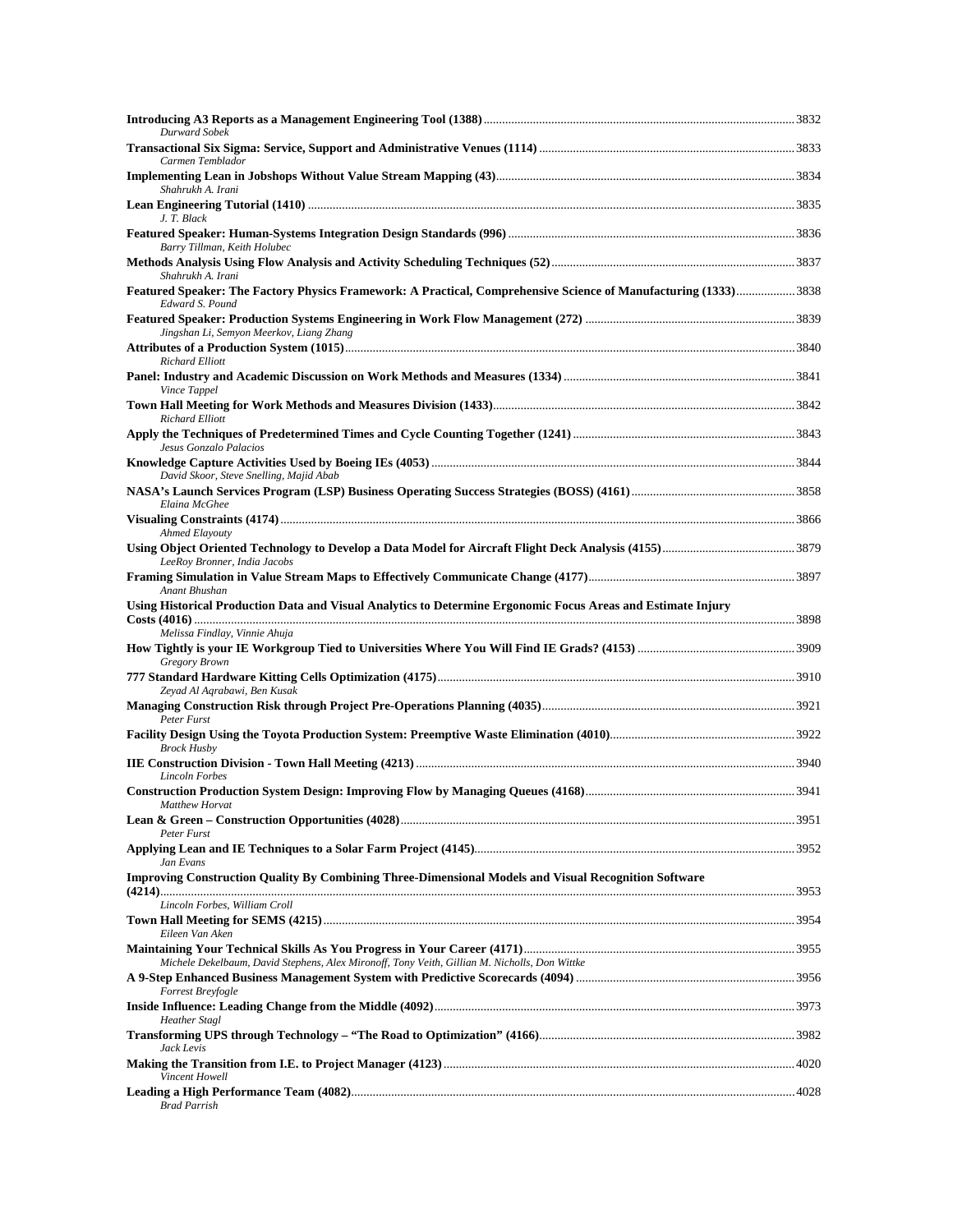| Sreekanth Ramakrishnan, Michael Testani                                                                                                           |  |
|---------------------------------------------------------------------------------------------------------------------------------------------------|--|
| Sigurdur Sigurdsson                                                                                                                               |  |
| Marc Resnick                                                                                                                                      |  |
| <b>Yvette</b> Leger                                                                                                                               |  |
| Carike Bosman, Elaine Fouche                                                                                                                      |  |
| Kevin McManus                                                                                                                                     |  |
| Mark Jannone                                                                                                                                      |  |
| Ellen Ermer, Reza Ziaee                                                                                                                           |  |
| George Bishop                                                                                                                                     |  |
| Richard Gardner, David Smith                                                                                                                      |  |
| Juan Martinez, Elizabeth Martinez                                                                                                                 |  |
| Danielle Woodward, Charles Brassard, George Bishop                                                                                                |  |
| Gregory Watson                                                                                                                                    |  |
| Gregory Watson                                                                                                                                    |  |
| Gregory Watson                                                                                                                                    |  |
| Jose Sepulveda, Chris Andrzejczak, Tareg Ahram, Waldemar Karwowski, Serge Sala-Diakanda, William Thompson, Behzad<br>Esmaelian                    |  |
| Don Albright, Trevor Easton                                                                                                                       |  |
| <b>Brock Husby</b>                                                                                                                                |  |
| Amanda Mewborn                                                                                                                                    |  |
| Marc Resnick                                                                                                                                      |  |
| Simulation Modelling of 'PHN(Public Health Nurse)-Dyad(A Pair of New Born Baby and Mother)'Postpartum<br>Chowdury Rahman, Diane Bischak, Van Enns |  |
| Tony Chihak                                                                                                                                       |  |
| Nina Miville                                                                                                                                      |  |
| Natalie Asenjo, Nina Decario Miville, Ethling Hernandez                                                                                           |  |
| Lucien Keller                                                                                                                                     |  |

| Brian Fillipo<br>Francisco Ramis, Jose Sepulveda, Liliana Neriz, Ricardo Mateo<br>Amada Alonso, Nina Decario Miville, Natalie Asenjo, Gloria Gari<br>Kazuo Takeda, Roman Hlutkowsky, Sev McMurtry, Kim Needy, Doug Rabeneck<br>Kevin McManus<br><b>Brad Parrish</b> |                                               |  |
|---------------------------------------------------------------------------------------------------------------------------------------------------------------------------------------------------------------------------------------------------------------------|-----------------------------------------------|--|
|                                                                                                                                                                                                                                                                     |                                               |  |
|                                                                                                                                                                                                                                                                     |                                               |  |
|                                                                                                                                                                                                                                                                     |                                               |  |
|                                                                                                                                                                                                                                                                     |                                               |  |
|                                                                                                                                                                                                                                                                     |                                               |  |
|                                                                                                                                                                                                                                                                     |                                               |  |
|                                                                                                                                                                                                                                                                     |                                               |  |
|                                                                                                                                                                                                                                                                     |                                               |  |
|                                                                                                                                                                                                                                                                     |                                               |  |
|                                                                                                                                                                                                                                                                     |                                               |  |
|                                                                                                                                                                                                                                                                     |                                               |  |
|                                                                                                                                                                                                                                                                     |                                               |  |
|                                                                                                                                                                                                                                                                     | Scott Sink, Curtis L. Burnett, Bopaya Bidanda |  |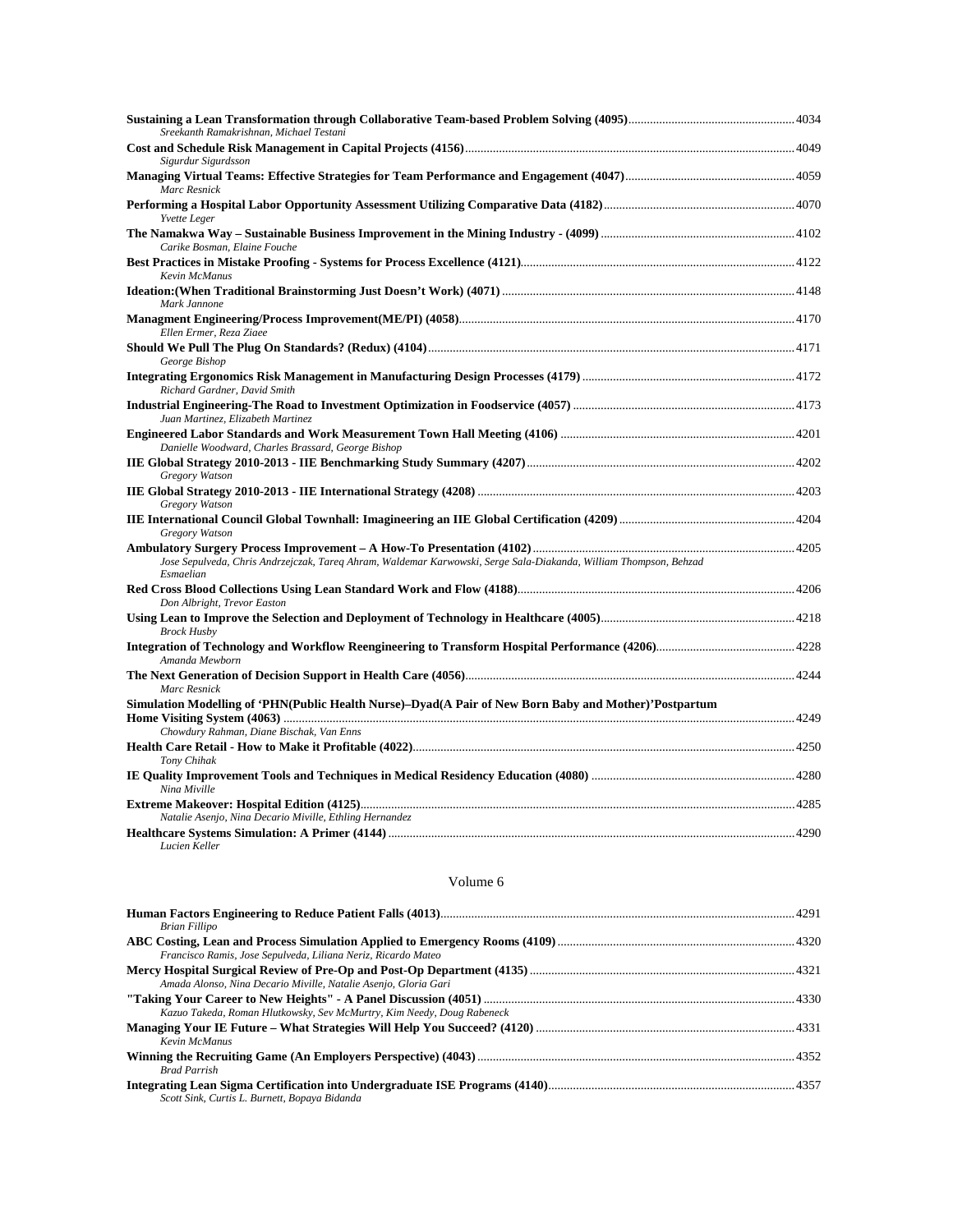| Kazuo Takeda, Kazuo Takeda, Debbie Laudenslager, Bill Tolo                                                                                                  |  |
|-------------------------------------------------------------------------------------------------------------------------------------------------------------|--|
| Partnering to Shape Future IE Graduates: How Industry's Emerging Needs get Communicated to Academia and                                                     |  |
| Susan Sinclair Steadman, Stan Settles, Rakesh Nagi, Julie L. Higle, Jose A. Macedo, Bob Pudlo, Majid Abad, Roman Hlutkowsky<br>Kaiwen Cheng                 |  |
| Kevin Drevik                                                                                                                                                |  |
| Fernando Mata, Fernando Monzon, Marijose Sanchez, Jesus Benjamin Hernandez                                                                                  |  |
| Sinergia Universidad Gobierno Aplicada En La Transformación De Los Micro, Pequeños Y Medianos Negocios                                                      |  |
| Fernando Mata, Fernando Monzon, Marijose Sanchez<br>Innovating Through People: A System Approach to Strategic Planning Using Appreciative Inquiry as a Tool |  |
| Bruce Ham Rabago, Paula Dominguez Jimenez                                                                                                                   |  |
| Paula Dominguez, Antonio Jose Dieck Assad, Fernando Mata Carrasco<br>Diogenes Alvarez, Diógenes Alvarez                                                     |  |
| Development of an Academic Program in Lean Manufacturing for the Industrial City Xicohtencatl (Tlaxcala,                                                    |  |
| Juan Rojas, Veronica Gómez<br>Martha Centeno, Helida Dodd                                                                                                   |  |
| Homero Contreras                                                                                                                                            |  |
| Bernardo Villarreal, Ramon Verdin, Luisa Cavazos, Andres Gracias                                                                                            |  |
| Kirk Prather, Saeed Majidi                                                                                                                                  |  |
| Rumel Atienza, Noemi Atienza                                                                                                                                |  |
| Kalikathan Krishnamoorthi                                                                                                                                   |  |
| Valentine Boving                                                                                                                                            |  |
| Industrial Engineering Led Operational Excellence & Supply Chain Activity Drives Significant Sustainable<br>Martin Nazareth                                 |  |
| Implementation of the Technique Total Productive Maintenance (TPM) in the Stamping Press Area (4075)437<br>Adan Valles, Alfonso Aldape, Jaime Sanchez       |  |
| Peter King                                                                                                                                                  |  |
| Joseph Ogabi                                                                                                                                                |  |
| Merwan Mehta                                                                                                                                                |  |
| Jan Evans                                                                                                                                                   |  |
| <b>Brock Husby</b>                                                                                                                                          |  |
| Khaled Mabrouk                                                                                                                                              |  |
| Joan Tafoya, Lean Tean Yew                                                                                                                                  |  |
| Dayna Roberts                                                                                                                                               |  |
| Brandy Heyde Montague, Melanie Barker                                                                                                                       |  |
| Jeremy Bloom                                                                                                                                                |  |
| James Wendelberger                                                                                                                                          |  |
| Dan Bumblauskas                                                                                                                                             |  |
| Theresa Barker                                                                                                                                              |  |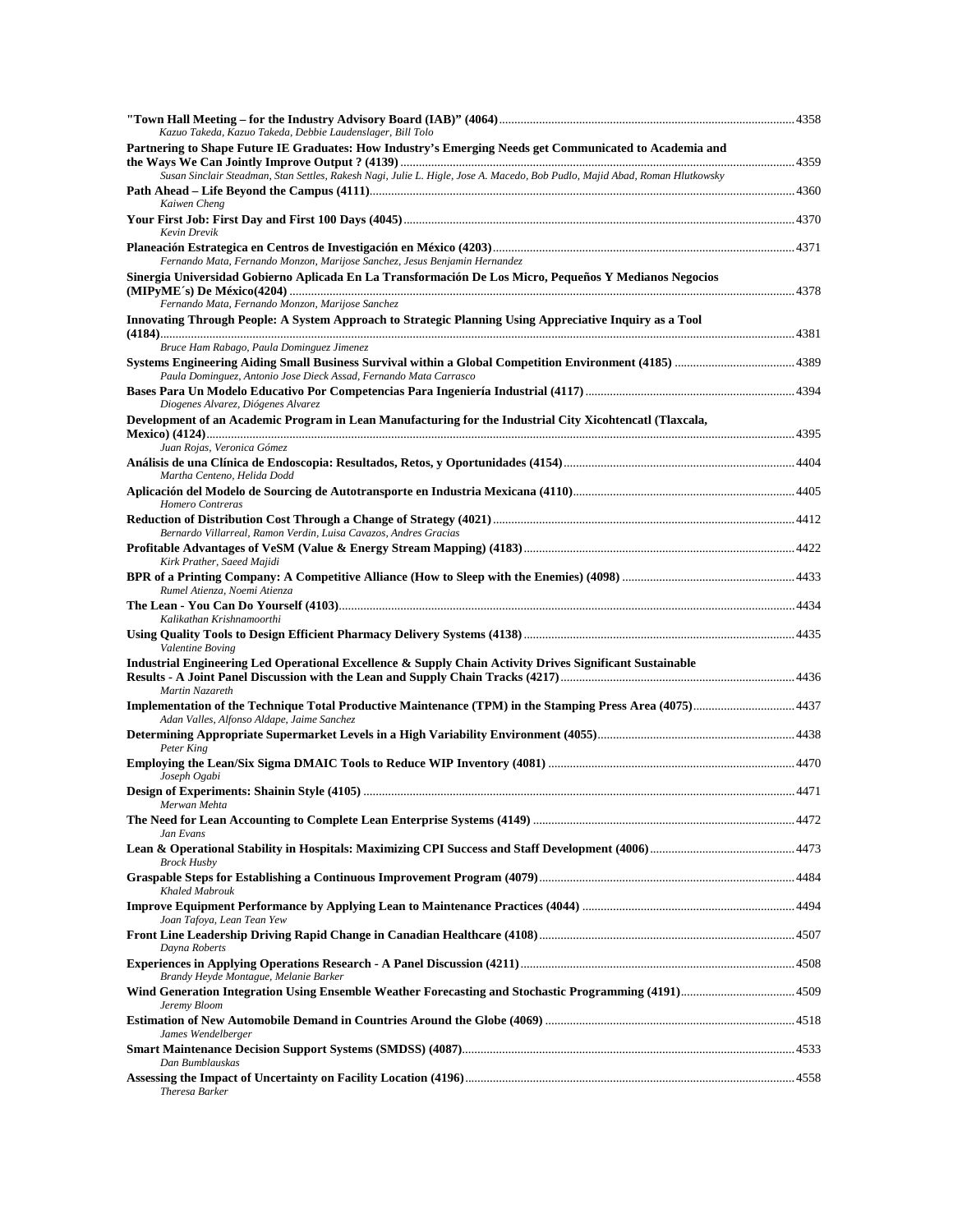| Mary Fenelon                                                                                                                    |      |
|---------------------------------------------------------------------------------------------------------------------------------|------|
| Vincent Howell                                                                                                                  |      |
| Dirk Van Goubergen, Patrick Van Dijk                                                                                            |      |
| Andrew Liles, Tali Freed                                                                                                        |      |
|                                                                                                                                 |      |
| Vincent Howell<br><b>Bennett Foster</b>                                                                                         |      |
| Jaime Villa, Harry Shah                                                                                                         |      |
| <b>Bob Paladino</b>                                                                                                             |      |
| Martin Stein                                                                                                                    |      |
|                                                                                                                                 |      |
| <b>Bob Paladino</b><br>Tina Kovach                                                                                              |      |
| Peter Furst                                                                                                                     |      |
| Ron Basu                                                                                                                        |      |
| Merwan Mehta                                                                                                                    |      |
| Martin Nazareth                                                                                                                 |      |
| Ryan Underdown, Gary Yentzen                                                                                                    |      |
| Dean Kirkeby                                                                                                                    |      |
| Mahmoud Awad                                                                                                                    |      |
| Malcolm Beaverstock, Allen Greenwood                                                                                            |      |
| Thomas Brady                                                                                                                    |      |
| Don Hart, Travis Hill, Robbie Holt                                                                                              |      |
| Ravindra Lote, Karthik Vasudevan, Srinivas Rajanna                                                                              |      |
| Thomas Seitz, Diana Wu                                                                                                          |      |
| Daniel Pavan, Scott Baylis                                                                                                      |      |
| Simulation at the American Red Cross (4186)<br>Amy Greer                                                                        | 4870 |
| Zhaohu Fan, James E. Moore, Mansour Rahimi                                                                                      |      |
| Hosni Adra                                                                                                                      |      |
| John Corliss, Rajiv Saxena, Jan Evans, Theresa Barker, Natália Vale                                                             |      |
| John Corliss, Luis Camilo Caicedo Lopez, Caitlin Marina Augustin, Marc Resnick, William Harp                                    |      |
| John Corliss, Amy Brown Greer, Diana Berry, Dulce Maria Sanchez                                                                 |      |
|                                                                                                                                 |      |
| Rajiv Saxena                                                                                                                    |      |
| Peter Furst<br>Roundtable Discussion -- Voting to Create a Social, Environmental and Sustainability Division of IIE (4198) 4901 |      |
| John Corliss<br>Dulce Sanchez, Caitlin Augustin, Shihab Asfour, Nina Miville                                                    |      |
| John Corliss                                                                                                                    |      |